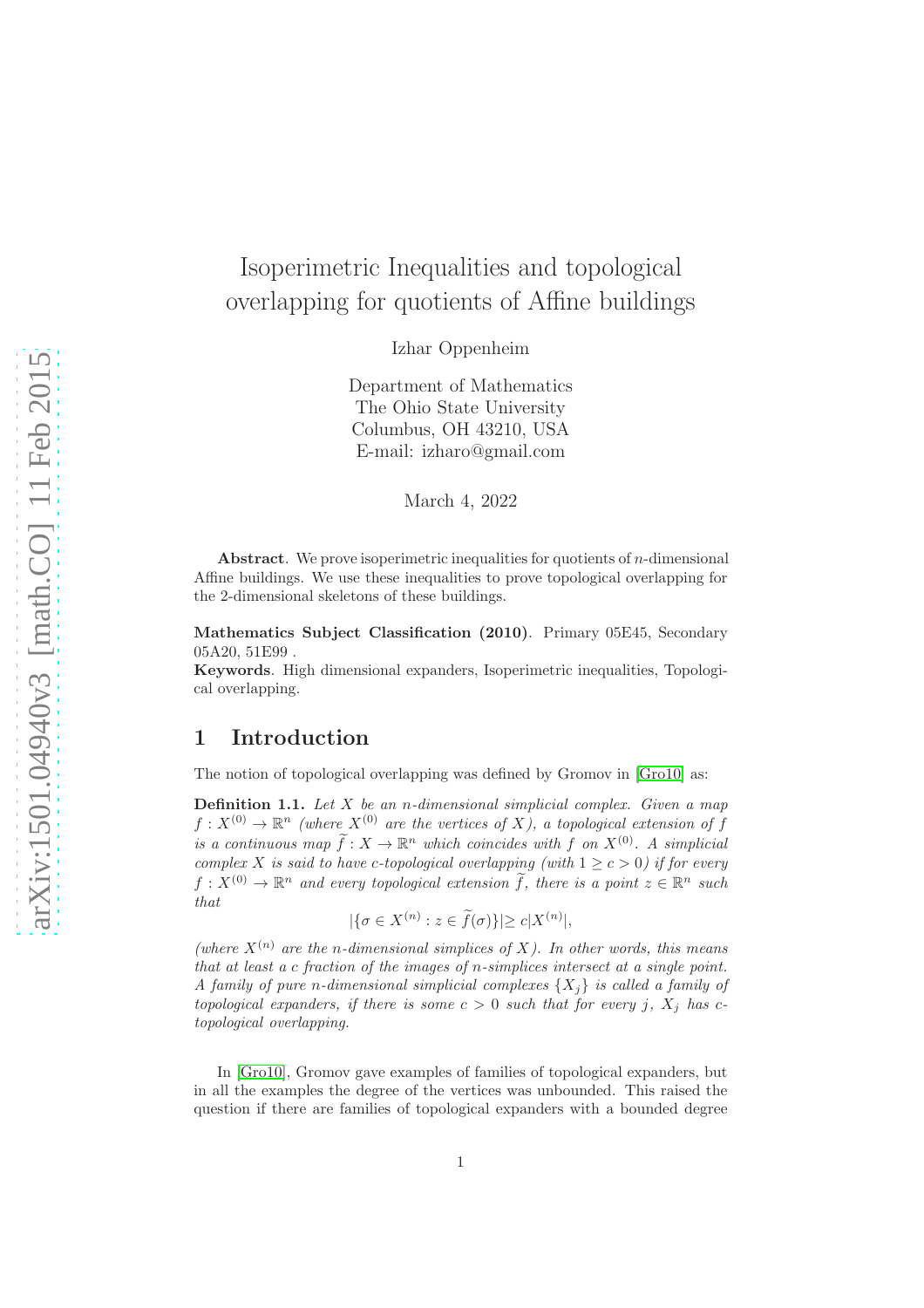on the vertices. This question received a positive answer in [\[KKL14\]](#page-39-1), where Kaufman, Kazhdan and Lubotzky showed that the 2-skeleton of (non partite) 3-dimensional Ramanujan complexes with large enough thickness, has topological overlapping depending only on the thickness.

However, some arguments given in [\[KKL14\]](#page-39-1) relayed heavily on the unique structure of 3-dimensional Ramanujan complexes. In this article we generalize the results of [\[KKL14\]](#page-39-1), such that they will hold for quotients of *n*-dimensional (for  $n > 2$ ) classical affine buildings of any type, assuming large enough thickness. We should remark that a lot of the ideas we use in our proofs already appear in some form in [\[KKL14\]](#page-39-1).

As in [\[KKL14\]](#page-39-1), we derive topological overlapping from higher isoperimetric inequalities. To state these inequalities, we shall need some additional definitions given below (this definitions are repeated and expended in subsection [3.1](#page-8-0) below).

Let X be a pure n-dimensional simplicial complex let  $-1 \leq k \leq n$ . Denote by  $X^{(k)}$  the set of simplices of dimension k and define a weight function

$$
m: \bigcup_{k=-1}^{n} X^{(k)} \to \mathbb{R},
$$
  

$$
\forall \sigma \in \bigcup_{k=-1}^{n} X^{(k)}, m(\sigma) = \frac{(n-k)! \left| \{ \eta \in X^{(n)} : \sigma \subseteq \eta \} \right|}{|X^{(n)}|}.
$$

Denote  $C^k(X, \mathbb{F}_2)$  to be the k-cochains with coefficients in  $\mathbb{F}_2$ , i.e.,  $C^k(X, \mathbb{F}_2)$  =  $\{\phi: X^{(k)} \to \mathbb{F}_2\}$  and define a norm on  $C^k(X, \mathbb{F}_2)$  as

$$
\|\phi\|{=}\sum_{\sigma\in X^{(k)},\phi(\sigma) = 1} m(\sigma).
$$

Next, define the differential  $d_k: C^k(X, \mathbb{F}_2) \to C^{k+1}(X, \mathbb{F}_2)$  as

$$
\forall \eta \in X^{(k+1)}, d_k \phi(\eta) = \sum_{\sigma \in X^{(k)}, \sigma \subset \eta} \phi(\sigma),
$$

where the addition above is in  $\mathbb{F}_2$ . For  $k \geq 0$ , define

$$
B^{k}(X, \mathbb{F}_2) = \{d_{k-1}\phi : \phi \in C^{k-1}(X, \mathbb{F}_2)\} \subseteq C^{k}(X, \mathbb{F}_2).
$$

A cochain  $\phi \in C^k(X, \mathbb{F}_2)$  is called minimal if

$$
\|\phi\| \le \|\phi - \psi\|, \forall \psi \in B^k(X, \mathbb{F}_2).
$$

Remark 1.2. The reader should note that our definition of the norm is slightly different than the one given in  $|KKL14|$  (and in other references). This is done for technical reasons and any of our results can be easily translated to results in the norm of [\[KKL14\]](#page-39-1). This is explained in further detail in remark [6.2](#page-15-0) below.

Next, we recall the definition of local spectral expansion given by the author in [\[Opp14\]](#page-39-2) (a reader not familiar with the definition of links can find it in subsection [2.3](#page-7-0) below):

**Definition 1.3.** A pure n-dimensional simplicial complex is said to have  $\lambda$ -local spectral expansion, where  $\frac{n-1}{n} < \lambda \leq 1$  if both of the following hold: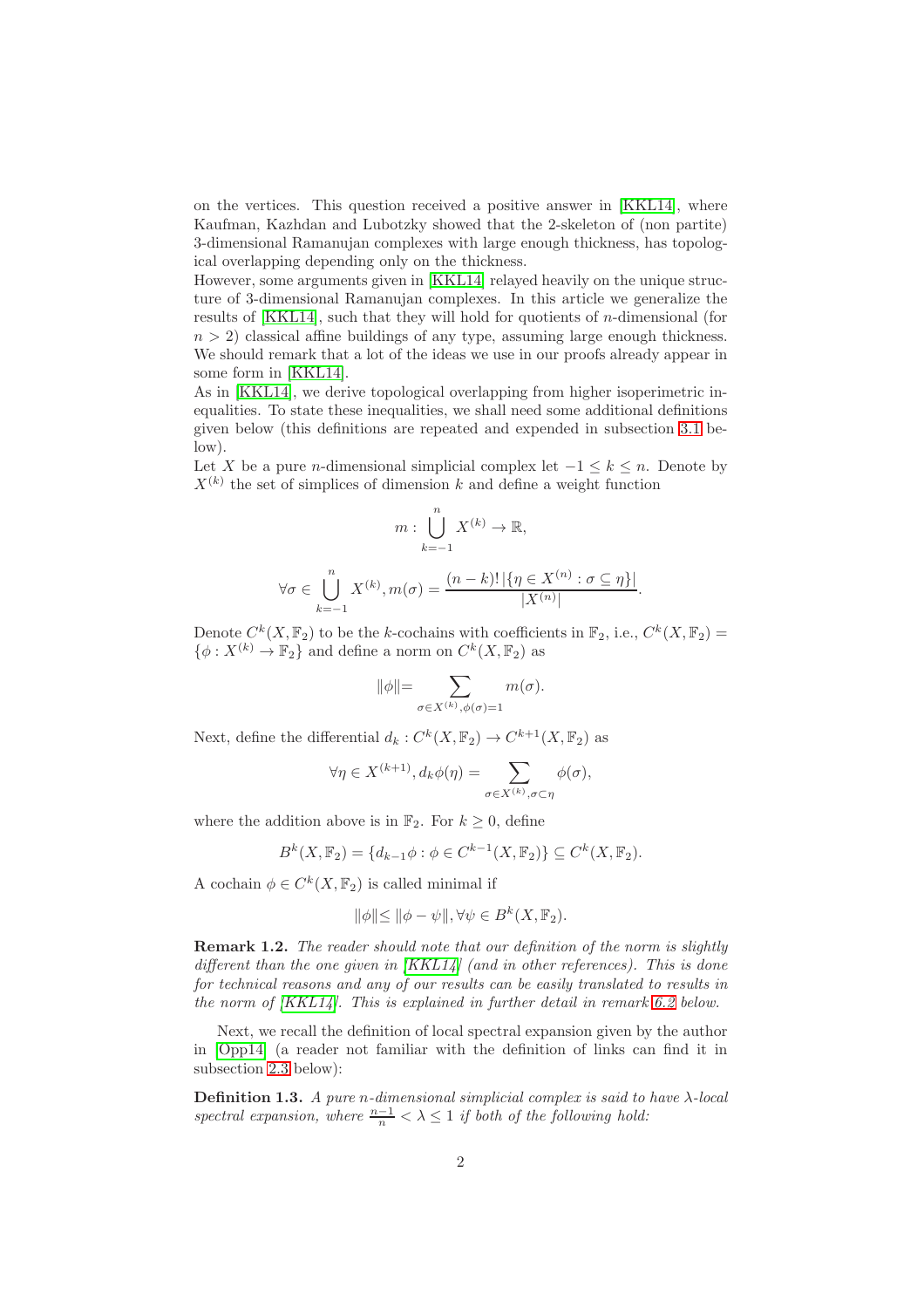- 1. All the links of X of dimension  $> 0$  are connected.
- 2. All the 1-dimensional links have spectral gap at least  $\lambda$  (the 1-dimensional links are the links of the  $(n-2)$ -simplices).

Our main results giving isoperimetric inequalities for  $n$ -dimensional affine buildings with large local spectral expansion. For 1-cochains an isoperimetric inequality can be deduced based on the local spectral gap alone:

<span id="page-2-0"></span>**Theorem 1.4.** There is a constant  $\theta < 1$  such that for every pure n-dimensional simplicial complex with  $\lambda$ -local spectral gap with  $\lambda > \theta$ , we have that for every  $\phi \in C^1(X, \mathbb{F}_2)$ , if  $\|\phi\| \leq 12C_1$  and  $\phi$  is minimal, then  $\|d\phi\| \geq \frac{1}{4} \|\phi\|$ .

However, in order to deduce topological overlapping, we need similar isoperimetric inequalities for 2-cochains. Currently (when writing this article), we do not know how to prove such inequalities using spectral properties alone and therefore we'll have to add an assumption regarding the coboundary expansion of the links of vertices:

**Theorem 1.5.** For every  $n > 2$ ,  $\epsilon > 0$ , there are constants  $\frac{n-1}{n} < \Lambda_2 <$  $1, C_2 > 0$  such that for every pure n-simplicial complex X of dimension  $n > 2$ with  $\lambda$ -local spectral expansion, if  $\lambda \geq \Lambda_2$  and if for every  $\{v\} \in X^{(0)}$ 

$$
\min\left\{\frac{\|d\phi\|}{\min_{\psi\in B^1(X_{\{v\}},\mathbb{F}_2)}\|\phi-\psi\|}:\phi\in C^1(X_{\{v\}},\mathbb{F}_2)\setminus B^1(X_{\{v\}},\mathbb{F}_2)\right\}\geq\epsilon,
$$

(where  $X_{\{v\}}$  it the link of  $\{v\}$  - see further explanation below), we have for every  $\phi \in C^2(X, \mathbb{F}_2)$  that

$$
(\phi \text{ is minimal and } ||\phi|| \leq 24C_2) \Rightarrow ||d\phi|| \geq \frac{3\epsilon}{10} ||\phi||.
$$

Using a result stated from [\[KKL14\]](#page-39-1) (see theorem [6.1](#page-15-1) below), we use (a slightly more general version) of the above isoperimetric inequalities to deduce the following topological overlapping result:

**Theorem 1.6.** Let  $\widetilde{X}$  be an n dimensional (n > 2) affine building that arises from group G with an affine BN-pair constructed over a non-archimedean local field F. Denote the thickness of X by t. Let  $\Gamma$  be a subgroup acting on X simplicially and cocompactly, such that for every vertex v of  $\widetilde{X}$  we have that

$$
\forall g \in \Gamma, d(g.v, v) > 2.
$$

Then for t large enough, there is a constant  $c > 0$  that depends only on t and the type of  $\widetilde{X}$  (i.e., on the Weyl group of  $\widetilde{X}$ ), but not on  $\Gamma$ , such that the 2-skeleton of  $\widetilde{X}/\Gamma$  has c-topological overlapping property.

**Corollary 1.7.** Let  $\widetilde{X}$  as in the above theorem with large thickness. Then for a sequence of groups  $\Gamma_i$  that act on  $\tilde{X}$  simplicially and cocompactly with the condition stated in the above theorem. Let  $Y_i = \overline{X}/\Gamma_i$  and let  $X_i$  be the 2-skeleton of  $Y_i$ . Then  $\{X_i\}$  is a family of topological expanders.

**Remark 1.8.** Explicit examples of affine buildings  $\widetilde{X}$  and  $\Gamma_i$ 's as in the corollary are the Ramanujan complexes constructed in [\[LSV05\]](#page-39-3).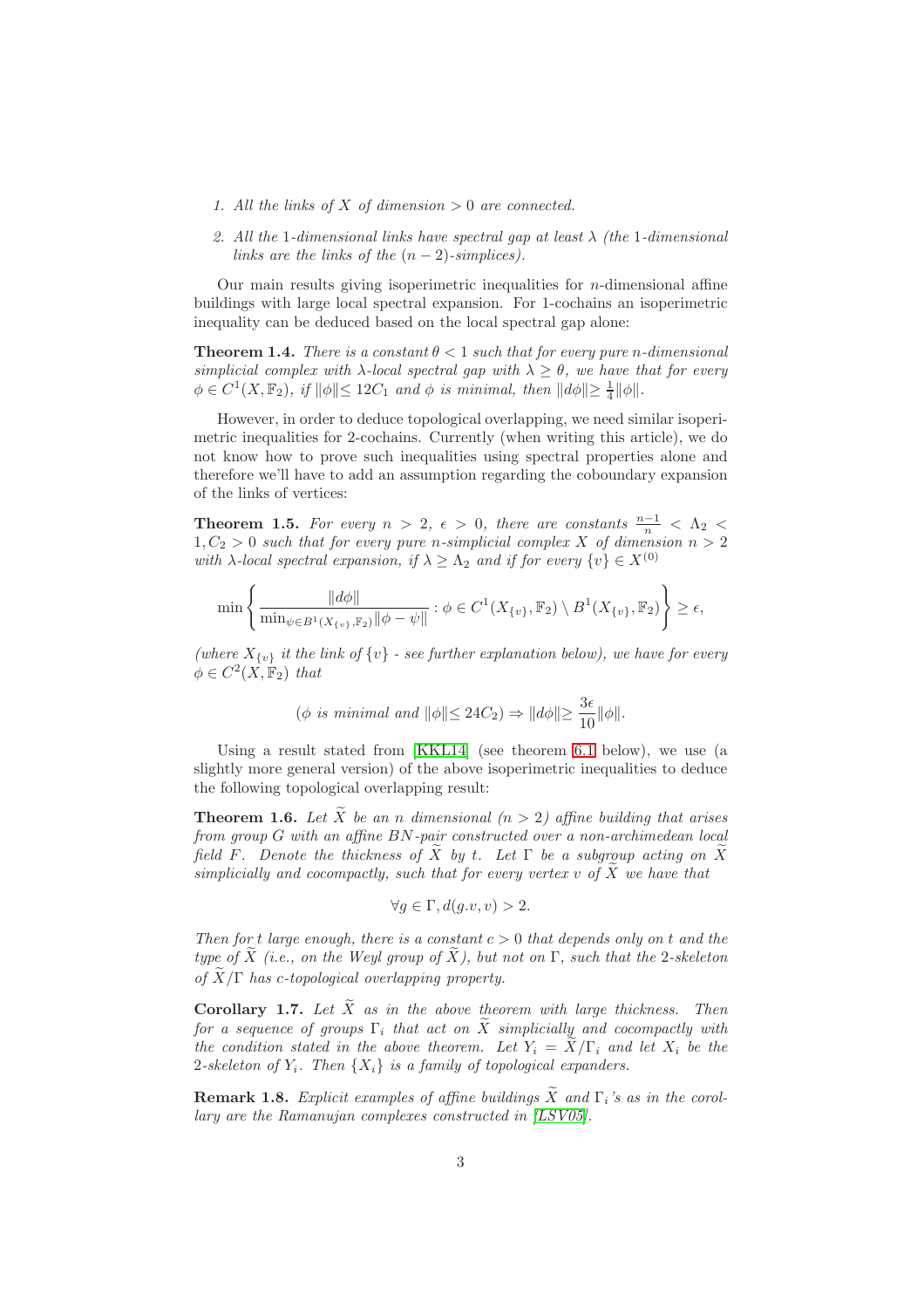**Remark 1.9.** As noted above, it is our hope to prove the isoperimetric inequalities stated above based on spectral information only, i.e., for a general simplicial complex with large enough local spectral expansion without assuming the complex to be an affine building. The question how to do so (or if this can be done at all) is left for future study.

Structure of this article: In section 2, we review basic definitions and results about weighted graphs, weighted complex and links. In section 3, we review different notions of high dimensional expansion considered in the article. In section 4, we prove some new technical results connecting the norm of  $\mathbb{F}_2$ cochains to the norms of the localizations. In section 5, we discuss different notions of minimality for  $\mathbb{F}_2$  cochains. In section 6, we discuss criteria to topological expansion and show how to drive topological expansion from (certain types of) isoperimetric inequalities. In section 7, we prove the isoperimetric inequalities stated above (which are the main results of this article). Finally, in section 8, we derive topological overlapping for the 2-skeleton of affine building. In the interest of readers not used to the weighted setting, we added an appendix covering basic results (such as the Cheeger inequality) for weighted graphs.

# 2 Background definitions and results

This section is aimed to provide background results that we shall need in order to prove our main theorems.

#### 2.1 Weighted graphs and Cheeger inequalities

We shall provide the basic definitions on weighted graphs, graph Laplacians and state (without proof) some Cheeger inequalities for weighted graphs. The interested reader can find proofs and a more complete discussion regarding the definitions in the appendix.

For a graph  $G = (V, E)$ , a weight function is a function  $m : V \cup E \to \mathbb{R}^+$  such that

$$
\forall v \in V, m(v) = \sum_{e \in E, v \in e} m(e).
$$

Denote by  $C^0(G,\mathbb{R})$  the space:

$$
C^0(G, \mathbb{R}) = \{ \phi : V \to \mathbb{R} \}
$$

Let  $\Delta^+$ :  $C^0(G,\mathbb{R}) \to C^0(G,\mathbb{R})$  be the graph Laplacian with respect to the weight function  $m$  which is defined as follows:

$$
\Delta^+ \phi(v) = \phi(v) - \frac{1}{m(v)} \sum_{u \in V, \{u, v\} \in E} m(\{u, v\}) \phi(u).
$$

<span id="page-3-0"></span>The Laplacian is a positive operator and if  $G$  is connected, only constant functions have the eigenvalue 0. For a connected graph G, we denote by  $\lambda(G)$  the smallest positive eigenvalue. Next, we state the following Cheeger-type inequalities (the reader can find the proofs in the appendix):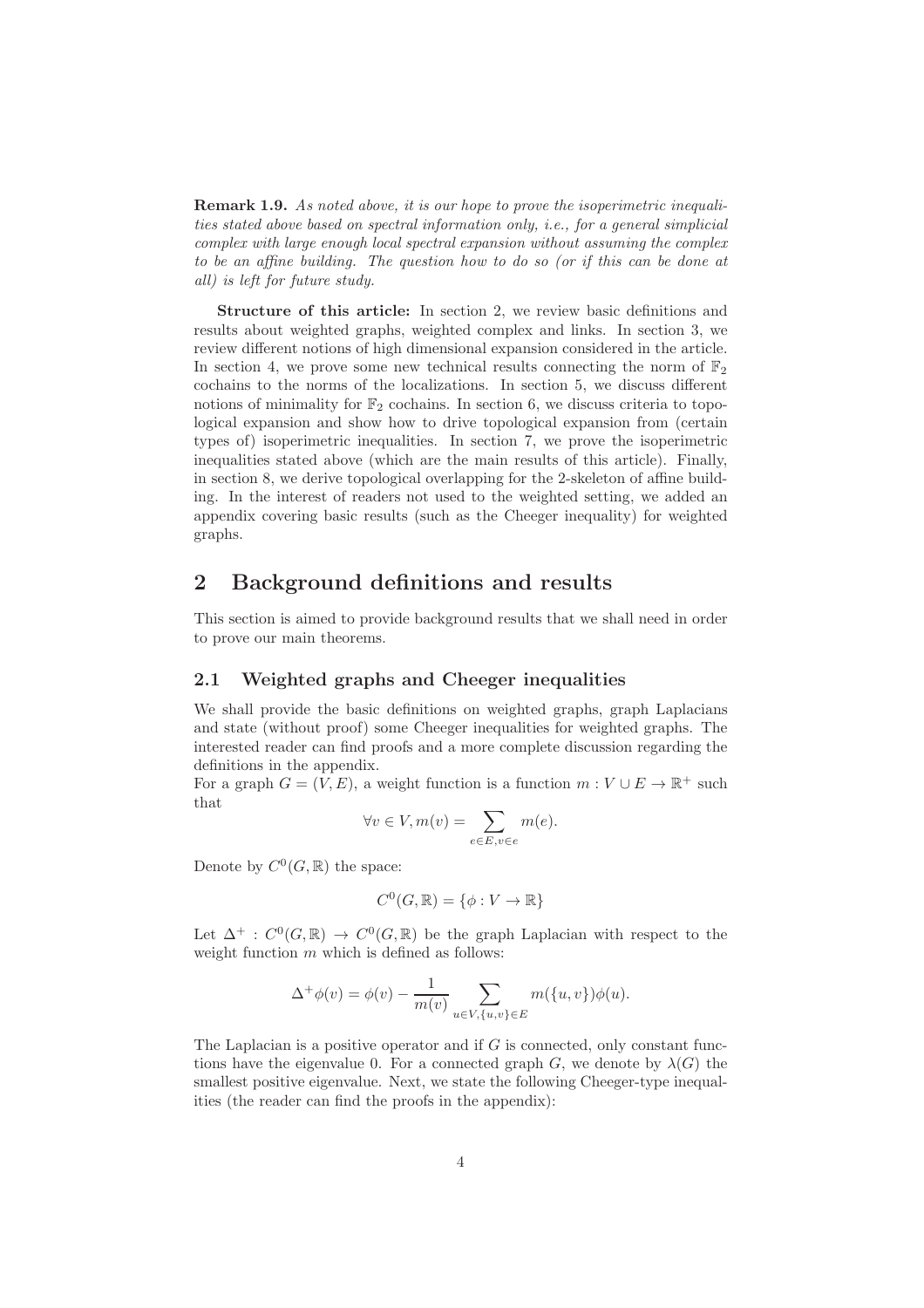**Proposition 2.1.** Let  $G = (V, E)$  be a connected graph. We introduce the following notations: For  $\emptyset \neq U \subseteq V$  denote

$$
m(U) = \sum_{v \in U} m(v).
$$

For  $\emptyset \neq U_1, U_2 \subseteq V$  denote

$$
m(U_1, U_2) = \sum_{u_1 \in U_1, u_2 \in U_2, \{u_1, u_2\} \in E} m(\{u_1, u_2\}).
$$

Then:

1. (Cheeger inequality) For every  $\emptyset \neq U \subsetneq V$ , we have that

$$
m(U, V \setminus U) \ge \lambda(G) \frac{m(U)m(V \setminus U)}{m(V)}.
$$

2. For every  $\emptyset \neq U \subseteq V$ , we have that

$$
\frac{m(U)}{2}\left(1-\lambda(G)\frac{m(V\setminus U)}{m(V)}\right)\geq m(U,U).
$$

### 2.2 Weighted simplicial complexes

Let X be a pure n-dimensional finite simplicial complex. For  $-1 \leq k \leq n$ , we denote  $X^{(k)}$  to be the set of all k-simplices in  $X(X^{(-1)} = \{\emptyset\})$ . A weight function  $m$  on  $X$  is a function:

$$
m: \bigcup_{-1 \leq k \leq n} X^{(k)} \to \mathbb{R}^+,
$$

such that for every  $-1 \leq k \leq n-1$  and for every  $\tau \in X^{(k)}$  we have that

$$
m(\tau) = \sum_{\sigma \in X^{(k+1)}} m(\sigma).
$$

By its definition, it is clear the m is determined by the values in takes in  $X^{(n)}$ . A simplicial complex with a weight function will be called a weighted simplcial complex.

**Proposition 2.2.** For every  $-1 \leq k \leq n$  and every  $\tau \in X^{(k)}$  we have that

$$
m(\tau) = (n - k)! \sum_{\sigma \in X^{(n)}, \tau \subseteq \sigma} m(\sigma),
$$

where  $\tau \subset \sigma$  means that  $\tau$  is a face of  $\sigma$ .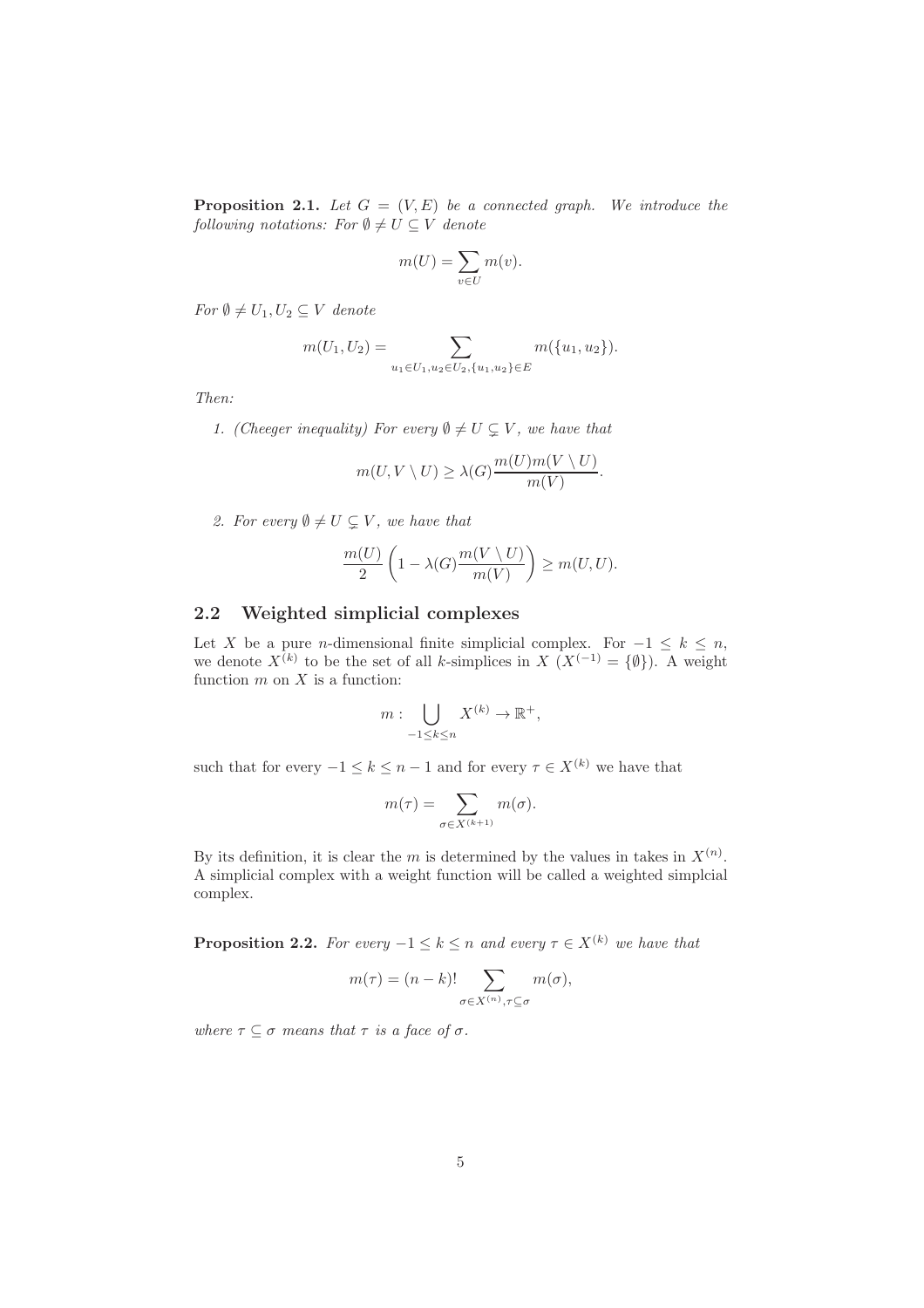*Proof.* The proof is by induction. For  $k = n$  this is obvious. Assume the equality is true for  $k + 1$ , then for  $\tau \in X^{(k)}$  we have

$$
m(\tau) = \sum_{\sigma \in X^{(k+1)}, \tau \subset \sigma} m(\sigma)
$$
  
= 
$$
\sum_{\sigma \in X^{(k+1)}, \tau \subset \sigma} (n - k - 1)!\sum_{\eta \in X^{(n)}, \sigma \subset \eta} m(\eta)
$$
  
= 
$$
(n - k)(n - k - 1)!\sum_{\eta \in X^{(n)}, \tau \subset \eta} m(\eta)
$$
  
= 
$$
(n - k)!\sum_{\eta \in X^{(n)}, \tau \subset \eta} m(\eta).
$$

<span id="page-5-0"></span>Corollary 2.3. For every  $-1 \leq k < l \leq n$  and every  $\tau \in X^{(k)}$  we have

$$
m(\tau) = (l - k)! \sum_{\sigma \in X^{(l)}, \tau \subset \sigma} m(\sigma).
$$

*Proof.* For every  $\sigma \in X^{(l)}$  we have

$$
m(\sigma) = (n-l)! \sum_{\eta \in X^{(n)}, \sigma \subseteq \eta} m(\eta).
$$

Therefore

$$
\sum_{\sigma \in X^{(l)}, \tau \subset \sigma} m(\sigma) = \sum_{\sigma \in X^{(l)}, \tau \subset \sigma} (n-l)! \sum_{\eta \in X^{(n)}, \sigma \subseteq \eta} m(\eta)
$$

$$
= \frac{(n-k)!}{(l-k)!(n-k-(l-k))!} (n-l)! \sum_{\eta \in X^{(n)}, \tau \subseteq \eta} m(\eta)
$$

$$
= \frac{(n-k)!}{(l-k)!} \sum_{\eta \in X^{(n)}, \tau \subseteq \eta} m(\eta)
$$

$$
= \frac{1}{(l-k)!} m(\tau).
$$

For  $-1 \leq k \leq n$  and a set  $\emptyset \neq U \subseteq X^{(k)}$ , we denote

$$
m(U) = \sum_{\sigma \in U} m(\sigma).
$$

<span id="page-5-1"></span>Proposition 2.4. For every  $-1 \leq k < l \leq n$ ,

$$
m(X^{(k)}) = \frac{(l+1)!}{(k+1)!}m(X^{(l)}).
$$

 $\Box$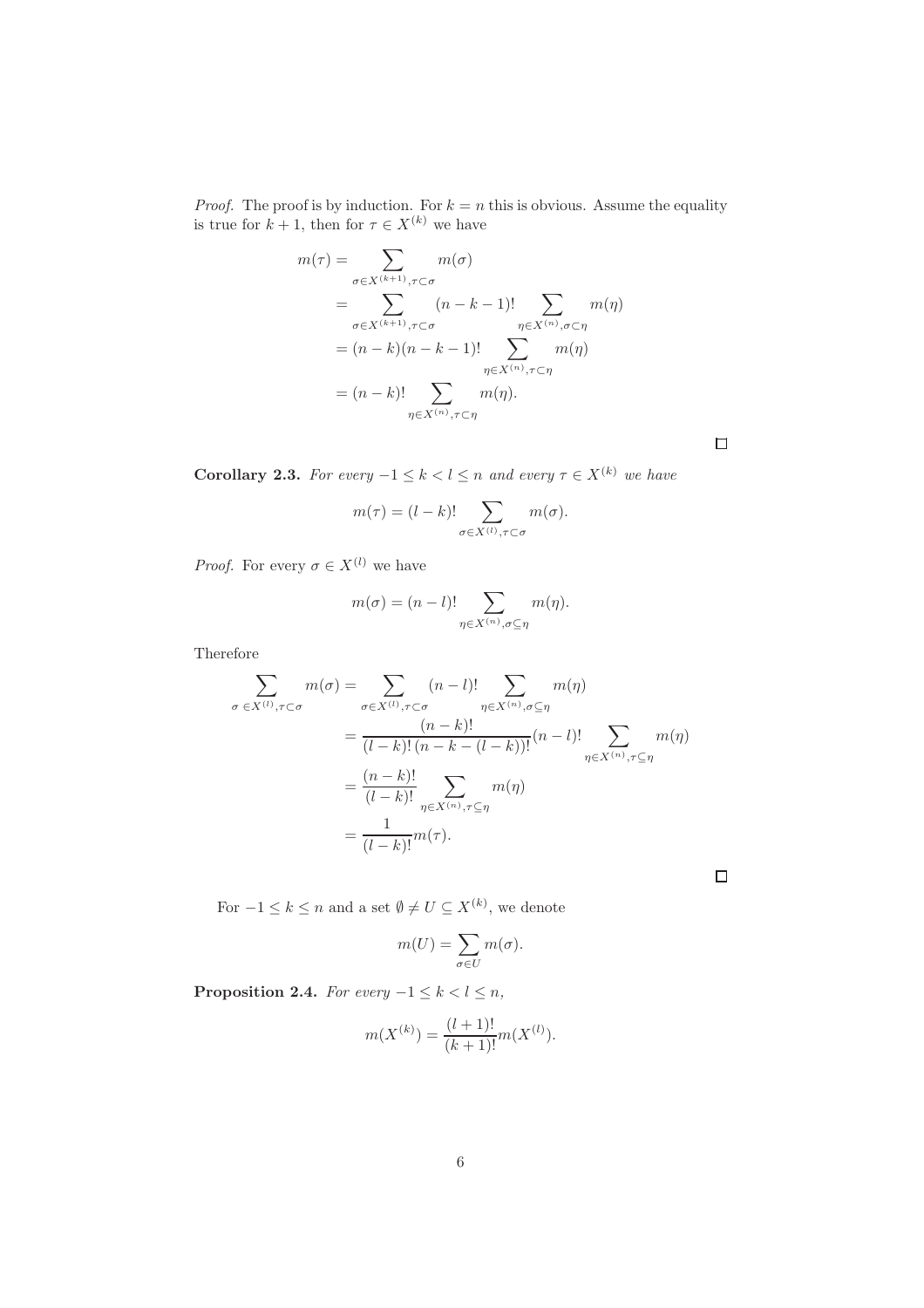Proof. By corollary [2.3,](#page-5-0) we have that

$$
m(X^{(k)}) = \sum_{\tau \in X^{(k)}} m(\tau)
$$
  
= 
$$
\sum_{\tau \in X^{(k)}} (l - k)! \sum_{\sigma \in X^{(l)}, \tau \subset \sigma} m(\sigma)
$$
  
= 
$$
\sum_{\sigma \in X^{(l)}} (l - k)! m(\sigma) \sum_{\tau \in X^{(k)}, \tau \subset \sigma} 1
$$
  
= 
$$
\sum_{\sigma \in X^{(l)}} (l - k)! m(\sigma) {l + 1 \choose k + 1}
$$
  
= 
$$
\frac{(l + 1)!}{(k + 1)!} m(X^{(l)}).
$$

<span id="page-6-0"></span>**Remark 2.5.** Note that for every weighted complex  $X$ , the 1-skeleton of  $X$  is a weighted graph and all the results stated above for weighted graphs hold.

We would like to distinguish to following weight function  $m_h$  which we call the homogeneous weight function (since it give the value 1 to each  $n$ -dimensional simplex):  $\lambda$  $(1)$ 

$$
\forall \tau \in X^{(k)}, m_h(\tau) = (n-k)! \, |\{\eta \in X^{(n)} : \tau \subseteq \eta\}|.
$$

The next proposition shows that  $m_h$  is indeed a weight function:

**Proposition 2.6.** For every  $-1 \le k \le n-1$  and every  $\tau \in X^{(k)}$  we have that

$$
m_h(\tau) = \sum_{\sigma \in X^{(k+1)}, \tau \subset \sigma} m_h(\sigma).
$$

*Proof.* Fix  $-1 \leq k \leq n-1$  and  $\tau \in X^{(k)}$ , note that for every  $\eta \in X^{(n)}$  with  $\tau \subset \eta$ , there are exactly  $n - k$  simplices  $\sigma \in X^{(k+1)}$  such that  $\tau \subset \sigma \subseteq \eta$ . Therefore we have that

$$
\sum_{\sigma \in X^{(k+1)}, \tau \subset \sigma} m_h(\sigma) = (n - k - 1)! \sum_{\sigma \in X^{(k+1)}, \tau \subset \sigma} |\{\eta \in X^{(n)} : \sigma \subseteq \eta\}|
$$

$$
= (n - k)! |\{\eta \in X^{(n)} : \tau \subseteq \eta\}|
$$

$$
= m_h(\tau).
$$

It will be more convenient to normalize  $m_h$  as follows: define  $\overline{m_h}$  to be the weight function:

$$
\forall \sigma \in X^{(k)}, \overline{m_h} = \frac{m_h(\sigma)}{|X^{(n)}|}.
$$

Remark 2.7. We remark that most of our results holds for any weight function. The only place where we'll need to use the normalized homogeneous weight function is when we like to deduce topological overlap using the results in [\[KKL14\]](#page-39-1).

Throughout this article,  $X$  is a pure, *n*-dimensional weighted simplicial complex with a weight function m.

 $\Box$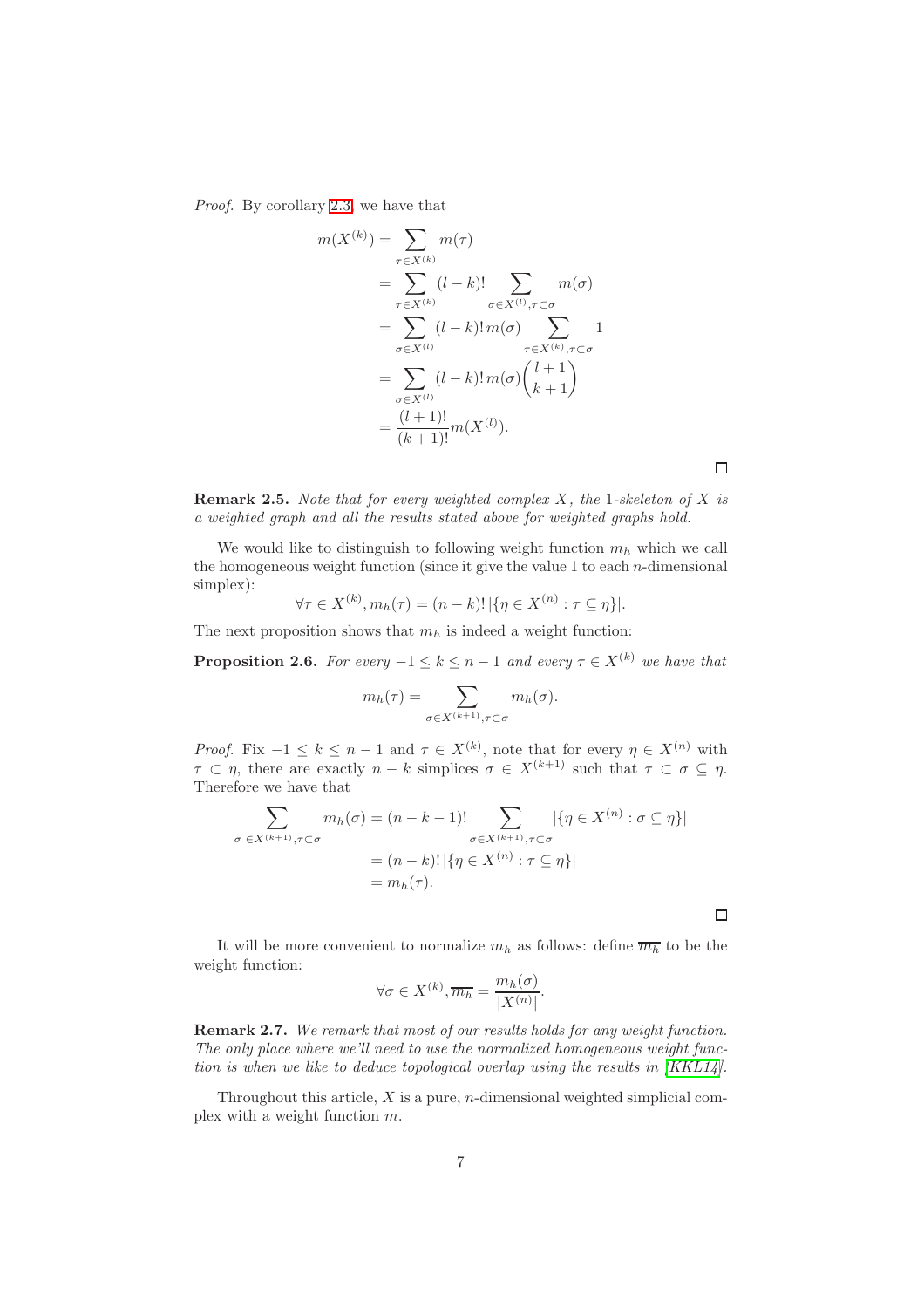#### <span id="page-7-0"></span>2.3 Links and spectral gaps

Let X be a pure *n*-dimensional finite simplicial complex. For  $\{v_0, ..., v_i\}$  =  $\tau \in X^{(j)}$ , denote by  $X_{\tau}$  the *link* of  $\tau$  in X, that is, the (pure) complex of dimension  $n - j - 1$  consisting on simplices  $\sigma = \{w_0, ..., w_k\}$  such that  $\{v_0, ..., v_j\}, \{w_0, ..., w_k\}$  are disjoint as sets and  $\{v_0, ..., v_j\} \cup \{w_0, ..., w_k\} \in X^{(j+k+1)}$ . Note that for  $\{\emptyset\} = X^{(-1)}, X_{\emptyset} = X.$ 

If m is a weight function on X, define  $m<sub>\tau</sub>$  to be a weight function of  $X<sub>\tau</sub>$  by taking

$$
m_{\tau}(\sigma) = m(\tau \cup \sigma).
$$

**Proposition 2.8.** For  $0 \leq j \leq n-2$  and  $\tau \in X^{(j)}$ , the function  $m_{\tau}$  defined above is indeed a weight function on  $X_{\tau}$ , i.e., for every  $k < n - j - 1$  and every  $\sigma \in X_{\tau}^{(k)}$  we have that  $m_{\tau}(\sigma) = \sum_{\tau}$ 

$$
m_{\tau}(\sigma) = \sum_{\eta \in X_{\tau}^{(k+1)}} m_{\tau}(\eta).
$$

*Proof.* Let  $k < n - j - 1$  and  $\sigma \in X_{\tau}^{(k)}$ , then

$$
m_{\tau}(\sigma) = m(\tau \cup \sigma)
$$
  
= 
$$
\sum_{\gamma \in X^{(k+j+1)}, \tau \cup \sigma \subset \gamma} m(\gamma)
$$
  
= 
$$
\sum_{\eta \in X^{(k)}, \tau \cup \eta \in X^{(k+j+1)}, \sigma \subset \eta} m(\tau \cup \eta)
$$
  
= 
$$
\sum_{\eta \in X_{\tau}^{(k+1)}} m_{\tau}(\eta).
$$

By remark [2.5,](#page-6-0) the 1-skeleton of  $X_\tau$  is a weighted graph with the weight function  $m_{\tau}$ . We shall denote by  $\lambda(X_{\tau})$  the smallest positive eigenvalue of the (weighted) graph Laplacian on the graph.

Remark 2.9. We remark that when one works with the homogeneous weight function  $m_h$ , then for  $\tau \in X^{(n-2)}$ ,  $X_{\tau}$  is a graph and  $m_{h,\tau}$  assigns the weight 1 to each edge, so in this setting, the Laplacian is the usual (un-weighted) graph Laplacian.

<span id="page-7-1"></span>Next, we'll state a useful theorem from [\[Opp14\]](#page-39-2):

**Theorem 2.10.** [\[Opp14\]](#page-39-2)[Lemma 5.1, Corollary 5.2] Let X be a pure n-dimensional weighted simplicial complex (with  $n > 1$ ). Assume that all the links of X of dimension > 0 are connected (including X itself). For  $-1 \leq k \leq n-2$  denote

$$
\lambda_k = \min_{\tau \in X^{(k-1)}} \lambda(X_{\tau}).
$$

1. For every  $0 \leq k \leq n-2$ , we have that

$$
\lambda_k \ge 2 - \frac{1}{\lambda_{k+1}}.
$$

2. If  $\lambda_{n-1} > \frac{n-1}{n}$ , then for every  $0 \leq k \leq n-2$ , we have that  $\lambda_k > \frac{k}{k+1}$ . Moreover, for every  $N \in \mathbb{N}, N \geq n$ , we have that if  $\lambda_{n-1} > \frac{N-1}{N}$ , then for  $every\ 0 \leq k \leq n-2, \ \lambda_k > \frac{N-n+k}{N-n+k+1}.$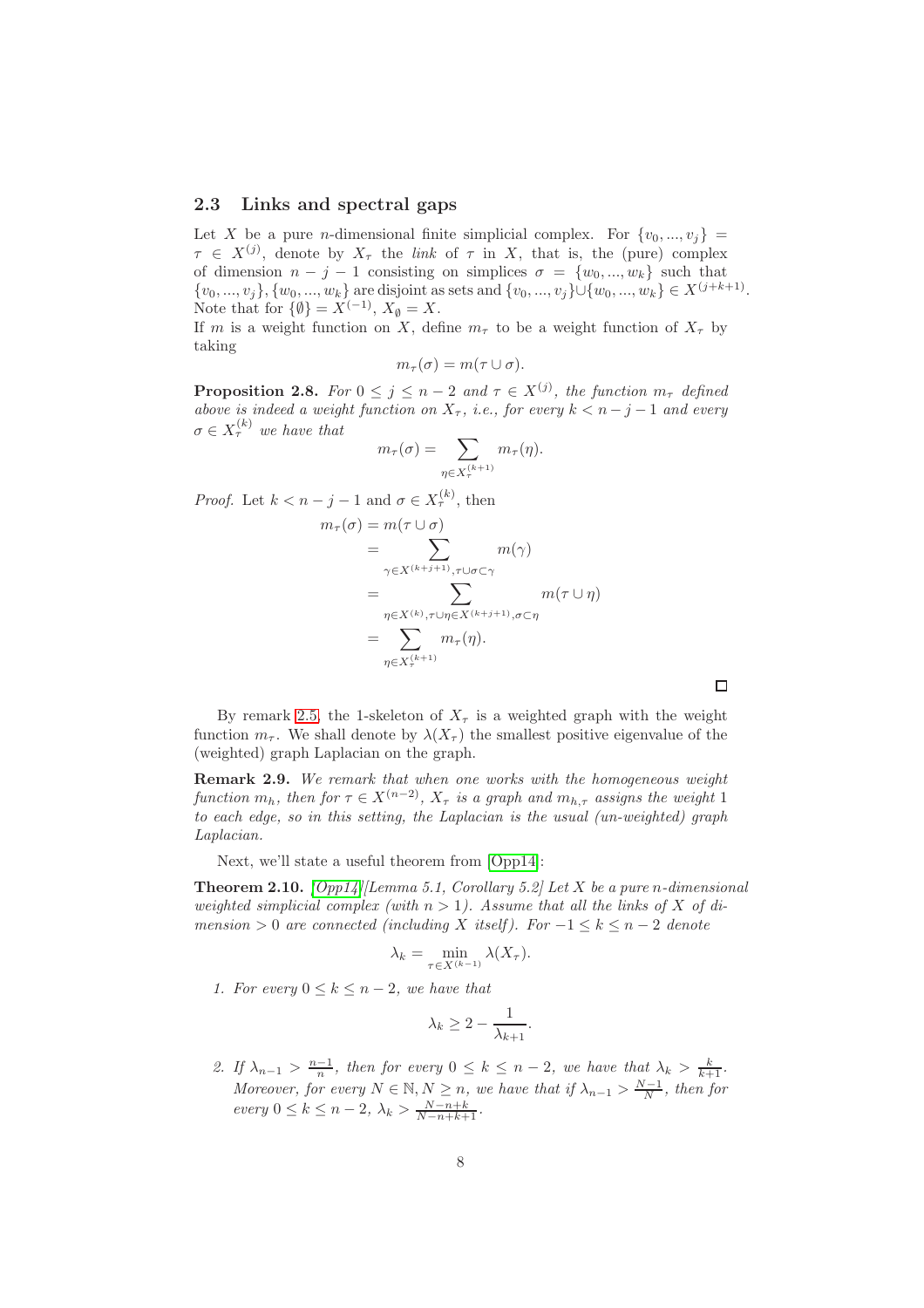# 3 Different notions of expansion

Here we'll review different notions of expansion considered in this article.

#### <span id="page-8-0"></span>3.1  $\mathbb{F}_2$ -expansion

For  $-1 \leq k \leq n$ , define  $C^k(X, \mathbb{F}_2)$  to be k-cochains of X over  $\mathbb{F}_2$ :

$$
C^k(X, \mathbb{F}_2) = \{ \phi : X^{(k)} \to \mathbb{F}_2 \}.
$$

For  $\phi \in C^k(X, \mathbb{F}_2)$  denote by  $supp(\phi)$  the support of  $\phi$ :

$$
supp(\phi) = \{\sigma \in X^{(k)} : \phi(\sigma) = 1\}.
$$

Further define the differential  $d_k: C^k(X, \mathbb{F}_2) \to C^{k+1}(X, \mathbb{F}_2)$  as:

$$
\forall \sigma \in X^{(k+1)}, \forall \phi \in C^k(X, \mathbb{F}_2), d_k \phi(\sigma) = \sum_{\tau \in X^{(k)}, \tau \subset \sigma} \phi(\tau).
$$

It is easy to check that  $d_{k+1}d_k = 0$ , therefore the usual cohomological definitions hold: i.e., denote

$$
B^{k}(X, \mathbb{F}_{2}) = im(d_{k-1}), Z^{k}(X, \mathbb{F}_{2}) = ker(d_{k}), H^{k}(X, \mathbb{F}_{2}) = \frac{Z^{k}(X, \mathbb{F}_{2})}{B^{k}(X, \mathbb{F}_{2})}.
$$

From now on, when there is no chance for confusion, we shall omit the index on the differential and just denote it by  $d$ .

Define the following norm on  $C^k(X, \mathbb{F}_2)$ : for every  $\phi \in C^k(X, \mathbb{F}_2)$  define

$$
\|\phi\|{=}\sum_{\tau\in X^{(k)},\phi(\tau) = 1} m(\tau).
$$

**Claim 3.1.** For every k as above and for every  $\phi \in C^k(X, \mathbb{F}_2)$ , we have that

$$
||d\phi|| \le ||\phi||.
$$

*Proof.* Fix  $\phi \in C^k(X, \mathbb{F}_2)$ . Note that for every  $\sigma \in X^{(k+1)}$ 

$$
(\forall \tau \in supp(\phi), \tau \not\subset \sigma) \Rightarrow d\phi(\sigma) = 0.
$$

Also note that for every  $\sigma \in X^{(k+1)}$ ,  $d\phi(\sigma) \leq 1$ . Therefore

$$
||d\phi|| = \sum_{\sigma \in X^{(k+1)}} m(\sigma) d\phi(\sigma) \le \sum_{\sigma \in X^{(k+1)}} m(\sigma) (\sum_{\tau \in X^{(k)}, \tau \in supp(\phi), \tau \subset \sigma} 1) =
$$
  

$$
\sum_{\tau \in X^{(k)}, \tau \in supp(\phi)} \sum_{\sigma \in X^{(k+1)}, \tau \subset \sigma} m(\sigma) = \sum_{\tau \in X^{(k)}, \tau \in supp(\phi)} m(\tau) = ||\phi||.
$$

 $\Box$ 

Using the above norm, we'll define the following constants:

**Definition 3.2.** for  $-1 \le k \le n-1$ , and X a simplicial complex, define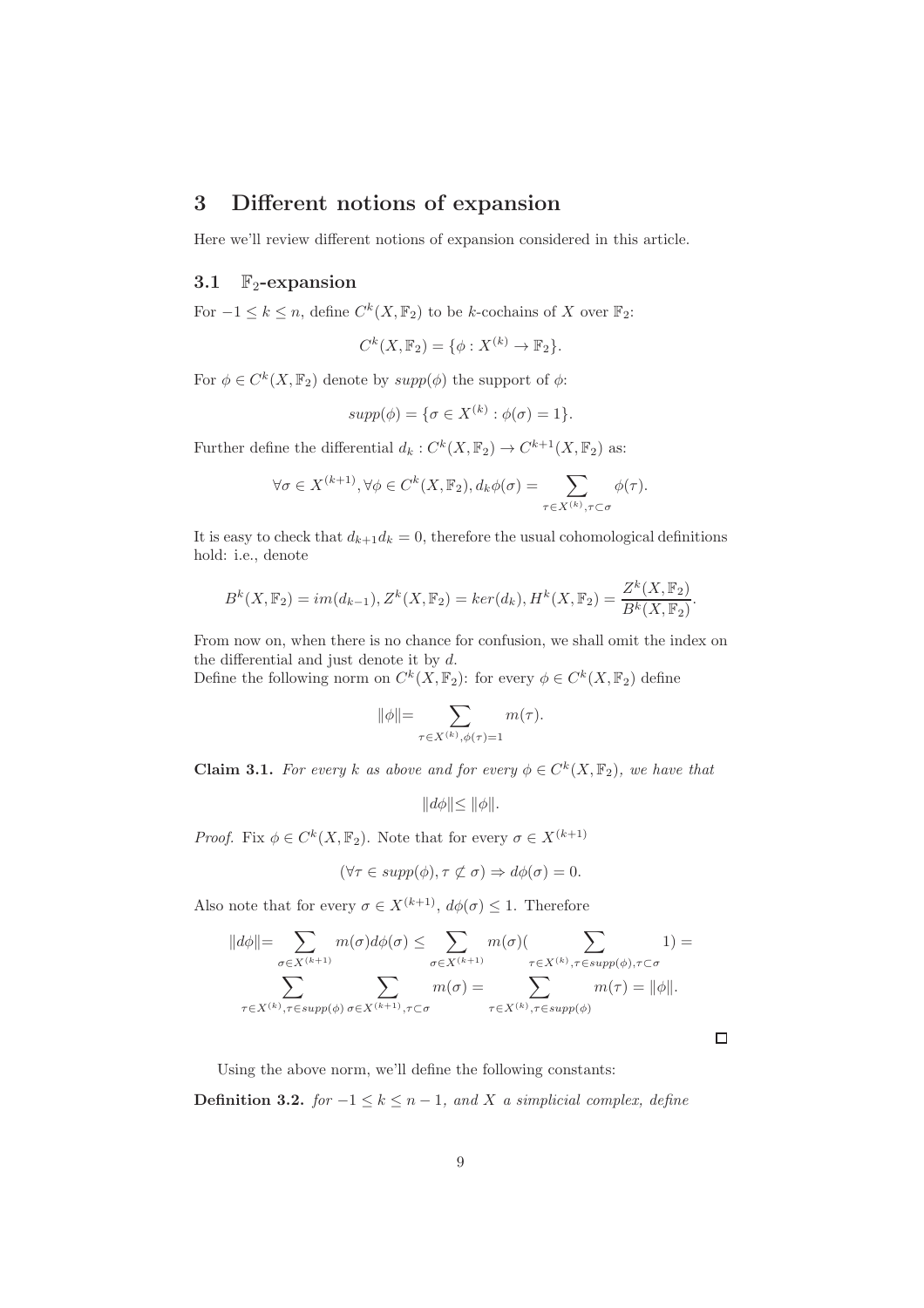1. The k-th coboundary expansion of  $X$ :

$$
\epsilon_k(X) = \min \left\{ \frac{\|d\phi\|}{\min_{\psi \in B^k(X, \mathbb{F}_2)} \|\phi - \psi\|} : \phi \in C^k(X, \mathbb{F}_2) \setminus B^k(X, \mathbb{F}_2) \right\}.
$$

2. The k-th cocycle expansion of  $X$ :

$$
\widetilde{\epsilon}_k(X) = \min \left\{ \frac{\|d\phi\|}{\min_{\psi \in Z^k(X, \mathbb{F}_2)} \|\phi - \psi\|} : \phi \in C^k(X, \mathbb{F}_2) \setminus Z^k(X, \mathbb{F}_2) \right\}.
$$

3. The k-th cofilling constant of  $X$ :

$$
\mu_k(X) = \max_{0 \neq \phi \in B^{k+1}(X, \mathbb{F}_2)} \left( \frac{1}{\|\phi\|} \min_{\psi \in C^k(X, \mathbb{F}_2), d\psi = \phi} \|\psi\| \right).
$$

**Remark 3.3.** Recall that  $B^k(X, \mathbb{F}_2) \subseteq Z^k(X, \mathbb{F}_2)$  and therefore  $\widetilde{\epsilon}_k(X) \geq \epsilon_k(X)$ . Also note that

$$
\mu_k(X) = \frac{1}{\widetilde{\epsilon}_k(X)},
$$

(the proof of this equality is basically unfolding the definitions of both constants and therefore it is left as an exercise to the reader).

**Remark 3.4.** Note that when  $k = -1$ , we have that  $B^{-1}(X, \mathbb{F}_2) = Z^{-1}(X, \mathbb{F}_2) =$  ${0}$ . Also note that the only  $\phi$ inC<sup>-1</sup>(X, F<sub>2</sub>) \ B<sup>-1</sup>(X, F<sub>2</sub>) is  $\phi(\emptyset) = 1$  and for that  $\phi$ , we have that

$$
||d\phi|| = m(X^{(0)}) = m(\emptyset) = ||\phi||.
$$

Therefore, we always have

$$
\mu_{-1}(X) = \widetilde{\epsilon}_{-1}(X) = \epsilon_{-1}(X) = 1.
$$

**Definition 3.5.** Let  $\{X_i\}$  be a family of pure n-dimensional simplicial complexes.

1.  $\{X_i\}$  is called a family of coboundary expanders if there is a constant  $\epsilon > 0$ such that

$$
\forall 0 \leq k \leq n-1, \forall j, \epsilon_k(X_j) \geq \epsilon.
$$

2.  $\{X_i\}$  is called a family of cocycle expanders if there is a constant  $\epsilon > 0$ such that

$$
\forall 0 \leq k \leq n-1, \forall j, \widetilde{\epsilon}_k(X_j) \geq \epsilon.
$$

#### 3.2 Topological expansion

Let  $X$  be an *n*-dimensional simplicial complex as before. Given a map  $f$ :  $X^{(0)} \to \mathbb{R}^n$ , a topological extension of f is a continuous map  $f: X \to \mathbb{R}^n$  which coincides with  $f$  on  $X^{(0)}$ .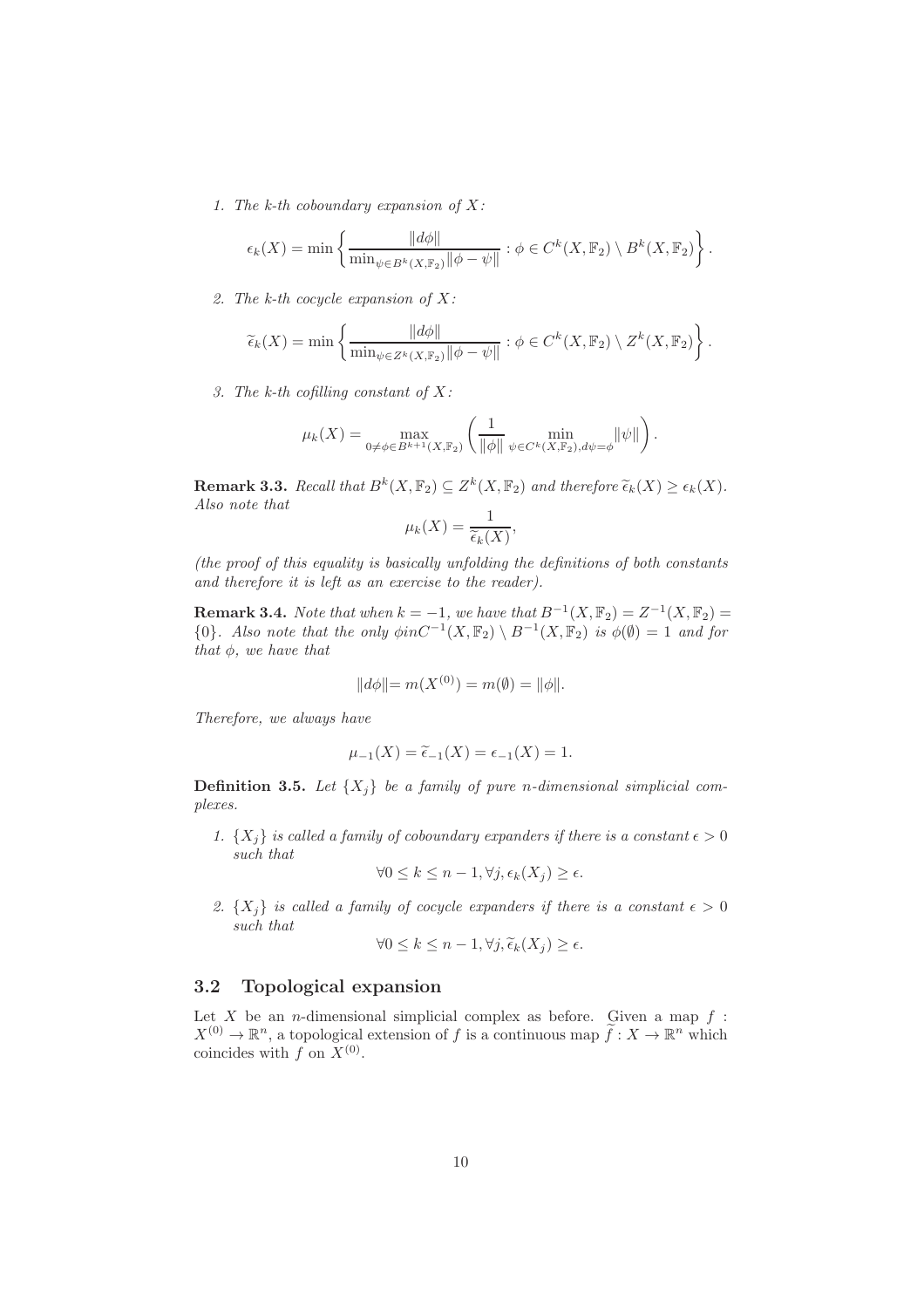**Definition 3.6.** A simplicial complex  $X$  as above is said to have c-topological overlapping (with  $1 \geq c > 0$ ) if for every  $f: X^{(0)} \to \mathbb{R}^n$  and every topological extension  $\hat{f}$ , there is a point  $z \in \mathbb{R}^n$  such that

$$
|\{\sigma \in X^{(n)} : z \in \widetilde{f}(\sigma)\}| \ge c|X^{(n)}|.
$$

In other words, this means that at least c fraction of the images of n-simplices intersect at a single point.

A family of pure *n*-dimensional simplicial complexes  $\{X_i\}$  is called a family of topological expanders, if there is some  $c > 0$  such that for every j,  $X_i$  has c-topological overlapping.

In [\[Gro10\]](#page-39-0), Gromov showed that any family of coboundary expanders (with respect to the homogeneous weight) is also a family of topological expanders, where the topological overlapping c is a function of  $\epsilon$  defined above.

#### 3.3 Local spectral expansion

In [\[Opp14\]](#page-39-2), the author defined the concept of local spectral expansion:

Definition 3.7. A pure n-dimensional simplicial complex is said to have  $\lambda$ -local spectral expansion, where  $\frac{n-1}{n} < \lambda \leq 1$  if both of the following hold:

- 1. All the links of X of dimension  $> 0$  are connected.
- 2. All the 1 dimensional links have spectral gap at least  $\lambda$  (the 1 dimensional links are the links of the  $(n-2)$ -simplices).

This definition gives many results because theorem [2.10](#page-7-1) allows one to deduce much spectral data from the spectral gap of 1-dimensional links.

### 4 Localization inequalities in  $\mathbb{F}_2$  coefficients

Observe that for every  $-1 \leq j \leq n-2$  and  $\tau \in X^{(j)}$ , the link  $X_{\tau}$  is a weighted simplicial complex (with the weight  $m<sub>\tau</sub>$ ) and we can define the norm of it for every  $\phi \in C^k(X_\tau, \mathbb{F}_2)$ . We also denote  $d_{\tau,k}: C^k(X_\tau, \mathbb{F}_2) \to C^{k+1}(X_\tau, \mathbb{F}_2)$  to be the differential (as before, we shall omit the index k and denote only  $d_{\tau}$ ). Next, we'll define the concept of localization for  $\phi \in C^k(X, \mathbb{F}_2)$ :

**Definition 4.1.** Let  $X$  be a pure n-dimensional weighted simplicial complex and let  $-1 \leq j \leq n-1$ . For  $\tau \in X^{(j)}$ , and  $\phi \in C^k(X, \mathbb{F}_2)$  where  $k - j - 1 \geq 0$ , define the localization of  $\phi$  at  $X_{\tau}$  to be  $\phi_{\tau} \in C^{k-j-1}(X_{\tau}, \mathbb{F}_2)$ :

$$
\forall \sigma \in X_{\tau}^{(k-j-1)}, \phi_{\tau}(\sigma) = \phi(\tau \cup \sigma).
$$

**Remark 4.2.** When working with  $C^k(X,\mathbb{R})$  (and not  $C^k(X,\mathbb{F}_2)$ ) it is known that localization can be used to calculate norms of cochains and of differentials. Below we establish such methods when working in  $C^k(X, \mathbb{F}_2)$ . As far as we know, the results below are new - one can find similar results in [\[KKL14\]](#page-39-1), proven only for Ramanujan complexes, but not for the general case. The reader should note that proposition [4.3](#page-11-0) and lemma [4.5](#page-12-0) below have analogous results in  $C^k(X,\mathbb{R})$ that are well known (appear for instance in  $|B\acute{S}97|$ ). The reader can compare these results to the results stated in  $[Opp14]/\text{Lemma 4.4}$ , Corollary 4.6.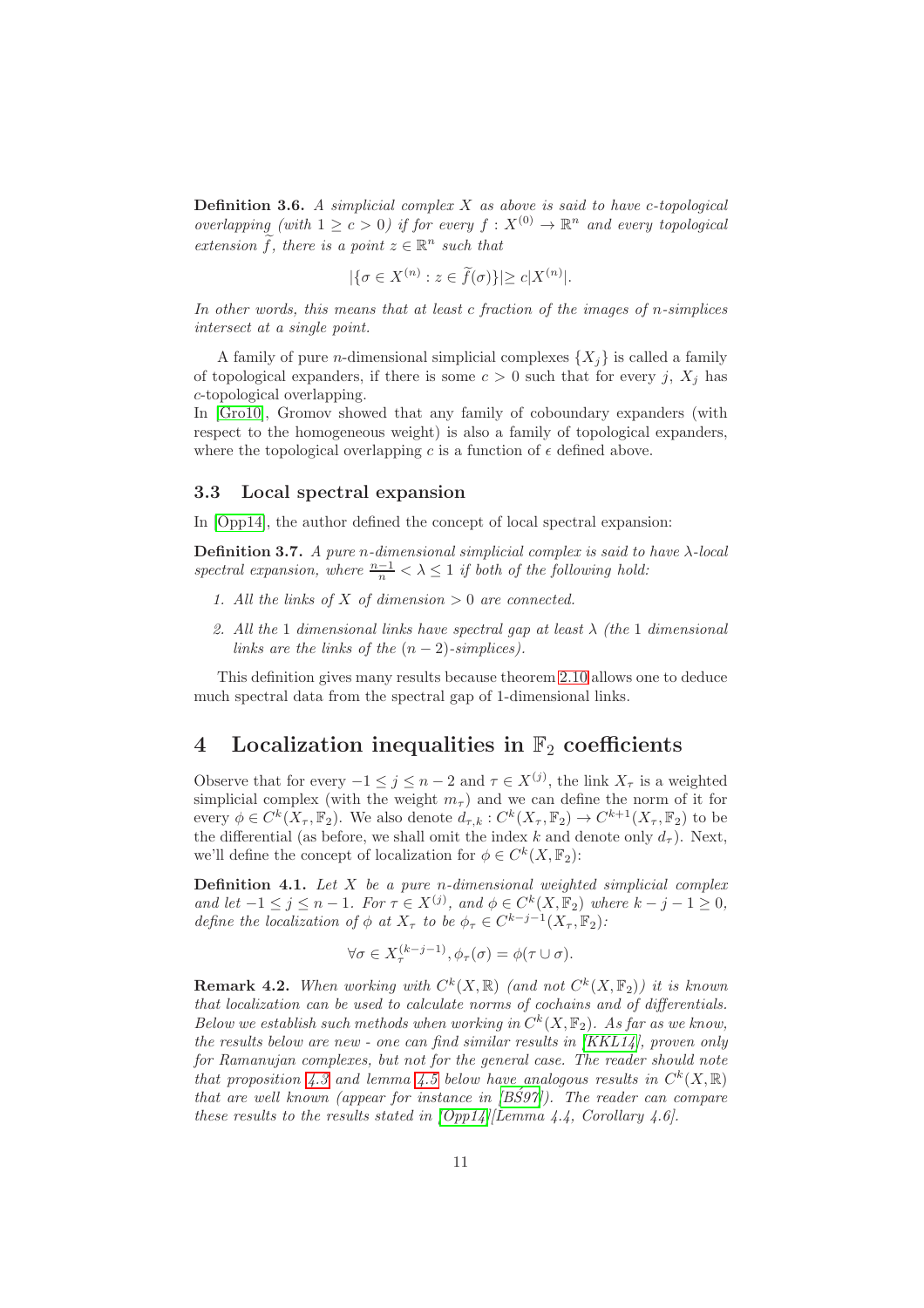<span id="page-11-0"></span>**Proposition 4.3.** Let  $X$  be a pure n-dimensional weighted simplicial complex and let  $-1 \leq j \leq n-1$ . For every  $k \geq j+1$  and every  $\phi \in C^k(X, \mathbb{F}_2)$  we have that

$$
\binom{k+1}{j+1}\|\phi\| = \sum_{\tau \in X^{(j)}} \|\phi_{\tau}\|,
$$

where  $\|\phi_\tau\|$  is the norm of  $\phi_\tau$  in  $X_\tau$ .

*Proof.* Let  $\phi \in C^k(X, \mathbb{F}_2 \text{ as above. Then}$ 

$$
\sum_{\tau \in X^{(j)}} \|\phi_{\tau}\| = \sum_{\tau \in X^{(j)}} \sum_{\sigma \in X_{\tau}^{(k-j-1)}, \phi_{\tau}(\sigma) = 1} m_{\tau}(\sigma) = \sum_{\tau \in X^{(j)}} \sum_{\tau \cup \sigma \in X^{(k)}, \phi(\tau \cup \sigma) = 1} m(\tau \cup \sigma) = \sum_{\tau \in X^{(j)}} \sum_{\gamma \in X^{(k)}, \phi(\gamma) = 1} m(\gamma) = \sum_{\gamma \in X^{(k)}, \phi(\gamma) = 1} \sum_{\tau \in X^{(j)}, \tau \subset \gamma} m(\gamma) = \sum_{\gamma \in X^{(k)}, \phi(\gamma) = 1} {k+1 \choose j+1} m(\gamma) = {k+1 \choose j+1} \|\phi\|.
$$

<span id="page-11-1"></span>**Proposition 4.4.** Let  $1 \leq k \leq n-1$  and let  $\phi \in C^k(X, \mathbb{F}_2)$ . Then we have that:

 $\Box$ 

$$
k||d\phi|| + ||\phi|| \ge \sum_{\{v\} \in X^{(0)}} ||d_{\{v\}}\phi_{\{v\}}||.
$$

*Proof.* Fix  $\phi \in C^k(X, \mathbb{F}_2)$  and partition  $X^{(k+1)}$  as follows: denote

$$
T_0 = \{ \eta \in X^{(k+1)} : \forall \sigma \in X^{(k)}, \sigma \subset \eta \Rightarrow \phi(\sigma) = 0 \},
$$

and for  $i = 1, ..., k + 2$ , denote

$$
T_i = \{ \eta \in X^{(k+1)} : \exists! \, \sigma_1, ..., \sigma_i \in X^{(k)}, \forall j, \sigma_j \subset \eta, \phi(\sigma_j) = 1 \}.
$$

Then  $T_0, ..., T_{k+2}$  is a disjoint partition of  $X^{(k+1)}$ . By the definition of the norm and the differential, we have that

$$
\|\phi\| = \sum_{j=0}^{k+2} (j)m(T_j).
$$

$$
\|d\phi\| = \sum_{i=1}^{\lceil \frac{k+2}{2} \rceil} m(T_{2i-1}).
$$

Note that for every  $1 \leq i \leq k+2$  and for every  $\eta \in T_i$ , when choosing  $v \in \eta$ there are exactly two possibilities: either  $v \in \sigma_j$  for every  $1 \leq j \leq i$  (where  $\sigma_j$ ) are the k-simplices as in the definition of  $T_i$ ), or there is a single  $j_0$  such that  $v \notin \sigma_{j_0}$ . Also note that

$$
|\sigma_1 \cap \ldots \cap \sigma_i| = k + 2 - i.
$$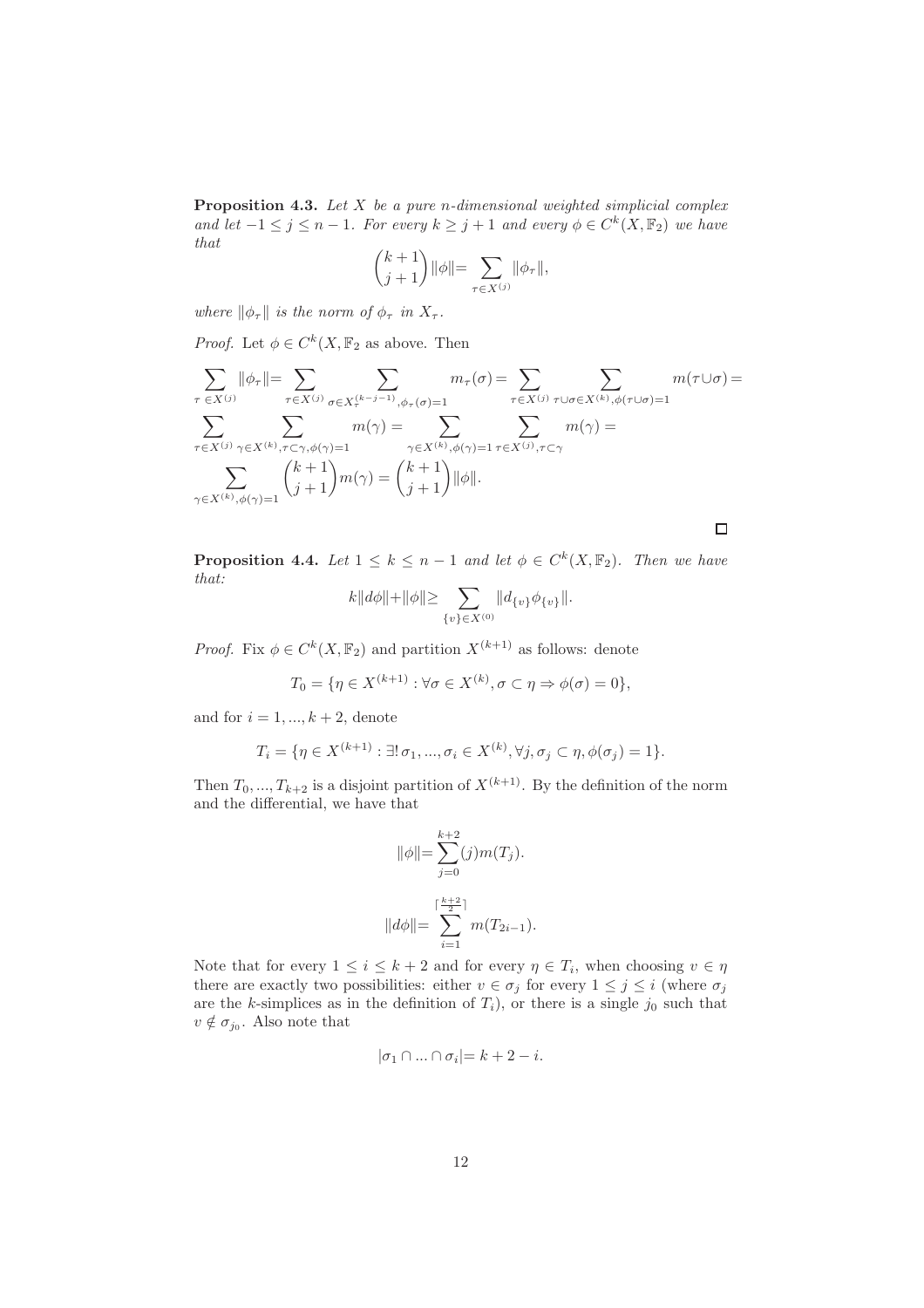Therefore, for every  $1 \leq i \leq k+2$  and every  $\eta \in T_i$  there are  $k+2-i$  vertices v such that  $d_{\{v\}}\phi_{\{v\}}(\eta \setminus \{v\}) = d\phi(\eta)$  and i vertices such that  $d_{\{v\}}\phi_{\{v\}}(\eta \setminus \{v\}) =$  $d\phi(\eta) + 1$  (when the addition is in  $\mathbb{F}_2$ ). Therefore

$$
\sum_{\{v\}\in X^{(0)}}\|d_{\{v\}}\phi_{\{v\}}\| = \sum_{i=1}^{\lceil \frac{k+2}{2} \rceil} (k+2-(2i-1))m(T_{2i-1}) + \sum_{i=1}^{\lfloor \frac{k+2}{2} \rfloor} (2i)m(T_{2i}).
$$

We finish by:

$$
\sum_{\{v\} \in X^{(0)}} ||d_{\{v\}} \phi_{\{v\}}|| - ||\phi|| =
$$
\n
$$
\sum_{i=1}^{\lceil \frac{k+2}{2} \rceil} (k+2 - (2i-1))m(T_{2i-1}) + \sum_{i=1}^{\lfloor \frac{k+2}{2} \rfloor} (2i)m(T_{2i}) - \sum_{j=0}^{k+2} (j)m(T_j) =
$$
\n
$$
\sum_{i=1}^{\lceil \frac{k+2}{2} \rceil} (k+2 - (2i-1) - (2i-1))m(T_{2i-1}) = \sum_{i=1}^{\lceil \frac{k+2}{2} \rceil} (k+4 - 4i)m(T_{2i-1}) \le k||d\phi||.
$$

<span id="page-12-0"></span>Using the above proposition we can get another result of this type:

**Lemma 4.5.** Let  $1 \leq k \leq n-1$  and let  $\phi \in C^k(X, \mathbb{F}_2)$ . Then we have that:

$$
||d\phi|| \geq \sum_{\tau \in X^{(k-1)}} ||d_\tau \phi_\tau|| - k||\phi||.
$$

*Proof.* We'll prove by induction. The case  $k = 1$  is proven in the above proposition. Let  $k > 1$ . For every  $\{v\} \in X^{(0)}$  apply the induction assumption for each  $\phi_{\{v\}} \in C^{k-1}(X_{\{v\}}, \mathbb{F}_2)$  to get

$$
||d_{\{v\}}\phi_{\{v\}}|| \ge \left(\sum_{\eta \in X_{\{v\}}^{(k-2)}}||(d_{\{v\}})\eta(\phi_{\{v\}})\eta||\right) - (k-1)||\phi_{\{v\}}|| =
$$

$$
\left(\sum_{\tau \in X^{(k-1)}, v \in \tau} ||d_{\tau}\phi_{\tau}||\right) - (k-1)||\phi_{\{v\}}||.
$$

Summing on all vertices we get that

$$
\sum_{\{v\} \in X^{(0)}} ||d_{\{v\}} \phi_{\{v\}}|| \ge \sum_{\{v\} \in X^{(0)}} \left( \left( \sum_{\tau \in X^{(k-1)}, v \in \tau} ||d_{\tau} \phi_{\tau}|| \right) - (k-1) ||\phi_{\{v\}}|| \right) = \sum_{\tau \in X^{(k-1)}}
$$
\n
$$
\sum_{\tau \in X^{(k-1)}}
$$

where in the last equality we used proposition [4.3.](#page-11-0) Next, by proposition [4.4:](#page-11-1)

$$
k\|d\phi\|+\|\phi\|\!\geq \sum_{\{v\}\in X^{(0)}}\|d_{\{v\}}\phi_{\{v\}}\|.
$$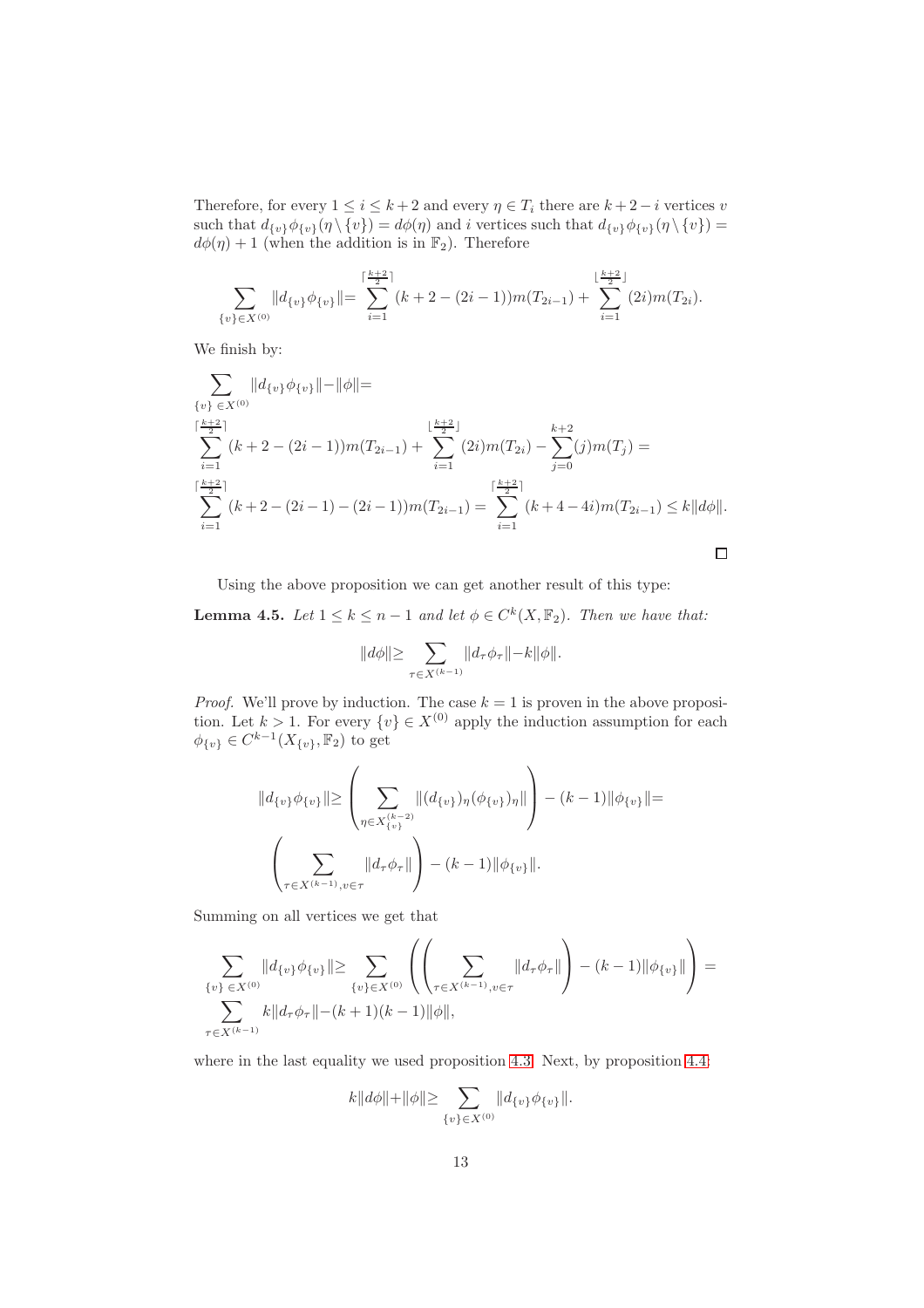Therefore

$$
k||d\phi|| + ||\phi|| \ge \sum_{\tau \in X^{(k-1)}} k||d_{\tau}\phi_{\tau}|| - (k+1)(k-1)||\phi||,
$$

which yields

$$
||d\phi|| \ge \sum_{\tau \in X^{(k-1)}} ||d_{\tau}\phi_{\tau}|| - k||\phi||,
$$

and we are done.

# 5 Different notions of minimality

In order to derive higher dimensional isoperimetric inequalities (see below), we must first discuss several notions of minimality of a cochain. The idea is that for  $\phi \in C^k(X, \mathbb{F}_2)$  we want to measure the norm of  $\phi$  up to  $\psi \in B^k(X, \mathbb{F}_2)$ . This can be done in several ways of optimality:

**Definition 5.1.** Let  $0 \le k \le n-1$  and  $\phi \in C^k(X, \mathbb{F}_2)$ .

1.  $\phi$  is called minimal if for every  $\varphi \in B^k(X, \mathbb{F}_2)$ , we have that

$$
\|\phi\|\leq \|\phi-\varphi\|.
$$

2. For  $1 \leq k$ ,  $\phi$  is called locally minimal if for every  $\{v\} \in X^{(0)}$ ,  $\phi_{\{v\}}$  is minimal in  $X_{\{v\}}$  (this definition is taken from [\[KKL14\]](#page-39-1)), i.e., if for every  $\{v\} \in X^{(0)}$  and every  $\varphi \in B^{k-1}(X_{\{v\}}, \mathbb{F}_2)$  we have that

$$
\|\phi_{\{v\}}\| \le \|\phi_{\{v\}} - \varphi\|.
$$

For  $k = 0$ ,  $\phi \in C^0(X, \mathbb{F}_2)$  is called locally minimal if it is minimal.

3. For  $\varepsilon > 0$ ,  $k \geq 1$ ,  $\phi \in C^k(X, \mathbb{F}_2)$  is called  $\varepsilon$ -locally minimal if for every  $0 \leq j \leq k-1$  and every  $\tau \in X^{(j)}$  we have that

 $\forall \varphi \in B^{k-j-1}(X_\tau, \mathbb{F}_2), \|\phi_\tau\| \le \|\phi_\tau - \varphi\| + \varepsilon m(\tau).$ 

For  $\phi \in C^0(X, \mathbb{F}_2)$ ,  $\phi$  is called  $\varepsilon$ -locally minimal if

$$
\|\phi\| \le \frac{(1+\varepsilon)m(X^{(0)})}{2}.
$$

Remark 5.2. One can show that

φ is minimal  $\Rightarrow$  φ is locally minimal  $\Rightarrow$  φ is ε-locally minimal for every  $\varepsilon > 0$ .

One can also show that the reverse implications are false. We shall make no use of these facts, so the proofs are left to the reader.

<span id="page-13-0"></span>**Remark 5.3.** It is not hard to see that for every  $\phi \in C^k(X, \mathbb{F}_2)$ , if  $\phi$  is  $\varepsilon$ -locally minimal, then for every  $\tau \in X^{(k-1)}$  we have that

$$
\|\phi_\tau\| \le \frac{(1+\varepsilon)m(\tau)}{2}.
$$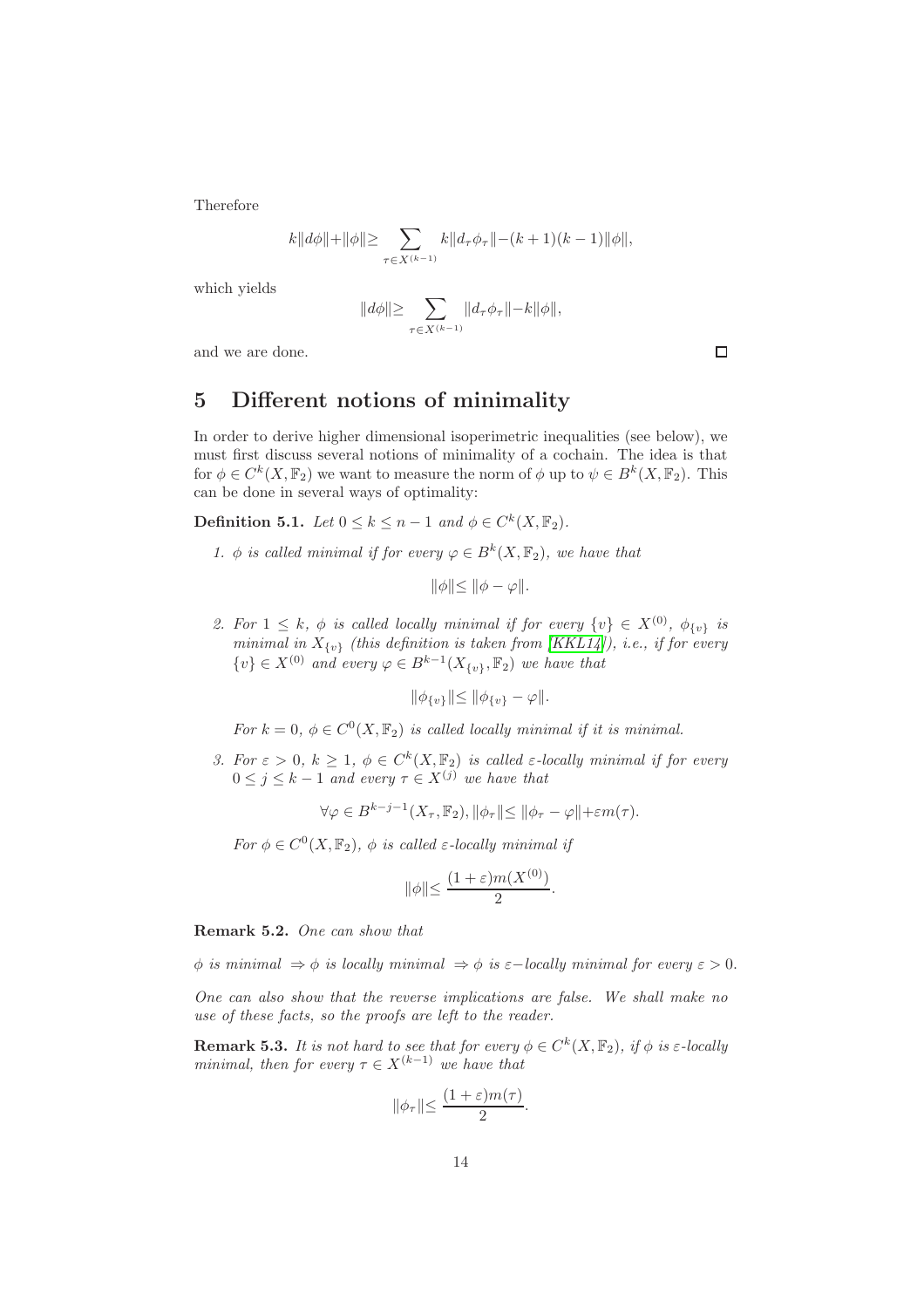<span id="page-14-0"></span>The reason we consider  $\varepsilon$ -local minimality and not just local minimality (as in [\[KKL14\]](#page-39-1)) is the following lemma:

**Lemma 5.4.** For every  $\phi \in C^k(X, \mathbb{F}_2)$  and every  $\varepsilon > 0$  there is  $\psi \in C^{k-1}(X, \mathbb{F}_2)$ such that  $\phi - d\psi$  is  $\varepsilon$ -locally minimal and

$$
\|\phi\| \ge \|\phi - d\psi\| + \varepsilon \|\psi\|.
$$

Proof. Fix  $\varepsilon > 0$ . Let  $\phi \in C^k(X, \mathbb{F}_2)$ . If  $\phi$  is  $\varepsilon$ -locally minimal we are done by taking  $\psi \equiv 0$ . Assume that  $\phi$  is not  $\varepsilon$ -locally minimal. If  $k = 0$  and  $\phi \in C^0(X, \mathbb{F}_2)$ , then

$$
\|\phi\| > \frac{(1+\varepsilon)m(X^{(0)})}{2}.
$$

Take  $\psi \in C^{-1}(X, \mathbb{F}_2)$  to be  $\psi(\emptyset) = 1$ , then

$$
\|\phi - d\psi\| < \frac{(1 - \varepsilon)m(X^{(0)})}{2} = \frac{(1 + \varepsilon)m(X^{(0)})}{2} - \varepsilon m(X^{(0)}) < \|\phi\| - \varepsilon m(X^{(0)}) = \|\phi\| - \varepsilon \|\psi\|,
$$

and we are done. Assume next that  $k \geq 1$  and  $\phi \in C^k(X, \mathbb{F}_2)$  is not  $\varepsilon$ -locally minimal. Then there is  $0 \le j \le k-1$  and  $\tau \in X^{(j)}$ ,  $\psi'_1 \in C^{k-j-2}(X_{\tau}, \mathbb{F}_2)$  such that

$$
\|\phi_{\tau}\| > \|\phi_{\tau} - d_{\tau}\psi_1'\| + \varepsilon m(\tau).
$$

Define  $\psi_1 \in C^{k-1}(X, \mathbb{F}_2)$  as

$$
\psi_1(\eta) = \begin{cases} \psi'_1(\eta \setminus \tau) & \tau \subset \eta \\ 0 & \tau \nleq \eta \end{cases}.
$$

Note the following: for  $\sigma \in X^{(k)}$ , if  $\tau \not\subset \sigma$  then  $d\psi_1(\sigma) = 0$ . Also note that for  $\sigma \in X^{(k)}$ , if  $\tau \subset \sigma$ , then

$$
d\psi_1(\sigma) = \sum_{\eta \in X^{(k-1)}, \eta \subset \sigma} \psi_1(\eta)
$$
  
= 
$$
\sum_{\eta \in X^{(k-1)}, \eta \subset \sigma, \tau \subset \eta} \psi_1(\eta)
$$
  
= 
$$
\sum_{\eta \in X^{(k-1)}, \eta \subset \sigma, \tau \subset \eta} \psi'_1(\eta \setminus \tau)
$$
  
= 
$$
d_{\tau} \psi'_1(\sigma \setminus \tau)
$$
  
= 
$$
d_{\tau} \psi'_1(\sigma \setminus \tau).
$$

Therefore

$$
\|\phi - d\psi_1\| = \sum_{\sigma \in supp(\phi - d\psi_1), \tau \not\subset \sigma} m(\sigma) + \sum_{\sigma \in supp(\phi - d\psi_1), \tau \subset \sigma} m(\sigma) =
$$
  

$$
\sum_{\sigma \in supp(\phi), \tau \not\subset \sigma} m(\sigma) + \sum_{\tau \subset \sigma, (\sigma \setminus \tau) \in supp(\phi_{\tau} - d_{\tau}\psi_1')} m(\sigma) =
$$
  

$$
\sum_{\sigma \in supp(\phi), \tau \not\subset \sigma} m(\sigma) + \|\phi_{\tau} - d_{\tau}\psi_1'\| <
$$
  

$$
\sum_{\sigma \in supp(\phi), \tau \not\subset \sigma} m(\sigma) + \|\phi_{\tau}\| - \varepsilon m(\tau).
$$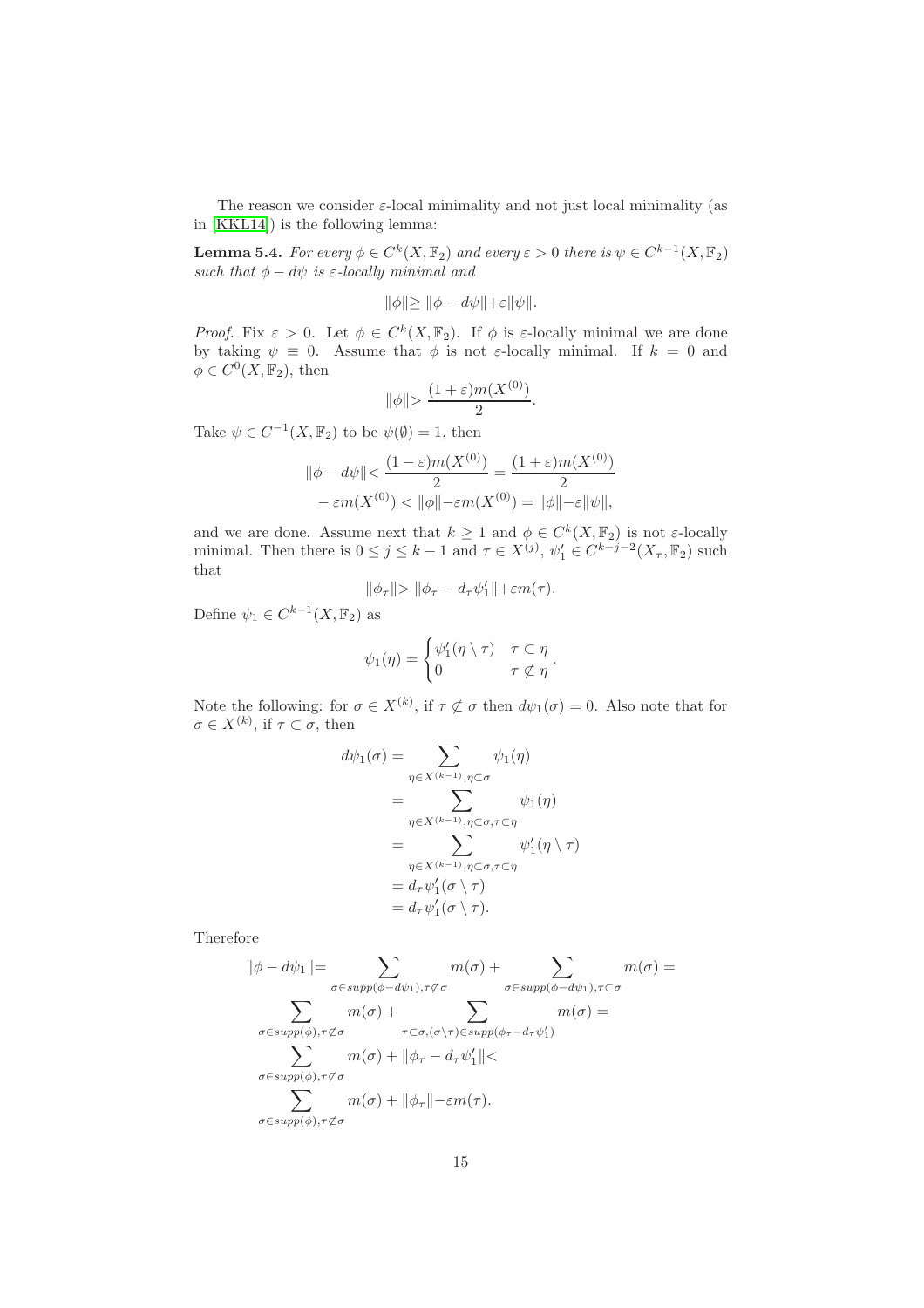Note that  $\|\psi_1\| = \|\psi'_1\|$  and that by corollary [2.3](#page-5-0)

$$
\|\psi_1'\| \le \sum_{\theta \in X_\tau^{(k-j-2)}} m_\tau(\theta) = \sum_{\eta \in X^{(k-1)}, \tau \subset \eta} m(\eta) = \frac{1}{(k-1-j)!} m(\tau) \le m(\tau).
$$

Combined with the previous inequality, this yields

$$
\|\phi\| \ge \|\phi - d\psi_1\| + \varepsilon \|\psi_1\|.
$$

Define  $\phi_1 = \phi - d\psi_1$ . If  $\phi_1$  is  $\varepsilon$ -locally minimal we are done by taking  $\psi = \psi_1$ . Otherwise repeat the same process to get  $\psi_2 \in C^k(X, \mathbb{F}_2)$  and

$$
\|\phi_1\| \ge \|\phi_1 - d\psi_2\| + \varepsilon \|\psi_2\|.
$$

We continue this way until we get  $\phi_l$  that is  $\varepsilon$ -locally minimal. Note that for every  $i \leq l-1$  we have that

$$
\|\phi_i\| \ge \|\phi_{i+1}\| + \varepsilon \min\{m(\tau) : \tau \in X^{(k-1)}\},\
$$

and therefore this procedure ends after finitely many steps. Define  $\psi = \psi_1 + \psi_2$ ... +  $\psi_l$  and note that  $\phi_l = \phi - d\psi$  is  $\varepsilon$ -locally minimal and that

 $\|\phi - d\psi\| \le \|\phi_1 - d(\psi_2 + \dots + \psi_l)\| - \varepsilon \|\psi_1\| \le \dots \le \|\phi\| - \varepsilon(\|\psi_1\| + \dots + \|\psi_l\|).$ 

By the triangle inequality for the norm we get that

$$
\|\phi\| \ge \|\phi - d\psi\| + \varepsilon \|\psi\|.
$$

 $\Box$ 

# 6 Criteria for topological overlapping

To prove topological overlapping we'll relay on the following criterion taken from [\[KKL14\]](#page-39-1). In the theorem below, the norm  $\|.\|$  refers to the norm with respect to the normalizes homogeneous weight  $\overline{m_h}$  (also see remark below).

<span id="page-15-1"></span>**Theorem 6.1.** For constants  $\mu > 0, \nu > 0$ , there is  $c = c(n, \mu, \nu) > 0$  such that if X is a finite simplicial complex (with the norm  $\overline{m_h}$ ) satisfying:

1. For every  $0 \leq k \leq n-1$ , we have that

$$
\mu_k(X) \leq \mu.
$$

2. For every  $0 \leq k \leq n-1$ , we have that

$$
\min\{\|\phi\|: \phi \in Z^k(X, \mathbb{F}_2) \setminus B^k(X, \mathbb{F}_2)\} \ge \nu.
$$

<span id="page-15-0"></span>Then X has the c-topological overlapping property.

**Remark 6.2.** In other reference such as  $[KKL14]$ , the function that is used to define the norm is

$$
\forall \tau \in X^{(k)}, wt(\tau) = \frac{|\{\eta \in X^{(n)} : \tau \subseteq \eta\}|}{\binom{n+1}{k+1}|X^{(n)}|} = \frac{(k+1)! \overline{m_h}(\tau)}{(n+1)!},
$$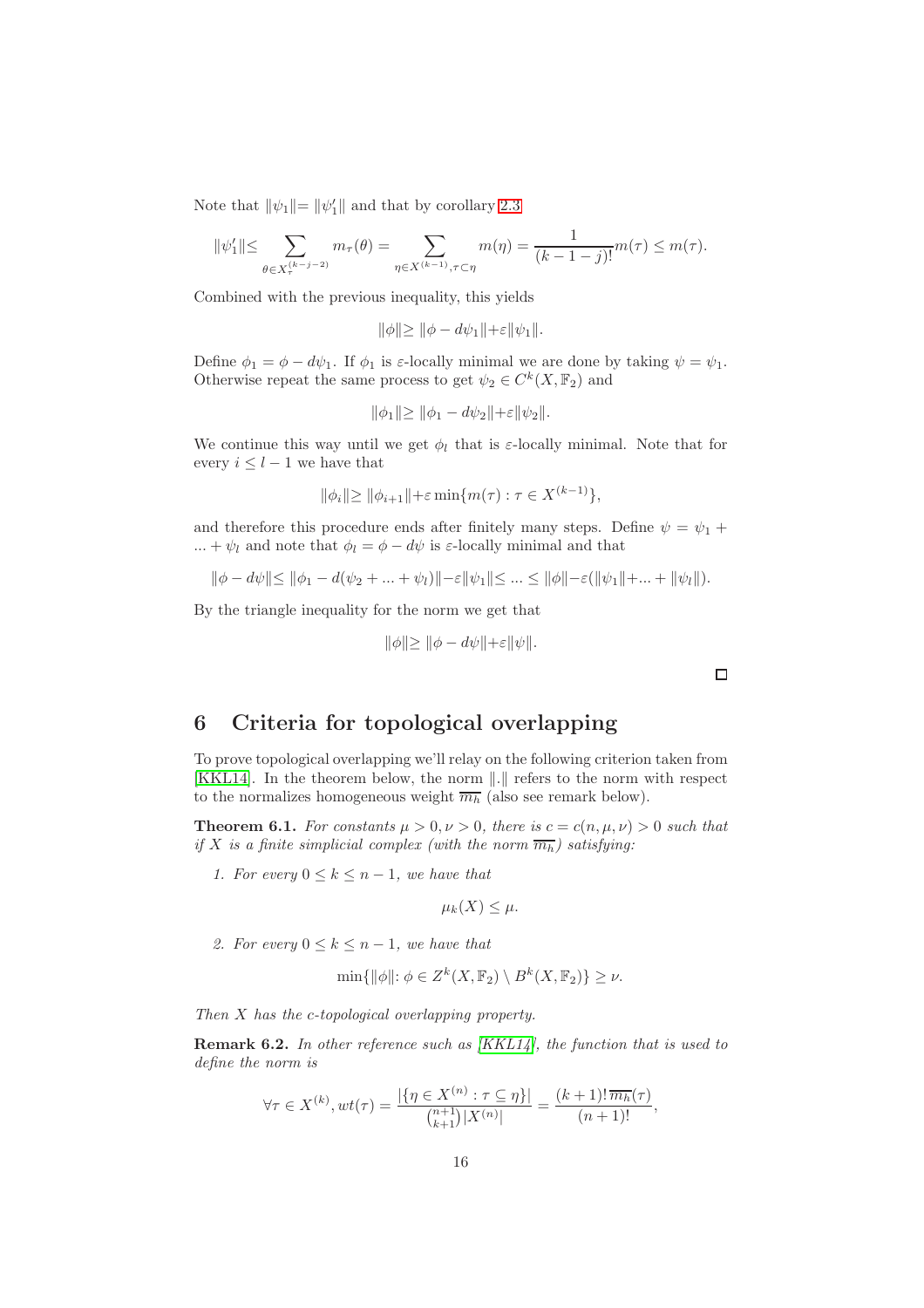and the norm  $\Vert . \Vert_{wt}$  is defined accordingly (as we defined it using m). We did not use this function, because since it is not a proper weight function (according to our definition) and therefore using it makes some summation procedures more cumbersome. However, any inequality on the norm  $\Vert . \Vert_{wt}$  can be easily transformed to an inequality about the norm  $\|.\|$  defined by  $\overline{m_h}$ , by adding a multiplicative constant (dependent only on n and on  $k$ ). Therefore we allowed ourselves to stated the theorem using our norm and not  $\Vert . \Vert_{w}$ .

<span id="page-16-0"></span>The idea (taken from [\[KKL14\]](#page-39-1)) is that the conditions in the above theorem can be deduced from isoperimetric inequalities (apart from bounding  $\mu_{n-1}$ ).

**Lemma 6.3.** Let  $X$  be a pure n-dimensional weighted simplicial complex. Assume there are constants  $C_0 > 0, ..., C_{n-1} > 0$  and  $\varepsilon > 0$  such that for every  $0 \leq k \leq n-1$  and for every  $0 \neq \phi \in C^k(X, \mathbb{F}_2)$  we have that

$$
\left(\phi \text{ is } \varepsilon\text{-locally minimal and } \|\phi\| \leq C_k m(X^{(k)})\right) \Rightarrow \|d\phi\| > 0.
$$

Denote

$$
\mu = \max\{\frac{1}{\varepsilon}, \frac{1}{C_0}, \frac{2}{C_1}, ..., \frac{n}{C_{n-1}}\},\
$$
  

$$
\nu = \min\{C_0, ..., C_{n-1}\}.
$$

$$
\nu = \min\{0, ..., \nu_n\}
$$

Then:

- 1. For every  $0 \leq k \leq n-2$ , we have that  $\mu_k(X) \leq \mu$  (with  $\mu_k(X)$  being the  $k$ -th cofilling constant of X defined above).
- 2. For every  $0 \leq k \leq n-1$ , we have that

$$
\min\{\|\phi\|: \phi \in Z^k(X, \mathbb{F}_2) \setminus B^k(X, \mathbb{F}_2)\} \ge \nu m(X^{(k)}).
$$

*Proof.* We'll start by proving the second assertion. Fix  $0 \leq k \leq n-1$  and let  $\phi \in$  $Z^k(X, \mathbb{F}_2)$ . If  $\|\phi\| \leq C_k m(X^{(k)})$ , then by lemma [5.4](#page-14-0) there is  $\psi \in C^{k-1}(X, \mathbb{F}_2)$ such that  $\phi - d\psi$  is  $\varepsilon$ -locally minimal and

$$
\|\phi\| \ge \|\phi - d\psi\| + \varepsilon \|\psi\|.
$$

In particular,  $C_k m(X^{(k)}) \ge ||\phi|| \ge ||\phi - d\psi||$ , therefore by our assumptions we have that if  $\phi - d\psi \neq 0$ , then

$$
||d(\phi - d\psi)|| > 0,
$$

but this is a contradiction to the fact that  $\phi \in Z^k(X, \mathbb{F}_2)$ . Therefore  $\phi = d\psi$ , which mean that  $\phi \in B^k(X, \mathbb{F}_2)$ . This yields that for every  $\phi \in Z^k(X, \mathbb{F}_2)$  $B^k(X, \mathbb{F}_2)$ , we have that  $\|\phi\| > C_k m(X^{(k)})$ .

Next, we'll prove the first assertion of the lemma. Fix  $0 \leq k \leq n-2$  and let  $\phi \in B^{k+1}(X, \mathbb{F}_2)$ . If  $\|\phi\| \geq C_{k+1}m(X^{(k+1)})$ , then we have that for every  $\psi \in C^k(X, \mathbb{F}_2), d\psi = \phi$ , that

$$
\frac{\|\psi\|}{\|\phi\|} \le \frac{m(X^{(k)})}{C_{k+1}m(X^{(k+1)})} = \frac{k+1}{C_{k+1}},
$$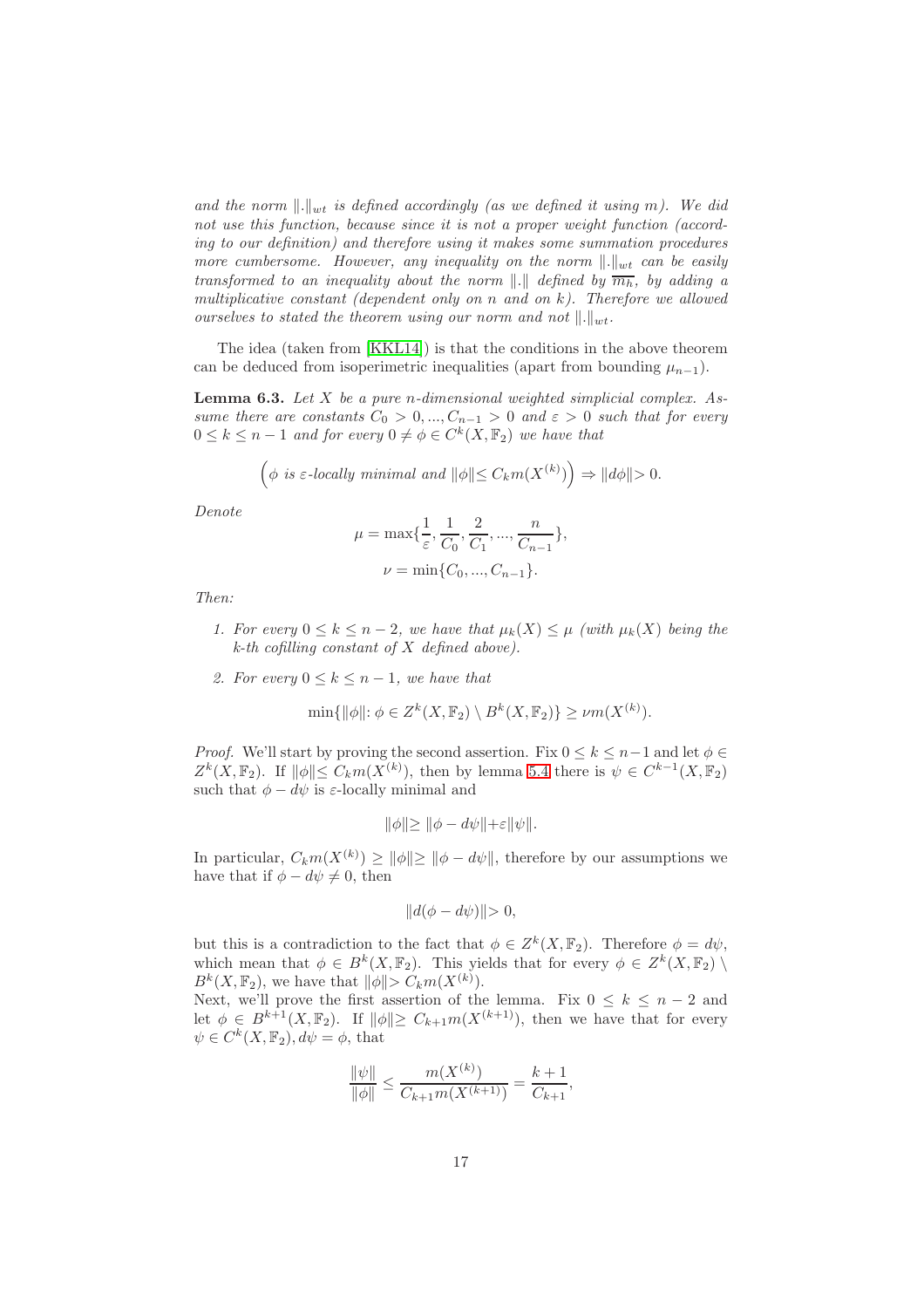where the last equality is due to proposition [2.4.](#page-5-1) Assume next that  $\|\phi\|\leq$  $C_{k+1}m(X^{(k+1)})$ . By lemma [5.4,](#page-14-0) there is  $\psi \in C^k(X,\mathbb{F}_2)$  such that  $\phi - d\psi$  is  $\varepsilon$ -locally minimal and such that

$$
\|\phi\| \ge \|\phi - d\psi\| + \varepsilon \|\psi\|.
$$

Therefore,  $\|\phi - d\psi\| \leq C_{k+1}m(X^{(k+1)})$ . Note that  $\phi \in B^{k+1}(X, \mathbb{F}_2)$  and therefore  $d(\phi - d\psi) = 0$ . Therefore, we can deduce that  $\phi - d\psi = 0$ . Indeed, otherwise  $\phi - d\psi$  is ε-locally minimal and  $\|\phi - d\psi\| \leq C_{k+1} m(X^{(k+1)})$ , which mean that  $||d(\phi - d\psi)|| > 0$ , which yields a contradiction. So we have that  $\phi = d\psi$  and

$$
\|\phi\| \ge \|\phi - d\psi\| + \varepsilon \|\psi\| = \varepsilon \|\psi\|.
$$

Therefore

$$
\frac{\|\psi\|}{\|\phi\|} \le \frac{1}{\varepsilon},
$$

and we are done.

<span id="page-17-0"></span>Using the above lemma combined with the criterion for topological overlap stated above, we can deduce the following:

**Lemma 6.4.** Let  $1 \leq l \leq n-1, M \geq 1, C_0 > 0, ..., C_l > 0, \varepsilon > 0$ . There is a constant  $c = c(M, C_0, ..., C_l, \varepsilon)$  such that for every simplicial complex X of dimension  $n > 1$ , if

1. For every  $0 \leq k \leq l$  and for every  $0 \neq \phi \in C^k(X, \mathbb{F}_2)$  we have that

$$
\left(\phi \text{ is $\varepsilon$-locally minimal and } \|\phi\|\!\leq C_k\overline{m_h}(X^{(k)})\right)\Rightarrow \|d\phi\|\!>\,0.
$$

2. We have that

$$
\frac{\sup_{\sigma \in X^{(l)}} |\{\eta \in X^{(n)} : \sigma \subset \eta\}|}{\inf_{\sigma \in X^{(l)}} |\{\eta \in X^{(n)} : \sigma \subset \eta\}|} \le M.
$$

Then the *l*-skeleton of  $X$  has c-topological overlapping property.

*Proof.* In lemma [6.3,](#page-16-0) we showed that there are  $\mu = \mu(C_0, ..., C_l, \varepsilon), \nu = \nu((C_0, ..., C_l))$ such that

- 1. For every  $0 \leq k \leq l-1$ , we have that  $\mu_k(X) \leq \mu$  (with  $\mu_k(X)$  being the  $k$ -th cofilling constant of  $X$  defined above).
- 2. For every  $0 \leq k \leq l-1$ , we have that

$$
\min\{\|\phi\|: \phi \in Z^k(X, \mathbb{F}_2) \setminus B^k(X, \mathbb{F}_2)\} \ge \nu \overline{m_h}(X^{(k)}) = \nu \frac{(n+1)!}{(k+1)!}.
$$

However, one should note that we cannot apply theorem [6.1](#page-15-1) to the l-skeleton yet, since we have to deal with the following issue: all the inequalities states above refer to the norm  $\overline{m_h}$  on X that is based on the *n*-dimensional simplices. To apply theorem [6.1](#page-15-1) on the l-skeleton, we shall need similar inequalities when all the norms are computed with respect to the norm  $\overline{m_{h,l}}$  defined using the l simplices as:

$$
\forall 0 \leq k \leq l, \forall \tau \in X^{(k)}, \overline{m_{h,l}}(\tau) = \frac{(l-k)! \left| \left\{ \eta \in X^{(l)} : \tau \subseteq \eta \right\} \right|}{|X^{(l)}|}.
$$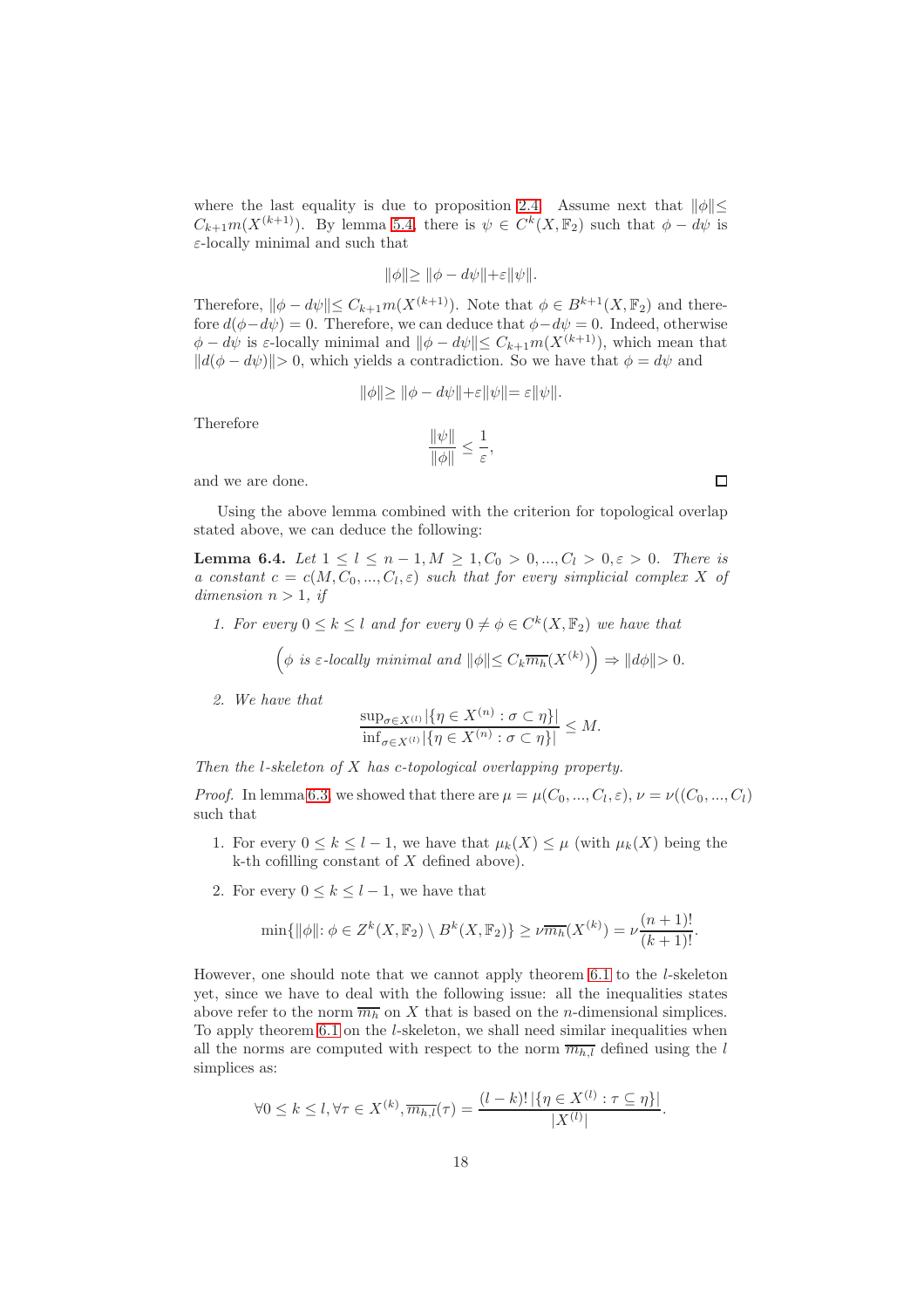Therefore, we'll need to compare the norm calculated by  $\overline{m_{h,l}}$  to the norm calculated by  $\overline{m_h}$ . Denote the norm with respect to  $\overline{m_{h,l}}$  as  $\lVert . \rVert_l$ . Also denote

$$
M_1 = \inf_{\sigma \in X^{(l)}} |\{\eta \in X^{(n)} : \sigma \subset \eta\}|,
$$
  

$$
M_2 = \sup_{\sigma \in X^{(l)}} |\{\eta \in X^{(n)} : \sigma \subset \eta\}|.
$$

Then we have that for every  $\sigma \in X^{(l)}$  that

$$
M_1 \leq |\{\eta \in X^{(n)} : \sigma \subset \eta\}| \leq M_2,
$$

and

$$
\frac{M_1}{\binom{n+1}{l+1}} |X^{(l)}| \le |X^{(n)}| \le \frac{M_2}{\binom{n+1}{l+1}} |X^{(l)}|.
$$

Therefore we have for every  $\sigma \in X^{(l)}$  that

$$
\frac{(n-l)!\binom{n+1}{l+1}}{M}\overline{m_{h,l}}(\sigma) = \frac{(n-l)!M_1}{\frac{M_2}{\binom{n+1}{l+1}}|X^{(l)}|} \le \frac{(n-l)!\left|\{\eta \in X^{(n)} : \sigma \subset \eta\}\right|}{|X^{(n)}|} = \overline{m_h}(\sigma).
$$

Similarly for every  $\sigma \in X^{(l)}$ 

$$
\overline{m_h}(\sigma) \le \frac{(n-l)! \binom{n+1}{l+1} M_2}{M_1 |X^{(l)}|} = (n-l)! \binom{n+1}{l+1} M \overline{m_{h,l}}(\sigma).
$$

Therefore, by the definition of the weight function, we have that for every  $0 \leq$  $k \leq l$  and every  $\tau \in X^{(k)}$  the following

$$
\frac{(n-l)!\binom{n+1}{l+1}}{M}\overline{m_{h,l}}(\tau) \leq \overline{m_h}(\tau) \leq (n-l)!\binom{n+1}{l+1}M\overline{m_{h,l}}(\tau).
$$

This in turn yields that for every  $0 \leq k \leq l$  and every  $\phi \in C^k(X, \mathbb{F}_2)$  we have that

$$
\frac{(n-l)! \binom{n+1}{l+1}}{M} \|\phi\|_{l} \le \|\phi\| \le (n-l)! \binom{n+1}{l+1} M \|\phi\|_{l}.
$$

Therefore any inequality stated in the usual norm  $\Vert . \Vert$  of X can be transformed to an inequality in the "l-skeleton norm" (the constants may change as M changes). Explicitly, let X' be the l-skeleton of X, with the norm  $\|\cdot\|_l$ , then with  $\mu, \nu$  as above we have that

- 1. For every  $0 \le k \le l-1$ , we have that  $\mu_k(X') \le M^2 \mu$ .
- 2. For every  $0 \leq k \leq l-1$ , we have that

$$
\min\{\|\phi\|_l: \phi \in Z^k(X', \mathbb{F}_2) \setminus B^k(X', \mathbb{F}_2)\} \ge \frac{1}{M} \frac{(l+1)!}{(k+1)!} \nu.
$$

Therefore we are done by applying theorem [6.1](#page-15-1) to  $X'$ .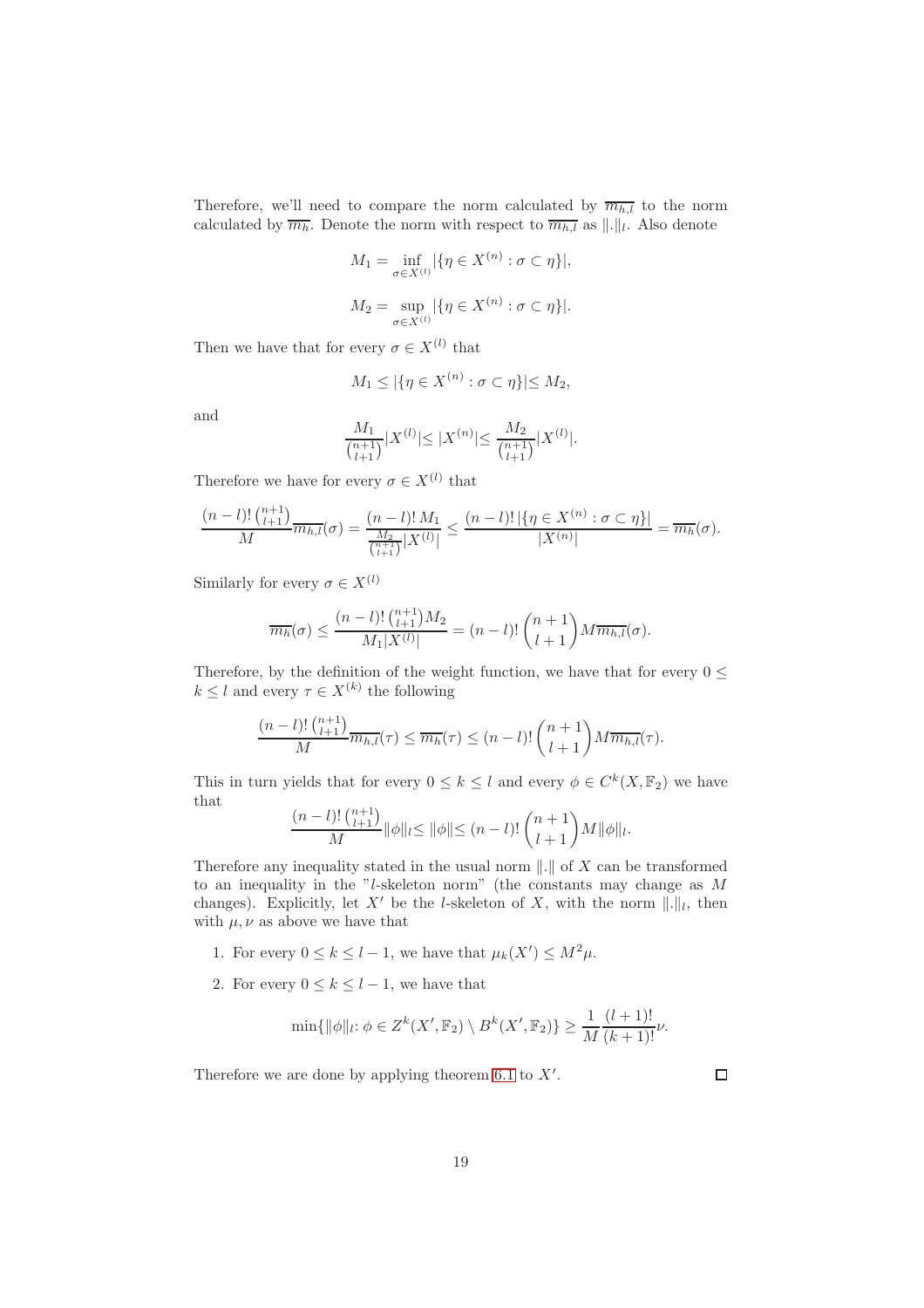# 7 Isoperimetric inequalities

In this section we shall prove the main result of this paper. The main idea of this result and its proof are taken from [\[KKL14\]](#page-39-1). Following [\[KKL14\]](#page-39-1), we define the notion of thick and thin:

**Definition 7.1.** Let  $0 < \delta < 1, 0 < r \leq 1$  and X be a pure n-dimensional weighted simplicial complex. Define the following:

1.  $\phi \in C^0(X, \mathbb{F}_2)$  will be called  $\delta$ -thin if

 $\|\phi\|\leq \delta m(X^{(0)}).$ 

Otherwise, we shall call  $\phi$   $\delta$ -thick.

2. For  $k > 0$  and  $\phi \in C^k(X, \mathbb{F}_2)$ , we shall call  $\tau \in X^{(k-1)}$ ,  $\delta$ -thin, is  $\phi_{\tau} \in$  $C^0(X_\tau, \mathbb{F}_2)$  if  $\delta$ -thin, i.e., if

$$
\|\phi_{\tau}\| \leq \delta m(\tau).
$$

Otherwise, we shall call  $\tau$   $\delta$ -thick. Denote

$$
A_{\delta} = \{ \tau \in X^{(k-1)} : \tau \text{ is } \delta\text{-thin} \}.
$$

3. For  $k > 0$  and  $\phi \in C^k(X, \mathbb{F}_2)$ , we shall call  $\phi$   $(r, \delta)$ -thin, if

$$
\sum_{\tau \in A_\delta} \lVert \phi_\tau \lVert \geq r(k+1) \lVert \phi \lVert.
$$

Otherwise,  $\phi$  will be called  $(r, \delta)$ -thick.

<span id="page-19-0"></span>**Lemma 7.2.** Let X be a pure n-dimensional weighted simplicial. Let  $0 < \varepsilon <$  $1, 0 < \delta < \frac{1}{2}, 0 < r \leq 1$ . Denote

$$
\lambda_0 = \lambda(X),
$$
  

$$
k \ge 1, \lambda_k = \min_{\tau \in X^{(k-1)}} \lambda(X_{\tau}),
$$

(see [2.3](#page-7-0) to recall the definition of  $\lambda(X_\tau)$  and some facts about it).

1. If  $\phi \in C^0(X, \mathbb{F}_2)$  is  $\delta$ -thin, then

$$
||d\phi|| \geq \lambda_0 (1 - \delta) ||\phi||.
$$

2. For  $k > 0$ , if  $\phi \in C^k(X, \mathbb{F}_2)$  is  $\varepsilon$ -locally minimal and  $(r, \delta)$ -thin, then

$$
\|d\phi\| \ge \left(\left(\frac{r+1}{2} - \delta - \frac{\varepsilon}{2}\right) \lambda_k(k+1) - k\right) \|\phi\|.
$$

*Proof.* 1. Let  $\phi \in C^0(X, \mathbb{F}_2)$  that is  $\delta$ -thin. Note that by definition

$$
||d\phi|| = m(supp(\phi), X^{(0)} \setminus supp(\phi)),
$$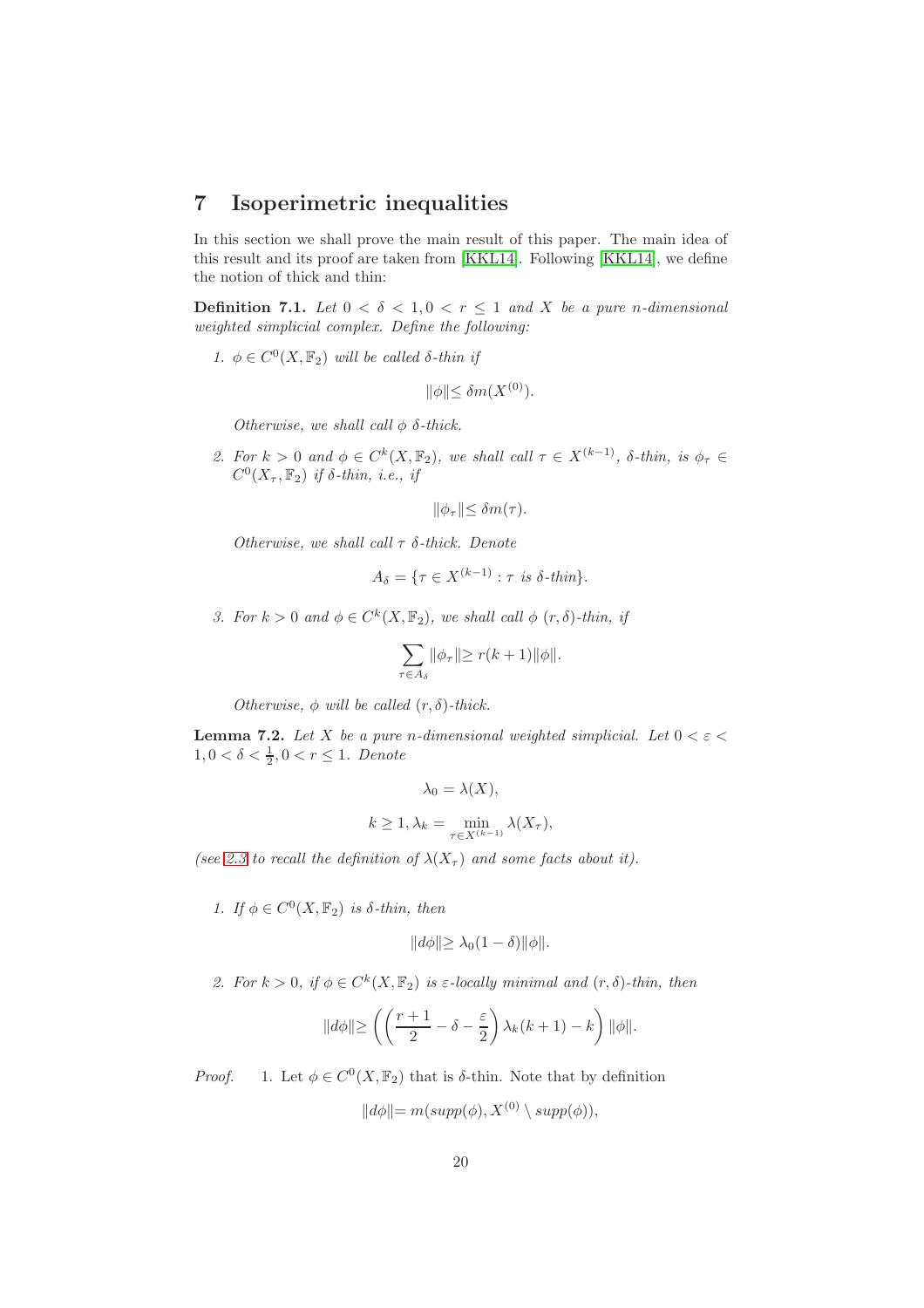and

$$
\|\phi\| = m(supp(\phi)).
$$

Therefore, the assumption that  $\phi$  is  $\delta$ -thin, yields that

$$
m(supp(\phi)) \le \delta m(X^{(0)}),
$$

and equivalently that

$$
m(X^{(0)} \setminus supp(\phi)) \ge (1 - \delta)m(X^{(0)}).
$$

By proposition [2.1,](#page-3-0) we have that

$$
m(supp(\phi), X^{(0)} \setminus supp(\phi)) \ge \lambda_0 \frac{m(supp(\phi))m(X^{(0)} \setminus supp(\phi))}{m(X^{(0)})} \ge \lambda_0(1-\delta) \|\phi\|,
$$

and we are done.

2. For  $k > 0$ , let  $\phi \in C^k(X, \mathbb{F}_2)$  be  $\varepsilon$ -locally minimal and  $(r, \delta)$ -thin. Note that for every  $\tau \in X^{(k-1)}$ ,  $X_{\tau}$  is a weighted graph with

$$
\lambda(X_{\tau}) \geq \lambda_k.
$$

By the assumption that  $\phi$  is  $\varepsilon$ -locally minimal, we have for every  $\tau \in$  $X^{(k-1)}$  that  $\phi_{\tau}$  is  $\frac{1+\varepsilon}{2}$ -thin (by remark [5.3\)](#page-13-0). Therefore by result above for the case  $k = 0$ , we have for every  $\tau \in X^{(k-1)}$  that

$$
||d_{\tau}\phi_{\tau}|| \geq \lambda_k \frac{1-\varepsilon}{2} ||\phi_{\tau}||.
$$

For  $\tau \in A_{\delta}$ , we have by the result for  $k = 0$  that

$$
||d_{\tau}\phi_{\tau}|| \geq \lambda_k(1-\delta)||\phi_{\tau}||.
$$

Therefore

$$
\sum_{\tau \in X^{(k-1)}} ||d_{\tau}\phi_{\tau}|| = \sum_{\tau \in A_{\delta}} ||d_{\tau}\phi_{\tau}|| + \sum_{\tau \in X^{(k-1)} \setminus A_{\delta}} ||d_{\tau}\phi_{\tau}|| \ge
$$
\n
$$
\lambda_{k} \left( (1 - \delta) \sum_{\tau \in A_{\delta}} ||\phi_{\tau}|| + \frac{1 - \varepsilon}{2} \sum_{\tau \in X^{(k-1)} \setminus A_{\delta}} ||\phi_{\tau}|| \right) =
$$
\n
$$
\lambda_{k} \left( \frac{1}{2} \sum_{\tau \in X^{(k-1)}} ||\phi_{\tau}|| + (\frac{1}{2} - \delta) \sum_{\tau \in A_{\delta}} ||\phi_{\tau}|| - \frac{\varepsilon}{2} \sum_{\tau \in X^{(k-1)} \setminus A_{\delta}} ||\phi_{\tau}|| \right) =
$$
\n
$$
\lambda_{k} \left( \frac{k + 1}{2} ||\phi|| + (\frac{1}{2} - \delta) \sum_{\tau \in A_{\delta}} ||\phi_{\tau}|| - \frac{\varepsilon}{2} \sum_{\tau \in X^{(k-1)} \setminus A_{\delta}} ||\phi_{\tau}|| \right).
$$

Next, by the assumption that  $\phi$  is  $(r, \delta)$ -thin we get by the above proposition that

$$
\left(\frac{1}{2} - \delta\right) \sum_{\tau \in A_{\delta}} \|\phi_{\tau}\| - \frac{\varepsilon}{2} \sum_{\tau \in X^{(k-1)} \setminus A_{\delta}} \|\phi_{\tau}\| \ge
$$

$$
\left(r(k+1)\left(\frac{1}{2} - \delta\right) - (1-r)(k+1)\frac{\varepsilon}{2}\right) \|\phi\|.
$$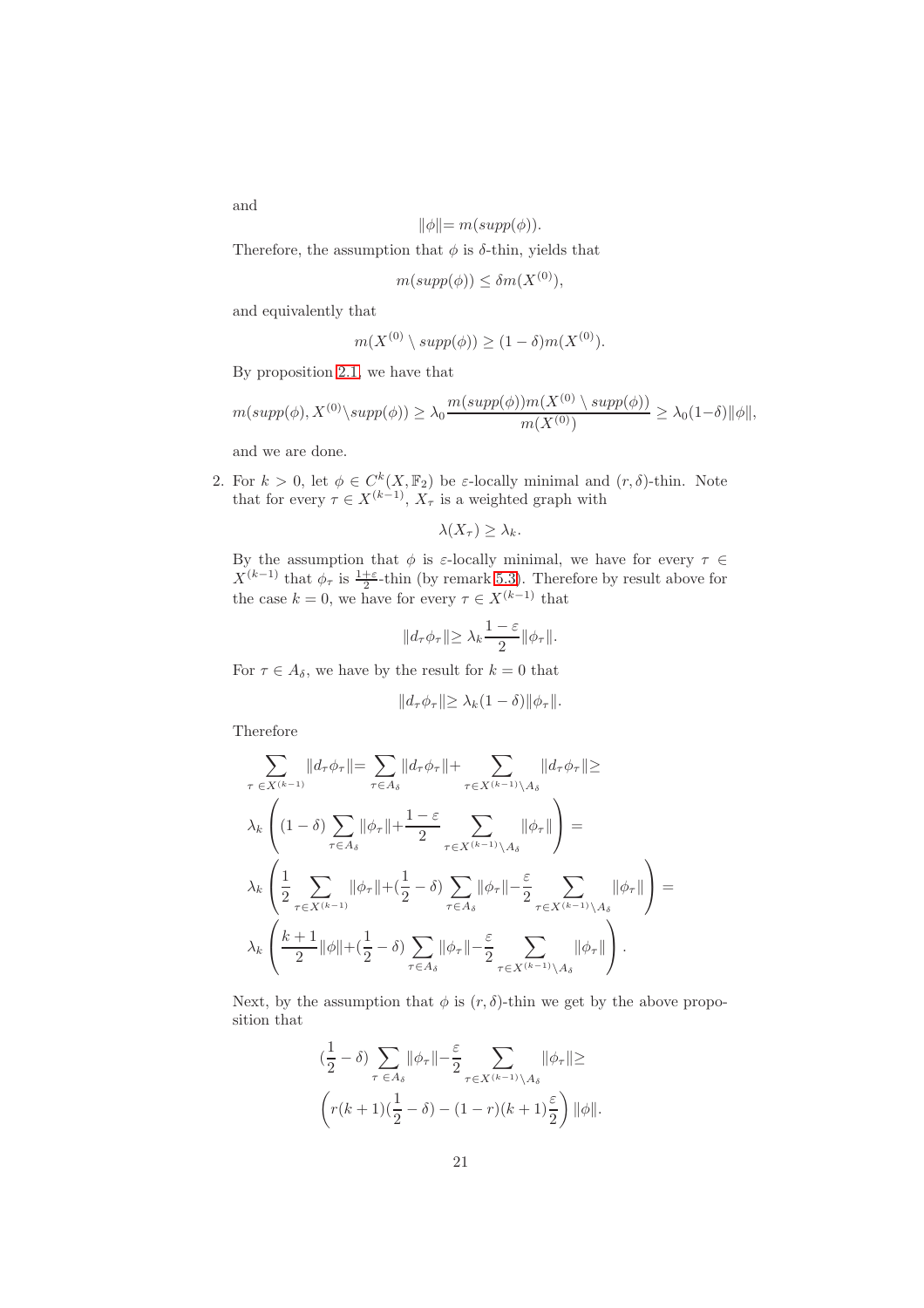Therefore we showed that

$$
\sum_{\tau \in X^{(k-1)}} ||d_{\tau}\phi_{\tau}|| \ge \left(\frac{1}{2} + r\left(\frac{1}{2} - \delta\right) - (1 - r)\frac{\varepsilon}{2}\right)\lambda_k(k+1)||\phi|| =
$$
  

$$
\left(\frac{r+1}{2} - r\delta - (1 - r)\frac{\varepsilon}{2}\right)\lambda_k(k+1)||\phi||.
$$

By lemma [4.5,](#page-12-0) we have that

$$
||d\phi|| \geq \sum_{\tau \in X^{(k-1)}} ||d_\tau \phi_\tau|| - k||\phi||.
$$

Therefore

$$
\|d\phi\| \ge \left( \left( \frac{r+1}{2} - r\delta - (1-r)\frac{\varepsilon}{2} \right) \lambda_k(k+1) - k \right) \|\phi\|.
$$

From the fact that  $0 < r \leq 1$ , this yields that

$$
\|d\phi\| \ge \left(\left(\frac{r+1}{2} - \delta - \frac{\varepsilon}{2}\right)\lambda_k(k+1) - k\right) \|\phi\|.
$$

<span id="page-21-1"></span>A simple corollary of the above lemma is the following isoperimetric inequality for the case  $k = 0$ :

Corollary 7.3. For X that is a pure n-dimensional weighted simplicial complex with  $n \geq 1$ , denote

$$
\lambda_0 = \lambda(X).
$$

For every X as above, if  $\lambda_0 > 0$  then for every  $1 > \varepsilon > 0$ , we have for every  $0 \neq \phi \in C^0(X, \mathbb{F}_2)$  that

$$
(\phi \text{ is } \varepsilon\text{-locally minimal}) \Rightarrow ||d\phi|| \ge \lambda_0 \frac{1-\varepsilon}{2} ||\phi|| > 0.
$$

*Proof.* Fix  $1 > \varepsilon > 0$ . By definition we have that for every  $\phi \in C^0(X, \mathbb{F}_2)$ , if  $\phi$ is  $\varepsilon$ -locally minimal, then

$$
\|\phi\| \le \frac{1+\varepsilon}{2} m(X^{(0)}).
$$

By the above lemma, we have that

$$
||d\phi|| \geq \lambda_0(1-\frac{\varepsilon}{2})||\phi|| > 0,
$$

and we are done.

<span id="page-21-0"></span>Next, we shall prove the following:

 $\Box$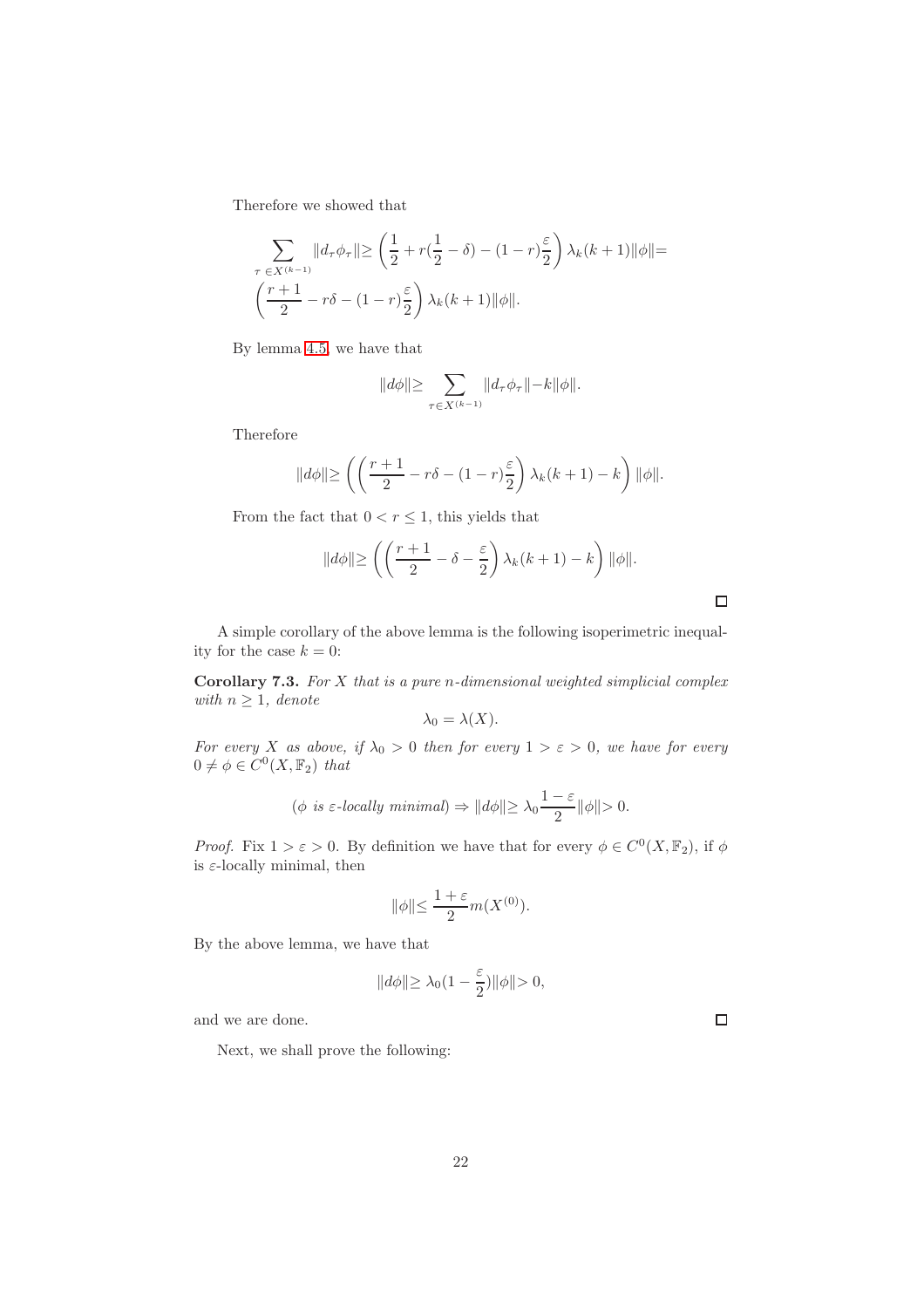**Lemma 7.4.** For  $X$  a pure n dimensional weighted simplicial complex of dimension  $n > 1$  denote

$$
\lambda_0 = \lambda(X).
$$

For every  $\delta > 0, \varepsilon_1 > 0$ , there are constants  $0 < C'_1 = C'_1(\delta, \varepsilon_1) < 1, \theta'_1 =$  $\theta_1'(\delta, \varepsilon_1) < 1$ , such that if X is as above with

$$
\lambda_0 \geq \theta'_1,
$$

then for every  $\phi \in C^1(X, \mathbb{F}_2)$ , if  $\|\phi\| \leq C'_1 m(X^{(1)})$  then:

1.

$$
2\varepsilon_1 \|\phi\| \geq \sum_{\{u,v\} \in X^{(1)}, \{u\} \notin A_\delta, \{v\} \notin A_\delta} m(\{u,v\}).
$$

2.  $\phi$  is  $(\frac{1}{2} - \varepsilon_1, \delta)$ -thin.

*Proof.* Fix  $\delta > 0, \varepsilon_1 > 0$ . Choose

$$
C_1' = \delta^2 \varepsilon_1,
$$

$$
\theta_1' = 1 - \delta \varepsilon_1.
$$

Assume that  $\lambda_0 \geq \theta'_1$  and let  $\phi \in C^1(X, \mathbb{F}_2)$  such that  $\|\phi\| \leq C'_1 m(X^{(1)})$ . In the case  $k = 1, A_{\delta} \subset X^{(0)}$ . We'll denote

$$
R^1 = A_\delta, S^1 = X^{(0)} \setminus S^1.
$$

(these notations are in order to make the proof of this lemma similar to the proof of theorem [7.8](#page-24-0) below).

Note that for every  $\{v\} \in S^1$  we have that

$$
\|\phi_{\{v\}}\|\geq \delta m(v).
$$

By proposition [4.3,](#page-11-0) we have that

$$
2\|\phi\|\!\!\geq \sum_{\{v\}\in S^1}\!\|\phi_{\{v\}}\|\!\!\geq \sum_{\{v\}\in S^1}\delta m(v)=\delta m(S^1).
$$

Therefore

<span id="page-22-0"></span>
$$
\frac{2}{\delta} \|\phi\| \ge m(S^1),\tag{1}
$$

and

$$
2C'_1 m(X^{(1)}) \ge \delta m(S^1).
$$

By the choice of  $C'_1$  and since  $m(X^{(0)}) = 2m(X^{(1)})$  we get that

$$
\delta \varepsilon_1 \ge \frac{m(S^1)}{m(X^{(0)})}.
$$

Equivalently,

<span id="page-22-1"></span>
$$
1 - \delta \varepsilon_1 \le \frac{m(R^1)}{m(X^{(0)})}.\tag{2}
$$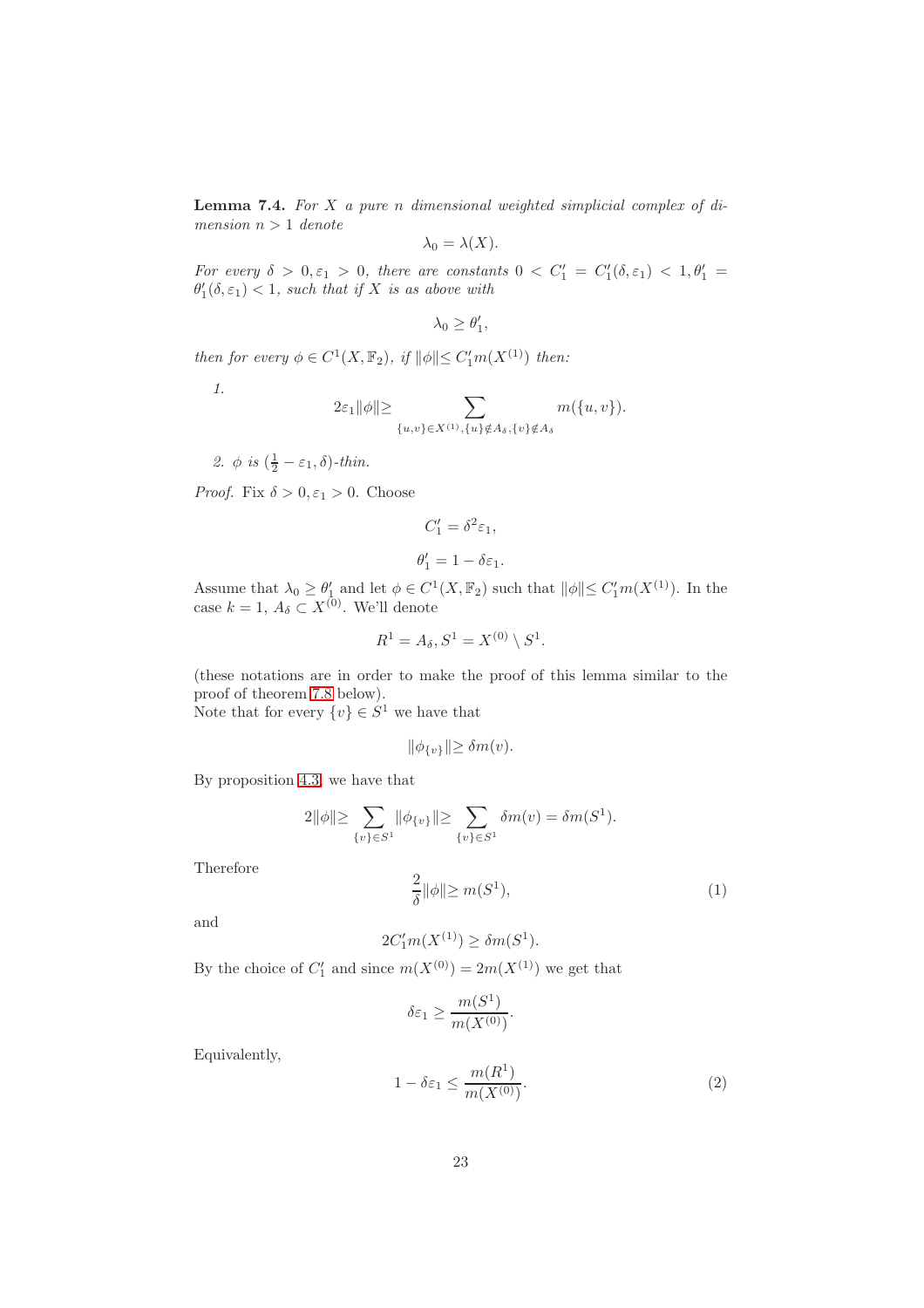Recall that by proposition [2.1,](#page-3-0) we have that

$$
\frac{m(S^1)}{2}\left(1 - \lambda_0 \frac{m(R^1)}{m(X^{(0)})}\right) \ge m(S^1, S^1).
$$

Combining the above inequality with [\(1\)](#page-22-0), [\(2\)](#page-22-1) and the choice of  $\theta'_1$  we get that

$$
\frac{1}{\delta} ||\phi|| (1 - (1 - \delta \varepsilon_1)^2) \ge m(S^1, S^1).
$$

This yields that

<span id="page-23-0"></span>
$$
2\varepsilon_1 \|\phi\| \ge m(S^1, S^1). \tag{3}
$$

Next, for  $i = 0, 1, 2$  denote the following sets

$$
K_i^1 = \{ \sigma \in X^{(1)} : |\{\{v\} \in S^1 : \{v\} \subset \sigma\}| = i \}.
$$

Note that  $X^{(1)} = K_0^1 \cup K_1^1 \cup K_2^1$  and all the above sets are disjoint. With this notation we reinterpret [\(3\)](#page-23-0) as

$$
2\varepsilon_1 \|\phi\| \ge m(K_2^1) \ge m(K_2^1 \cap supp(\phi)).
$$

This proves the first assertion in the lemma. The above inequality yields that

$$
(1 - 2\varepsilon_1) \|\phi\| \le m(K_0^1 \cap supp(\phi)) + m(K_1^1 \cap supp(\phi)).
$$

Also note that

$$
\sum_{\{v\}\in R^1} ||\phi_{\{v\}}|| = 2m(K_0^1 \cap supp(\phi)) + m(K_1^1 \cap supp(\phi)).
$$

Therefore

$$
(1 - 2\varepsilon_1) \|\phi\| \le 2 \sum_{\{v\} \in R^1} \|\phi_{\{v\}}\|,
$$

which yields

$$
2(\frac{1}{2} - \varepsilon_1) \|\phi\| \le \sum_{\{v\} \in R^1} \|\phi_{\{v\}}\|,
$$

as needed.

<span id="page-23-1"></span>Combining the two lemmas above we get the following isoperimetric inequality :

**Theorem 7.5.** For  $X$  that is a pure n-dimensional weighted simplicial complex with  $n > 1$ , denote  $\lambda(V)$ 

$$
\lambda_0 = \lambda(X),
$$
  

$$
\lambda_1 = \min_{\{v\} \in X^{(0)}} \lambda(X_{\{v\}}).
$$

There are constants  $\varepsilon > 0$ ,  $\theta_1 = \theta_1 < 1$ ,  $C_1 = C_1 > 0$  such that for every X as above we have that if  $\min\{\lambda_0, \lambda_1\} \geq \theta_1$ , then for every  $0 \neq \phi \in C^1(X, \mathbb{F}_2)$ 

$$
\left(\phi \text{ is $\varepsilon$-locally minimal and } \|\phi\|\leq C_1 m(X^{(1)})\right)\Rightarrow \|d\phi\|\geq \frac{1}{4}\|\phi\|>0.
$$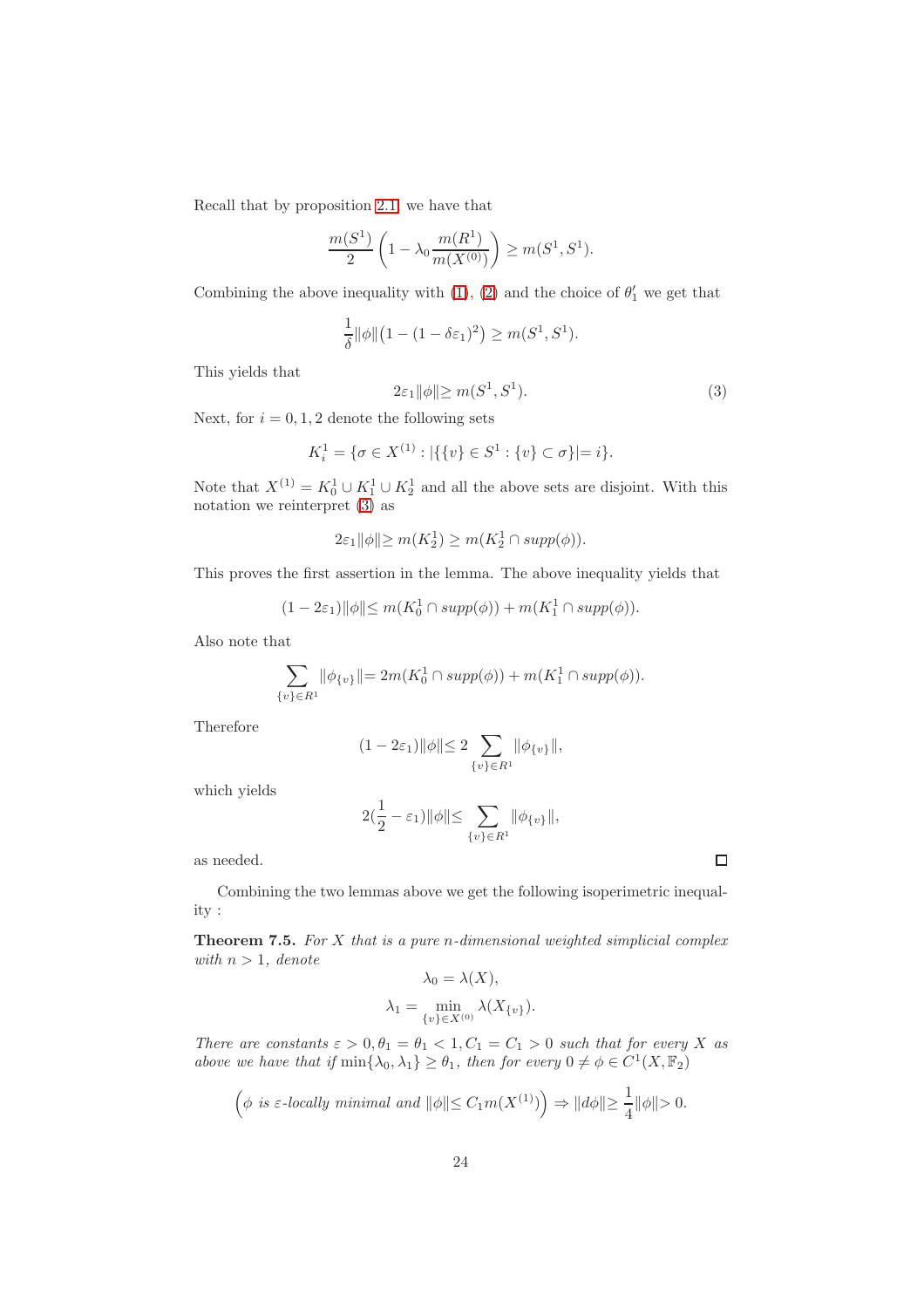Proof. Take

$$
\delta = \varepsilon = \frac{1}{16}, \varepsilon_1 = \frac{1}{32}.
$$

With the above choice let  $\theta'_1 = \theta'_1(\delta, \varepsilon_1), C'_1 = C'_1(\delta, \varepsilon_1)$  as in lemma [7.4.](#page-21-0) Next take  $C_1 = C'_1(\delta, \varepsilon_1),$ 

$$
\theta_1 = \max \left\{ \theta'_1, \frac{\frac{1}{4}}{\frac{1}{2} - \frac{7}{32}} \right\}.
$$

Let X with  $\min\{\lambda_0, \lambda_1\} \geq \theta_1$  and let  $\phi \in C^1(X, \mathbb{F}_2)$  such that  $\phi$  is  $\varepsilon$ -locally minimal and  $\|\phi\| \leq C_1 m(X^{(1)})$ . By lemma [7.4,](#page-21-0) we have that  $\phi$  is  $(\frac{1}{2} - \frac{1}{32}, \delta)$ -thin. By lemma [7.2](#page-19-0) for  $k = 1$ , we get that

$$
||d\phi|| \ge \left(\lambda_1(1 + \frac{1}{2} - \frac{1}{32} - 2\delta - \varepsilon) - 1\right)||\phi||.
$$

By the choice of  $\delta, \varepsilon, \varepsilon_1$  this yields

$$
||d\phi|| \ge \left(\lambda_1(1+\frac{1}{2}-\frac{1}{32}-\frac{1}{8}-\frac{1}{16}-1\right)||\phi||.
$$

After simplifying, we get that

$$
||d\phi|| \ge \left(\lambda_1(\frac{1}{2}-\frac{7}{32})\right)||\phi||.
$$

To finish, recall that by the choice of  $\theta_1$ , we have that  $\lambda_1 \geq \frac{\frac{1}{4}}{\frac{1}{2} - \frac{\pi}{32}}$  and therefore

$$
||d\phi|| \ge \frac{1}{4} ||\phi||.
$$

 $\Box$ 

**Remark 7.6.** Our choice of  $\frac{1}{4}$  in the above theorem is arbitrary: for every  $\varepsilon_1' > 0$ , one can find  $C_1, \theta_1, \varepsilon$ , such that the formulation of the above theorem reads

$$
\left(\phi \text{ is } \varepsilon\text{-locally minimal and } \|\phi\| \le C_1 m(X^{(1)})\right) \Rightarrow \|d\phi\| \ge \left(\frac{1}{2} - \varepsilon_1'\right) \|\phi\|.
$$

Remark 7.7. The above theorem provides an isoperimetric inequality for the case  $k = 1$  (i.e., for  $\phi \in C^1(X, \mathbb{F}_2)$  under certain conditions). Note that this result does not depend on anything other than the spectral properties of the simplicial complex and can be deduced from large enough local spectral expansion. At this point, we do not know how to prove isoperimetric inequality in the  $k = 2$ cases strictly from spectral gap considerations (it is our hope to do so in the future). Below, we will show the isoperimetric inequality for the case  $k = 2$ under further assumptions.

<span id="page-24-0"></span>**Theorem 7.8.** For  $X$  that is a pure n-dimensional weighted simplicial complex with  $n > 2$ , denote  $\lambda_0 = \lambda(X)$ 

$$
\lambda_1 = \min_{\{v\} \in X^{(0)}} \lambda(X_{\{v\}}),
$$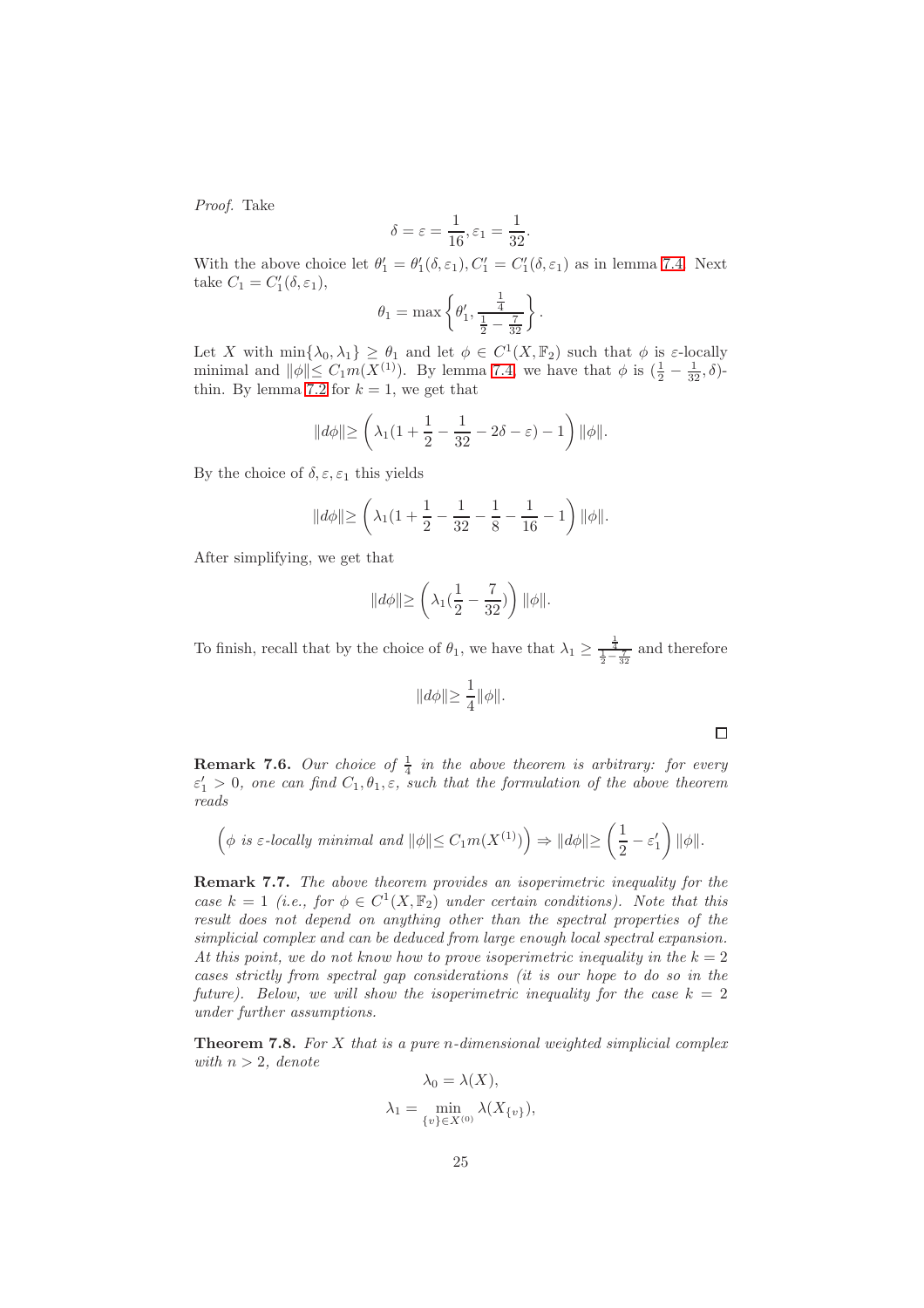$$
\lambda_2 = \min_{\tau \in X^{(1)}} \lambda(X_\tau).
$$

For every  $1 \geq \varepsilon_2 > 0, \delta > 0$  there are constants  $\theta'_2 = \theta'_2(\varepsilon_2, \delta) < 1, C'_1 =$  $C'_1(\varepsilon_2,\delta) > 0, C'_2 = C'_2(\varepsilon_2,\delta) > 0$  such that for every X as above and  $\phi \in$  $C<sup>2</sup>(X, \mathbb{F}<sub>2</sub>)$  we have that if:

- 1.  $\min\{\lambda_0, \lambda_1, \lambda_2\} \ge \theta'_2$ .
- 2.  $\|\phi\| \leq C_2'm(X^{(2)})$ .

Then one of the following holds:

1. There is a set  $S^2 \subset X^{(0)}$  such that

$$
\forall \{v\} \in S^2, \|\phi_{\{v\}}\| \ge C_1'm(X_{\{v\}}^{(1)}),
$$

$$
\sum_{\{v\} \in S^2} \|\phi_{\{v\}}\| \ge \frac{9}{20} \|\phi\|,
$$

and

$$
||d\phi|| \ge \sum_{\{v\} \in S^2} ||d_{\{v\}} \phi_{\{v\}}|| - \frac{11\varepsilon_2}{9} \sum_{\{v\} \in S^2} ||\phi_{\{v\}}||.
$$

2.  $\phi$  is  $\left(\frac{1}{3} + \frac{\varepsilon_2}{15}, \delta\right)$ -thin.

Proof. Fix  $1 \geq \varepsilon_2 > 0, \delta > 0$ . Denote  $\varepsilon_1 = \frac{\varepsilon_2}{60}$  and let  $C'_1 = C'_1(\varepsilon_1, \delta), \theta'_1 =$  $\theta'_{1}(\varepsilon_1,\delta)$  be the constants from lemma [7.4](#page-21-0) above. Choose

$$
\theta_2' = \max \left\{ \theta_1', 1 - \frac{C_1' \varepsilon_2}{60} \right\}
$$
  

$$
C_2' = \frac{(C_1')^2 \varepsilon_2}{60},
$$

,

Let X as above with  $\min\{\lambda_0, \lambda_1, \lambda_2\} \ge \ell_2'$ . Let  $\phi \in C^2(X, \mathbb{F}_2)$  such that  $\|\phi\| \le$  $C'_2m(X^{(2)})$ . Partition the vertices of  $X^{(0)}$  as follows:

$$
R^{2} = \{\{v\} \in X^{(0)} : ||\phi_{\{v\}}|| \leq C'_{1} m(X_{\{v\}}^{(1)})\},\
$$

$$
S^{2} = X^{(0)} \setminus R^{2}.
$$

Note that for every  $v \in X^{(0)}$ , we have that

$$
\lambda_0(X_{\{v\}}) = \lambda(X_{\{v\}}) \ge \lambda_1(X).
$$

Also note that

$$
3C'_{2}m(X^{(2)}) \ge 3\|\phi\| \ge \sum_{\{v\} \in S^{2}} \|\phi_{\{v\}}\| \ge \sum_{\{v\} \in S^{2}} C'_{1}m(X^{(1)}_{\{v\}})
$$

$$
= \sum_{\{v\} \in S^{2}} C'_{1} \frac{1}{2}m(v)
$$

$$
= \frac{1}{2}C'_{1}m(S^{2}).
$$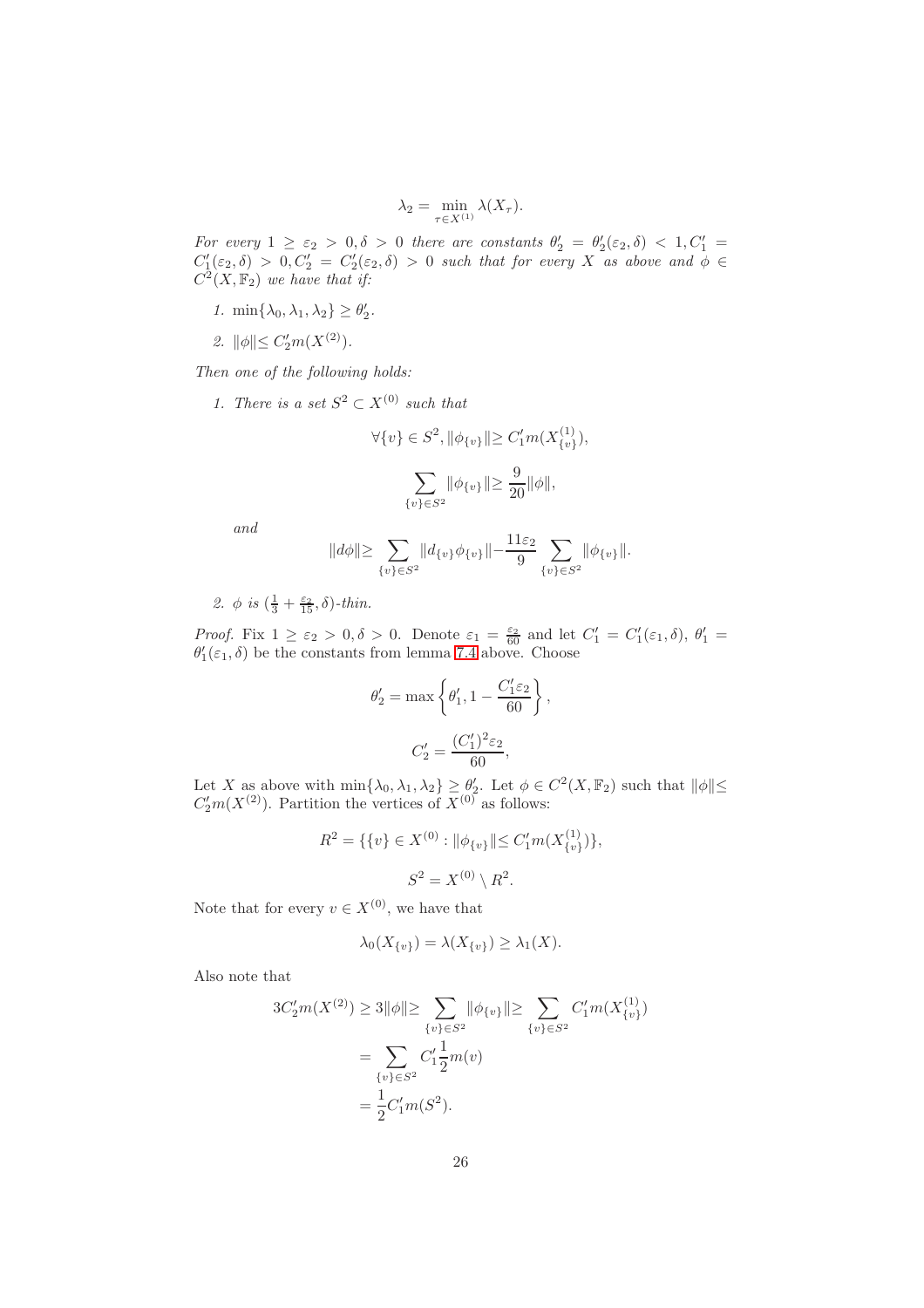Therefore

$$
\frac{6}{C'_1} ||\phi|| \ge m(S^2),
$$
  

$$
\frac{C'_1 \varepsilon_2}{60} = \frac{C'_2}{C'_1} \ge \frac{m(S^2)}{6m(X^{(2)})} = \frac{m(S)}{m(X^{(0)})}.
$$

The last inequality yields that

$$
\frac{m(R^2)}{m(X^{(0)})} \ge 1 - \frac{C_1'\varepsilon_2}{60}.
$$

As in the proof of lemma [7.4,](#page-21-0) we imply proposition [2.1](#page-3-0) and get that

$$
\frac{m(S^2)}{2}\big(1-\frac{m(R^2)}{m(X^{(0)})}\big)\geq m(S^2,S^2).
$$

Therefore by the inequalities above and the choice of  $\theta_2'$ , we get that

$$
\frac{3}{C_1'}\|\phi\|(1-(1-\frac{C_1'\varepsilon_2}{60})^2)\geq m(S^2,S^2).
$$

Therefore

$$
\frac{\varepsilon_2}{10} \|\phi\|{\geq}~m(S^2,S^2).
$$

For  $i = 0, 1, 2, 3$  denote

$$
K_i^2 = \{ \sigma \in X^{(2)} : |\{\{v\} \in S^2 : \{v\} \subset \sigma\}| = i \}.
$$

 ${K_i^2}_{i=0}^3$  is a partition of  $X^{(2)}$  and therefore

$$
\|\phi\| = \sum_{i=0}^{3} m(K_i^2 \cap supp(\phi)).
$$

Note that

$$
m(K_2^2) + 3m(K_3^2) = \sum_{\sigma \in K_2^2} m(\sigma) + \sum_{\sigma \in K_3^2} 3m(\sigma)
$$
  
= 
$$
\sum_{\sigma \in K_2^2} \left( \sum_{\{u,v\} \in X^{(1)}, \{u,v\} \subset \sigma, \{u\} \in S^2, \{v\} \in S^2} m(\sigma) \right)
$$
  
+ 
$$
\sum_{\sigma \in K_3^2} \left( \sum_{\{u,v\} \in X^{(1)}, \{u,v\} \subset \sigma, \{u\} \in S^2, \{v\} \in S^2} m(\sigma) \right)
$$
  
= 
$$
\sum_{\{u,v\} \in X^{(1)}, \{u\} \in S^2, \{v\} \in S^2} \left( \sum_{\sigma \in X^{(3)}, \{u,v\} \subset \sigma} m(\sigma) \right)
$$
  
= 
$$
\sum_{\{u,v\} \in X^{(1)}, \{u\} \in S^2, \{v\} \in S^2} m(\tau)
$$
  
= 
$$
m(S^2, S^2).
$$

Therefore

$$
\frac{\varepsilon_2}{10} \|\phi\| \ge m(K_2^2) + 3m(K_3^2) \ge m(K_2^2) + m(K_3^2). \tag{4}
$$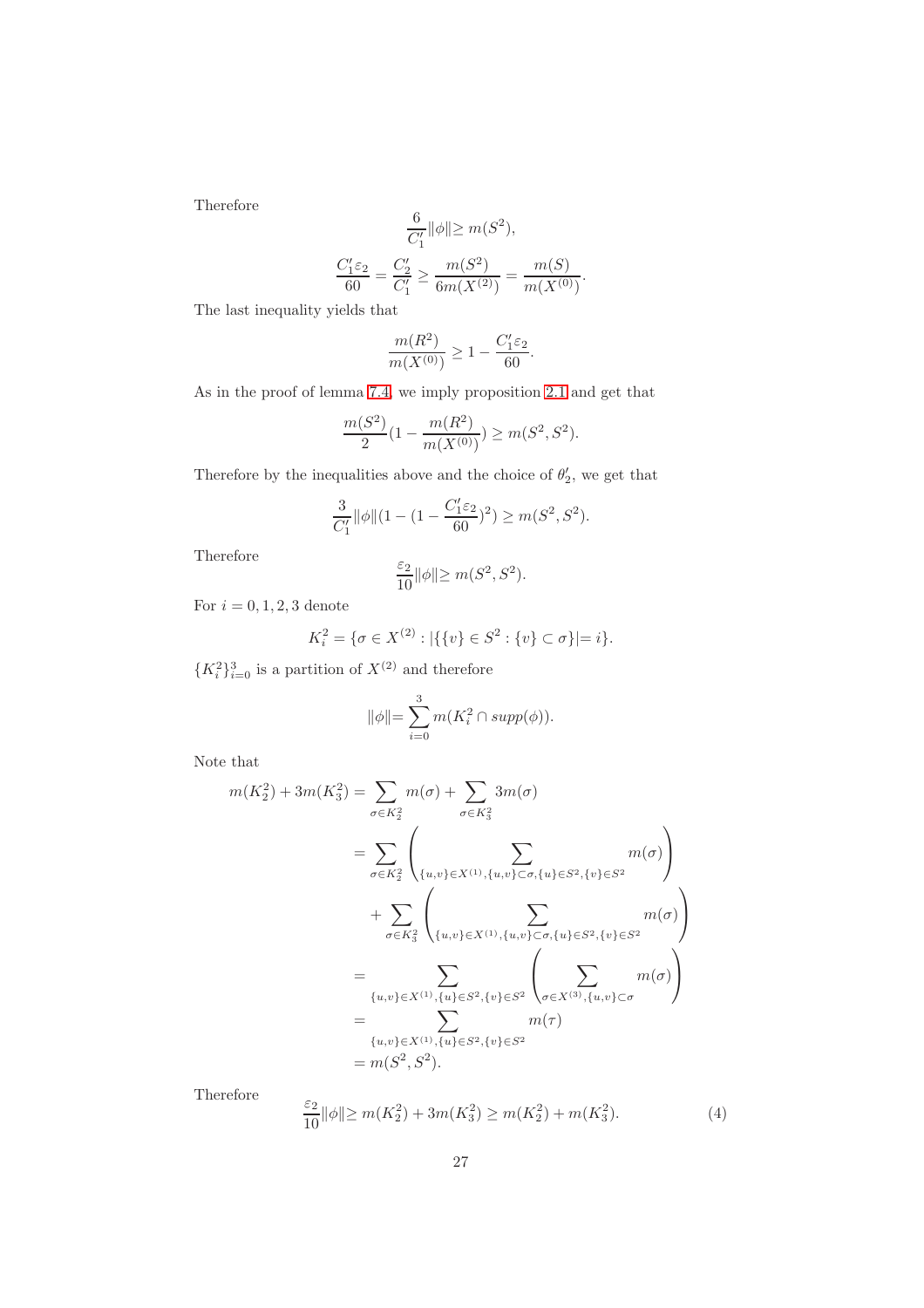This yields that

<span id="page-27-0"></span>
$$
(1 - \frac{\varepsilon_2}{10}) \|\phi\| \le m(K_0^2 \cap supp(\phi)) + m(K_1^2 \cap supp(\phi)).
$$
 (5)

Denote

$$
\alpha = \frac{m(K_0^2 \cap supp(\phi))}{m(K_1^2 \cap supp(\phi))},
$$

(we'll also deal with the case where  $m(K_1^2 \cap supp(\phi)) = 0$ ). Next, we'll prove two inequalities dependant on the values of  $\alpha$ , which much the two options stated in the theorem.

Inequality 1 : Notice that

$$
\sum_{\{v\}\in S^2} ||\phi_{\{v\}}|| = m(K_1^2 \cap supp(\phi)) + 2m(K_2^2 \cap supp(\phi))
$$
  
+ 
$$
3m(K_3^2 \cap supp(\phi)) \ge m(K_1^2 \cap supp(\phi)).
$$

Therefore, by [\(5\)](#page-27-0), we have that

$$
(1-\frac{\varepsilon_2}{10})\|\phi\|\leq (1+\alpha)m(K_1^2\cap supp(\phi))\leq (1+\alpha)\sum_{\{v\}\in S^2}\|\phi_{\{v\}}\|.
$$

Using the fact that  $\varepsilon_2 \leq 1$ , this yields

<span id="page-27-1"></span>
$$
\|\phi\| \le \frac{10(1+\alpha)}{9} \sum_{\{v\} \in S^2} \|\phi_{\{v\}}\|.
$$
 (6)

Next, we'll analyse the connection between  $d\phi$  and  $d_{\{v\}}\phi_{\{v\}}$  for  $\{v\} \in S^2$ . For  $i = 0, 1, 2, 3, 4$ , denote

$$
K_i^3 = \{ \sigma \in X^{(3)} : |\{\{v\} \in S^2 : \{v\} \subset \sigma\}| = i \}.
$$

As before, we have that

$$
m(K_2^3) + 3m(K_3^3) + 6m(K_4^3) = \sum_{\eta \in K_2^3} m(\eta) + \sum_{\eta \in K_3^2} 3m(\eta) + \sum_{\eta \in K_4^2} 3m(\eta)
$$
  
\n
$$
= \sum_{\sigma \in K_3^2} \left( \sum_{\{u,v\} \in X^{(1)}, \{u,v\} \subset \eta, \{u\} \in S^2, \{v\} \in S^2} m(\eta) \right)
$$
  
\n
$$
+ \sum_{\sigma \in K_3^2} \left( \sum_{\{u,v\} \in X^{(1)}, \{u,v\} \subset \eta, \{u\} \in S^2, \{v\} \in S^2} m(\eta) \right)
$$
  
\n
$$
+ \sum_{\sigma \in K_4^2} \left( \sum_{\{u,v\} \in X^{(1)}, \{u,v\} \subset \eta, \{u\} \in S^2, \{v\} \in S^2} m(\eta) \right)
$$
  
\n
$$
= \sum_{\{u,v\} \in X^{(1)}, \{u\} \in S^2, \{v\} \in S^2} \left( \sum_{\sigma \in X^{(4)}, \{u,v\} \subset \sigma} m(\eta) \right)
$$
  
\n
$$
= \frac{1}{2} \sum_{\{u,v\} \in X^{(1)}, \{u\} \in S^2, \{v\} \in S^2} m(\tau)
$$
  
\n
$$
= \frac{1}{2} m(S^2, S^2).
$$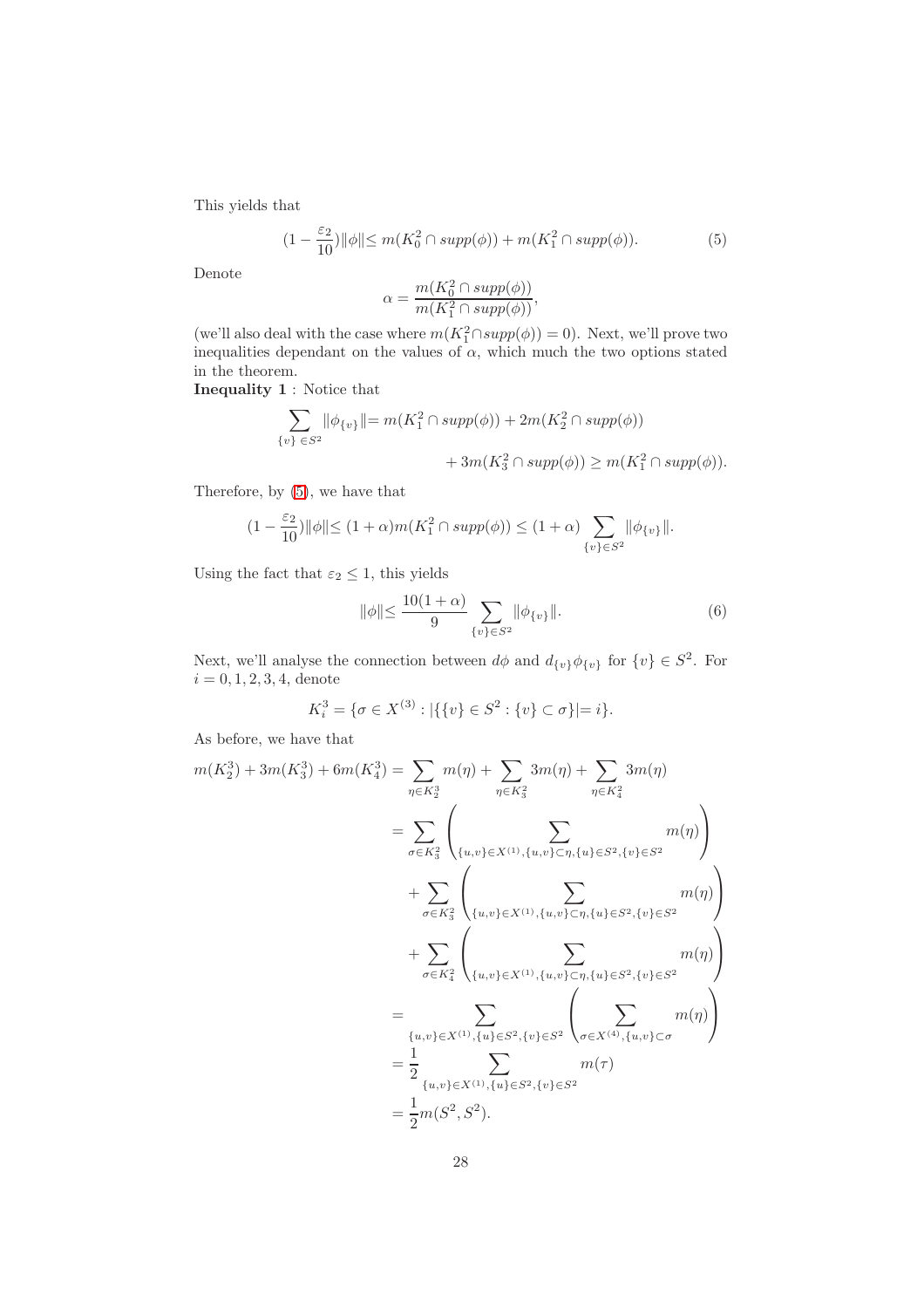This inequality allows us to bound the contribution of simplices in  $K_2^3, K_3^3, K_4^3$ to the sum of the norms of the localizations:

$$
\sum_{\{v\} \in S^2} ||d_{\{v\}} \phi_{\{v\}}|| = \sum_{\{v\} \in S^2} \left( \sum_{\tau \in X_{\{v\}}, \tau \in supp(d_{\{v\}} \phi_{\{v\}})} m_{\{v\}}(\tau) \right) \le
$$
\n
$$
\sum_{\{v\} \in S^2} \left( \sum_{\tau \in X_{\{v\}}, \tau \in supp(d_{\{v\}} \phi_{\{v\}}), \{v\} \cup \tau \in K_1^3} m_{\{v\}}(\tau) \right) + 2m(K_2^3) + 3m(K_3^3) + 4m(K_4^3) \le
$$
\n
$$
\sum_{\{v\} \in S^2} \left( \sum_{\tau \in X_{\{v\}}, \tau \in supp(d_{\{v\}} \phi_{\{v\}}), \{v\} \cup \tau \in K_1^3} m_{\{v\}}(\tau) \right) + m(S^2, S^2) \le
$$
\n
$$
\sum_{\{v\} \in S^2} \left( \sum_{\tau \in X_{\{v\}}, \tau \in supp(d_{\{v\}} \phi_{\{v\}}), \{v\} \cup \tau \in K_1^3} m_{\{v\}}(\tau) \right) + \frac{\varepsilon_2}{10} ||\phi|| =
$$

$$
\sum_{\{v\}\in S^2}\left(\sum_{\eta\in K_1^3,\{v\}\subset \eta,(\eta\setminus\{v\})\in supp(d_{\{v\}}\phi_{\{v\}})}m(\eta)\right)+\frac{\varepsilon_2}{10}\|\phi\|.
$$

Therefore, the main contribution to  $\sum_{\{v\}\in S^2} ||d_{\{v\}}\phi_{\{v\}}||$  comes from simplices in  $K_1^3$ :

<span id="page-28-0"></span>
$$
\sum_{\{v\} \in S^2} ||d_{\{v\}} \phi_{\{v\}}|| - \frac{\varepsilon_2}{10} ||\phi|| \le \sum_{\{v\} \in S^2} \left( \sum_{\eta \in K_1^3, \{v\} \subset \eta, (\eta \setminus \{v\}) \in supp(d_{\{v\}} \phi_{\{v\}})} m(\eta) \right). \tag{7}
$$

Next, observe that for every  $\eta \in X^{(3)}$  and for every  $\{v\} \subset \eta$  we have that

$$
d\phi(\eta)=d_{\{v\}}\phi_{\{v\}}(\eta\setminus\{v\})+\phi(\eta\setminus\{v\}),
$$

where the addition above is in  $\mathbb{F}_2$ . Note that for  $\eta \in K_1^3$  and  $\{v\} \subset \eta, \{v\} \in S^2$ we have that  $\eta \setminus \{v\} \in K_0^2$ . Therefore

$$
||d\phi|| - \sum_{\{v\} \in S^2} \left( \sum_{\eta \in K_1^3, \{v\} \subset \eta, (\eta \setminus \{v\}) \in supp(d_{\{v\}} \phi_{\{v\}})} m(\eta) \right) \ge
$$
  

$$
\sum_{\eta \in K_1^3 \cap supp(d\phi)} m(\eta) - \sum_{\{v\} \in S^2} \left( \sum_{\eta \in K_1^3, \{v\} \subset \eta, (\eta \setminus \{v\}) \in supp(d_{\{v\}} \phi_{\{v\}})} m(\eta) \right) =
$$
  

$$
\sum_{\eta \in K_1^3 \cap supp(d\phi)} m(\eta) - \sum_{\eta \in K_1^3} \left( \sum_{\{v\} \in S^2, \{v\} \subset \eta, \eta \setminus \{v\} \in supp(d_{\{v\}} \phi_{\{v\}})} m(\eta) \right) \ge
$$
  

$$
- \sum_{\eta \in K_1^3, d\phi(\eta) = 0, d_{\{v\}} \phi_{\{v\}}(\eta \setminus \{v\}) = 1 \text{ for } \{v\} \in S^2, \{v\} \subset \eta} m(\eta) \ge
$$
  

$$
-m(K_0^2 \cap supp(\phi)) \ge -\alpha m(K_1^2 \cap supp(\phi)).
$$

Combined with [\(7\)](#page-28-0), this yields

<span id="page-28-1"></span>
$$
||d\phi|| \geq \sum_{\{v\} \in S^2} ||d_{\{v\}} \phi_{\{v\}}|| - \frac{\varepsilon_2}{10} ||\phi|| - \alpha m(K_1^2 \cap \operatorname{supp}(\phi)). \tag{8}
$$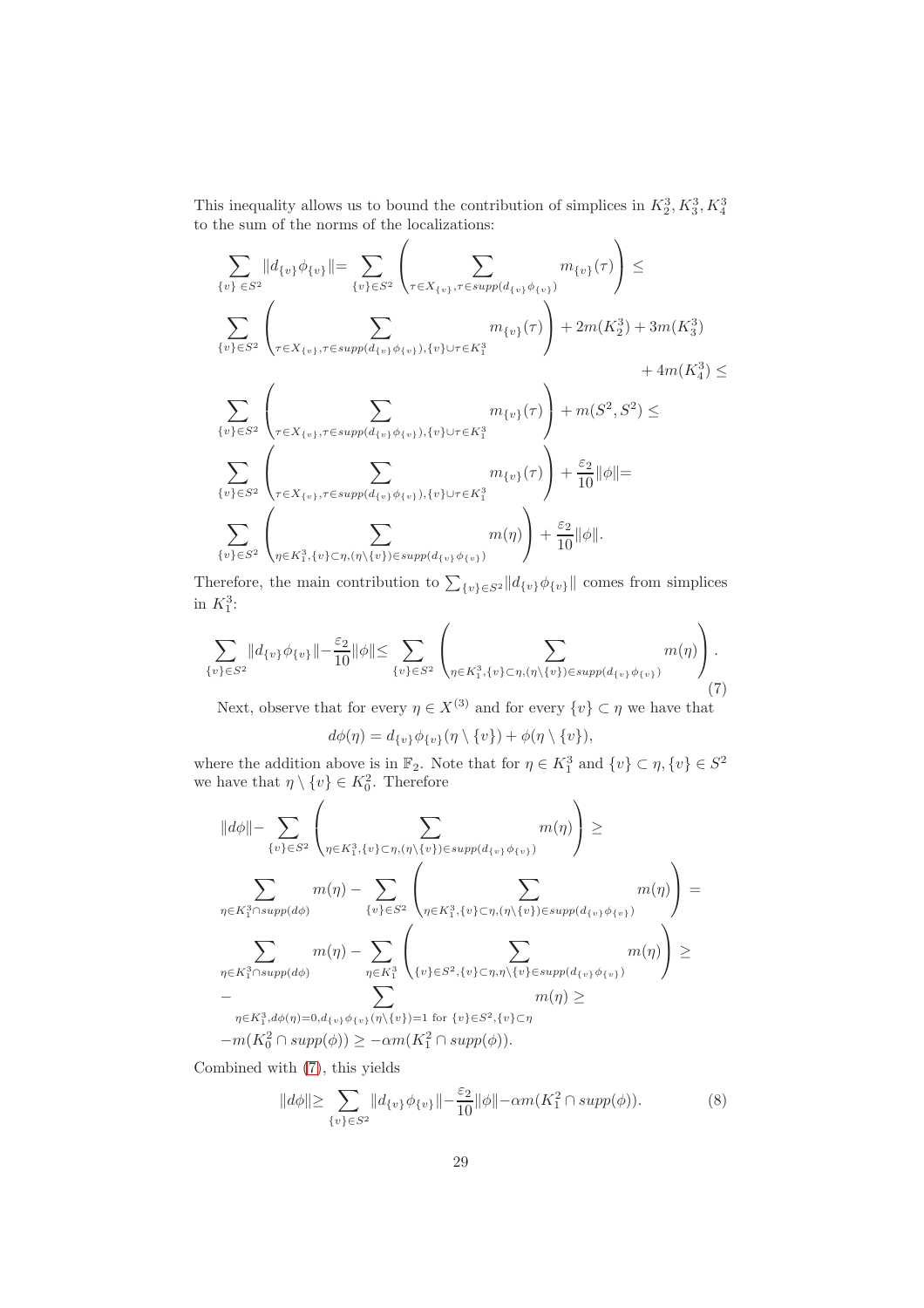Note that

$$
\sum_{\{v\} \in S^2} ||\phi_{\{v\}}|| \ge m(K_1^2 \cap supp(\phi)).
$$

Combine this with [\(8\)](#page-28-1) and [\(6\)](#page-27-1) and get

$$
||d\phi|| \geq \sum_{\{v\} \in S^2} ||d_{\{v\}} \phi_{\{v\}}|| - \frac{\varepsilon_2(1+\alpha)}{9} \sum_{\{v\} \in S^2} ||\phi_{\{v\}}|| - \alpha \sum_{\{v\} \in S^2} ||\phi_{\{v\}}||.
$$

Therefore

$$
||d\phi|| \geq \sum_{\{v\} \in S^2} ||d_{\{v\}} \phi_{\{v\}}|| - (\frac{\varepsilon_2(1+\alpha)}{9} + \alpha) \sum_{\{v\} \in S^2} ||\phi_{\{v\}}||.
$$

**Inequality 2:** For  $i = 0, 1, 2, 3$  denote

 $L_i = \{ \sigma \in X^{(2)} : \sigma \text{ has } i \delta \text{ - thick edges} \}.$ 

Observe that if for  $\{u, v, w\} \in X^{(2)}$  the edge  $\{u, v\}$  is  $\delta$ -thick, then the vertex u will be δ-thick in  $X_{\{v\}}$  and the vertex v will be δ-thick in  $X_{\{u\}}$ . By this observation we get that every  $\sigma \in L_3$  will have an edge with 2  $\delta$ -thick vertices in every link. By lemma [7.4,](#page-21-0) this implies

$$
m(K_1^2 \cap L_3 \cap supp(\phi)) \le \sum_{v \in R^2} 2\varepsilon_1 ||\phi_{\{v\}}|| \le 6\varepsilon_1 ||\phi|| = \frac{\varepsilon_2}{10} ||\phi||.
$$

Similarly

$$
m(K_0^2\cap (L_2\cup L_3)\cap supp(\phi))\leq \frac{\varepsilon_2}{10}\|\phi\|.
$$

Next, we observe that

$$
\sum_{\tau \in A_{\delta}} ||\phi_{\tau}|| = 3m(L_0 \cap supp(\phi)) + 2m(L_1 \cap supp(\phi)) + m(L_2 \cap supp(\phi)) \ge
$$
  
\n
$$
2m(K_0^2 \cap (L_0 \cup L_1) \cap supp(\phi)) + m(K_1^2 \cap (L_0 \cup L_1 \cup L_2) \cap supp(\phi)) \ge
$$
  
\n
$$
(2m(K_0^2 \cap supp(\phi)) - 2m(K_0^2 \cap (L_2 \cup L_3) \cap supp(\phi))) + (m(K_1^2 \cap supp(\phi)) - m(K_1^2 \cap L_3 \cap supp(\phi))) \ge
$$

$$
2m(K_0^2 \cap supp(\phi)) + m(K_1^2 \cap supp(\phi))
$$
  
 
$$
- \frac{3\varepsilon_2}{10} ||\phi|| \ge (2\alpha + 1)m(K_1^2 \cap supp(\phi)) - \frac{3\varepsilon_2}{10} ||\phi||.
$$

Note that by [\(5\)](#page-27-0), we have that

$$
(1 - \frac{\varepsilon_2}{10}) \|\phi\| \le (1 + \alpha)m(K_1^2 \cap supp(\phi)).
$$

Combined with the above inequality, this yields

$$
\sum_{\tau \in A_\delta} \lVert \phi_\tau \lVert \geq 3\left( \frac{1+2\alpha}{3+3\alpha} - \frac{2\varepsilon_2}{15} \right) \lVert \phi \lVert.
$$

Therefore  $\phi$  is  $\left(\frac{1+2\alpha}{3+3\alpha}-\frac{2\varepsilon_2}{15},\delta\right)$ -thin.

Therefore, we can conclude the two inequalities analysed above as follows: for every  $\phi$  with  $\alpha$  defined as above, we have that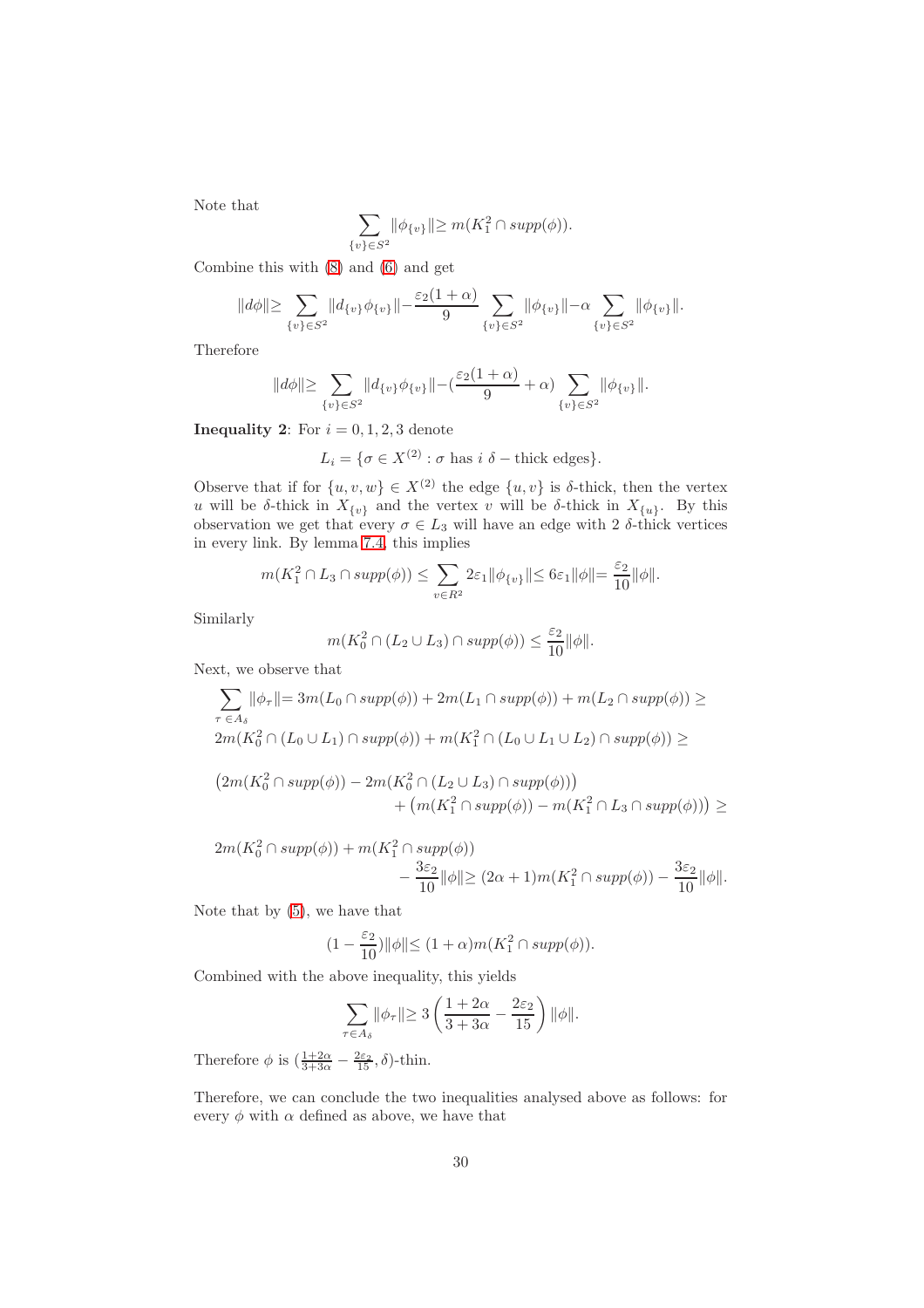1. For the set  $S^2$  as above

$$
\forall \{v\} \in S^2, \|\phi_{\{v\}}\| \ge C_1'm(X_{\{v\}}^{(1)}),
$$
  

$$
\|\phi\| \le \frac{10(1+\alpha)}{9} \sum_{\{v\} \in S^2} \|\phi_{\{v\}}\|,
$$

and

$$
||d\phi|| \geq \sum_{\{v\} \in S^2} ||d_{\{v\}} \phi_{\{v\}}|| - (\frac{\varepsilon_2(1+\alpha)}{9} + \alpha) \sum_{\{v\} \in S^2} ||\phi_{\{v\}}||.
$$

2.  $\phi$  is  $\left(\frac{1+2\alpha}{3+3\alpha}-\frac{2\varepsilon_2}{15}, \delta\right)$ -thin.

Therefore if  $\alpha \leq \varepsilon_2$  (using the fact that  $\varepsilon_2 \leq 1$ ), we have that

$$
\|\phi\| \le \frac{20}{9} \sum_{\{v\} \in S^2} \|\phi_{\{v\}}\|.
$$

We also have that

$$
||d\phi|| \geq \sum_{\{v\} \in S^2} ||d_{\{v\}} \phi_{\{v\}}|| - \frac{11\varepsilon_2}{9} \sum_{\{v\} \in S^2} ||\phi_{\{v\}}||.
$$

and if  $\alpha \geq \varepsilon_2$  (using the fact that  $\varepsilon_2 \leq 1$ ), we have that  $\phi$  is  $\left(\frac{1}{3} + \frac{\varepsilon_2}{15}, \delta\right)$ -thin. Last, we note that in the case where  $m(K_1^2 \cap supp(\phi)) = 0$ , repeating the above calculation of the second inequality shows that

$$
\sum_{\tau \in A_{\delta}} ||\phi_{\tau}|| \geq 3\left(\frac{2}{3} - \frac{2\varepsilon_2}{15}\right) ||\phi||,
$$

and therefore in this case  $\phi$  is  $(\frac{2}{3} - \frac{2\varepsilon_2}{15}, \delta)$ -thin (note that  $\varepsilon_2 \leq 1$  and therefore the theorem holds for this case as well).

 $\Box$ 

<span id="page-30-0"></span>Next, we'll add a further assumption about the coboundary expansion of the links of vertices to deduce isoperimetric inequalities in the case  $k = 2$ :

**Theorem 7.9.** For every  $\epsilon > 0$ , there are constants  $\theta_2 = \theta_2(\epsilon) < 1$ ,  $C_2 =$  $C_2(\epsilon) < 1, \, \varepsilon(\epsilon) > 0$ , such that for every simplicial complex X, if

$$
\min\{\lambda_0, \lambda_1, \lambda_2\} \ge \theta_2,
$$

and

$$
\forall \{v\} \in X^{(0)}, \epsilon_1(X_{\{v\}}) \ge \epsilon,
$$

where  $\epsilon_1(X_{\{v\}})$  is the 1-coboundry expansion of  $X_{\{v\}}$ . Then for every  $0 \neq \phi \in$  $C^2(X, \mathbb{F}_2)$ , we have that

$$
\left(\phi \text{ is } \varepsilon\text{-locally minimal and } \|\phi\| \le C_2 m(X^{(2)})\right) \Rightarrow \|d\phi\| \ge \frac{3\epsilon}{10}\|\phi\| > 0.
$$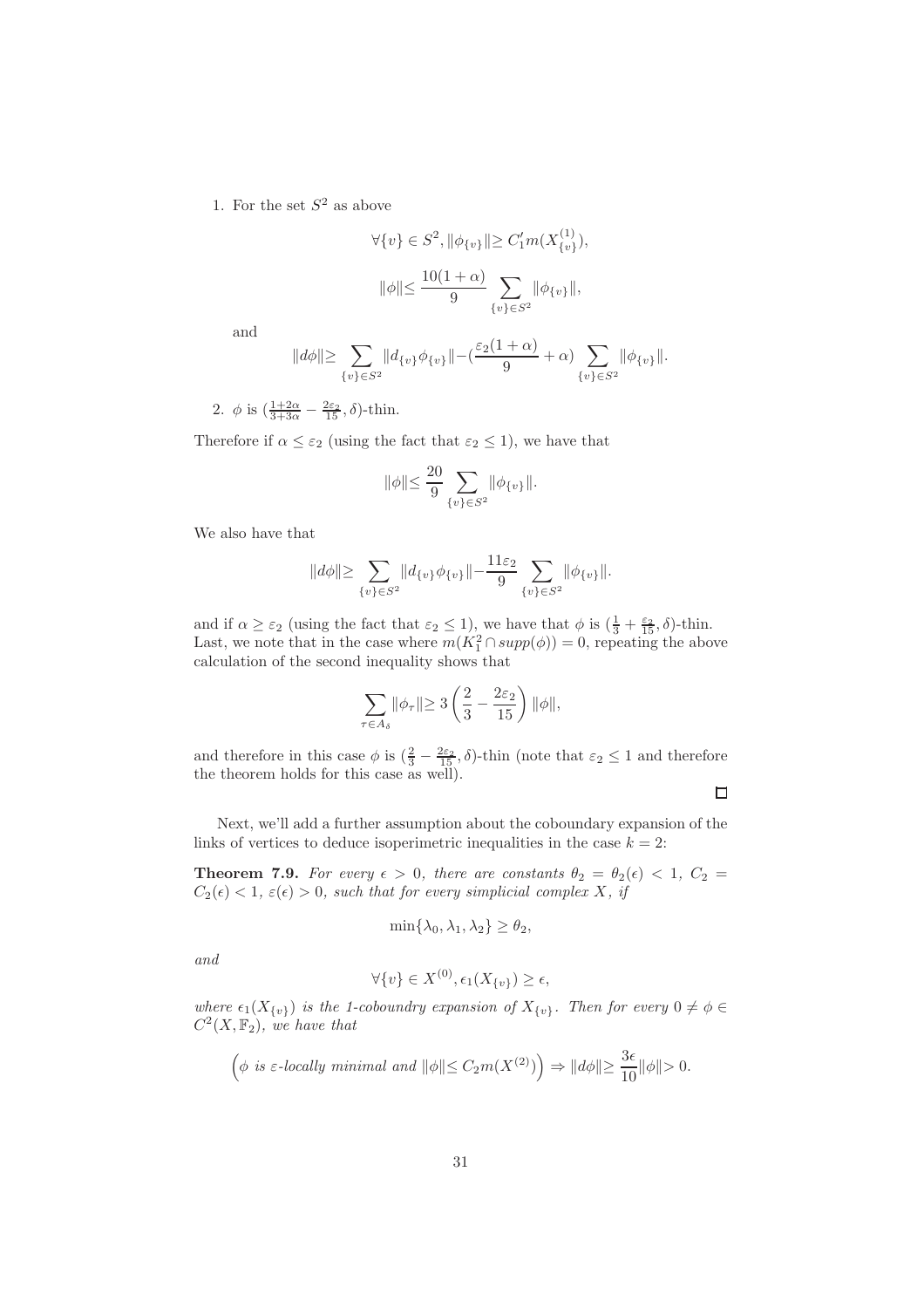Proof. Choose  $\varepsilon_2 = \frac{35\varepsilon}{100}$ ,  $\delta = \frac{\varepsilon}{1000}$  and let  $C'_1 = C'_1(\varepsilon_2, \delta), C'_2 = C'_2(\varepsilon_2, \delta), \theta'_2 =$  $\theta_2'(\varepsilon_2, \delta)$  be as in theorem [7.8](#page-24-0) above. Choose

$$
\varepsilon = \min \left\{ \frac{C'_1}{4}, \frac{\epsilon}{1000} \right\},
$$
  

$$
\theta_2 = \max \left\{ \theta'_2, \frac{2 + \frac{3\epsilon}{10}}{2 + \frac{61\epsilon}{2000}} \right\},
$$
  

$$
C_2 = C'_2.
$$

Fix  $0 \neq \phi \in C^2(X, \mathbb{F}_2)$  such that  $\phi$  is  $\varepsilon$ -locally minimal and  $\|\phi\| \leq C_2 m(X^{(2)})$ . By theorem [7.8](#page-24-0) above at least one the the following occurs:

1. There is a set  $S^2 \subset X^{(0)}$  such that

<span id="page-31-1"></span>
$$
\forall \{v\} \in S^2, \|\phi_{\{v\}}\| \ge C_1'm(X_{\{v\}}^{(1)}),
$$

$$
\sum_{\{v\} \in S^2} \|\phi_{\{v\}}\| \ge \frac{9}{20} \|\phi\|,
$$
(9)

and

<span id="page-31-0"></span>
$$
||d\phi|| \geq \sum_{\{v\} \in S^2} ||d_{\{v\}} \phi_{\{v\}}|| - \frac{11\varepsilon_2}{9} \sum_{\{v\} \in S^2} ||\phi_{\{v\}}||. \tag{10}
$$

2.  $\phi$  is  $\left(\frac{1}{3} + \frac{\varepsilon_2}{15}, \delta\right)$ -thin.

We'll prove the needed inequality for each case. **Case 1:** If there is a set  $S^2$  as mentioned above, we have for each  $\{v\} \in S^2$ , we have that

$$
\|\phi_{\{v\}}\| \ge C_1'm(X_{\{v\}}^{(1)}) = \frac{C_1'}{2}m(X_{\{v\}}^{(0)}) = \frac{C_1'}{2}m(\{v\}).
$$

By the fact that  $\phi$  is  $\varepsilon$ -locally minimal and that  $\varepsilon \leq \frac{C'_1}{4}$ , we have for every  $\{v\} \in S^2$  that

$$
\min\{\|\phi_{\{v\}} - \varphi\|: \varphi \in B^1(X_{\{v\}}, \mathbb{F}_2)\} \ge
$$
  

$$
\|\phi_{\{v\}}\| - \frac{C_1'}{4}m(\{v\}) \ge \|\phi_{\{v\}}\| - \frac{1}{2}\|\phi_{\{v\}}\| = \frac{1}{2}\|\phi_{\{v\}}\|.
$$

By our assumption on  $\epsilon_1(X_{\{v\}})$ , we therefore have for each  $\{v\} \in S^2$  that

$$
||d_{\{v\}}\phi_{\{v\}}|| \ge \epsilon \min\{||\phi_{\{v\}} - \varphi||: \varphi \in B^1(X_{\{v\}}, \mathbb{F}_2)\} \ge \frac{\epsilon}{2} ||\phi_{\{v\}}||.
$$

Next, combine the above inequality [\(10\)](#page-31-0) to get

$$
||d\phi|| \geq \sum_{\{v\} \in S^2} ||d_{\{v\}} \phi_{\{v\}}|| - \frac{11\varepsilon_2}{9} \sum_{\{v\} \in S^2} ||\phi_{\{v\}}|| \geq \sum_{\{v\} \in S^2} ||\phi_{\{v\}}|| \left(\frac{\epsilon}{2} - \frac{11\varepsilon_2}{9}\right).
$$

We choose  $\varepsilon_2 = \frac{35\epsilon}{100}$  and therefore, this yields

$$
||d\phi|| \ge \frac{65\epsilon}{900} \sum_{\{v\} \in S^2} || ||\phi_{\{v\}}||.
$$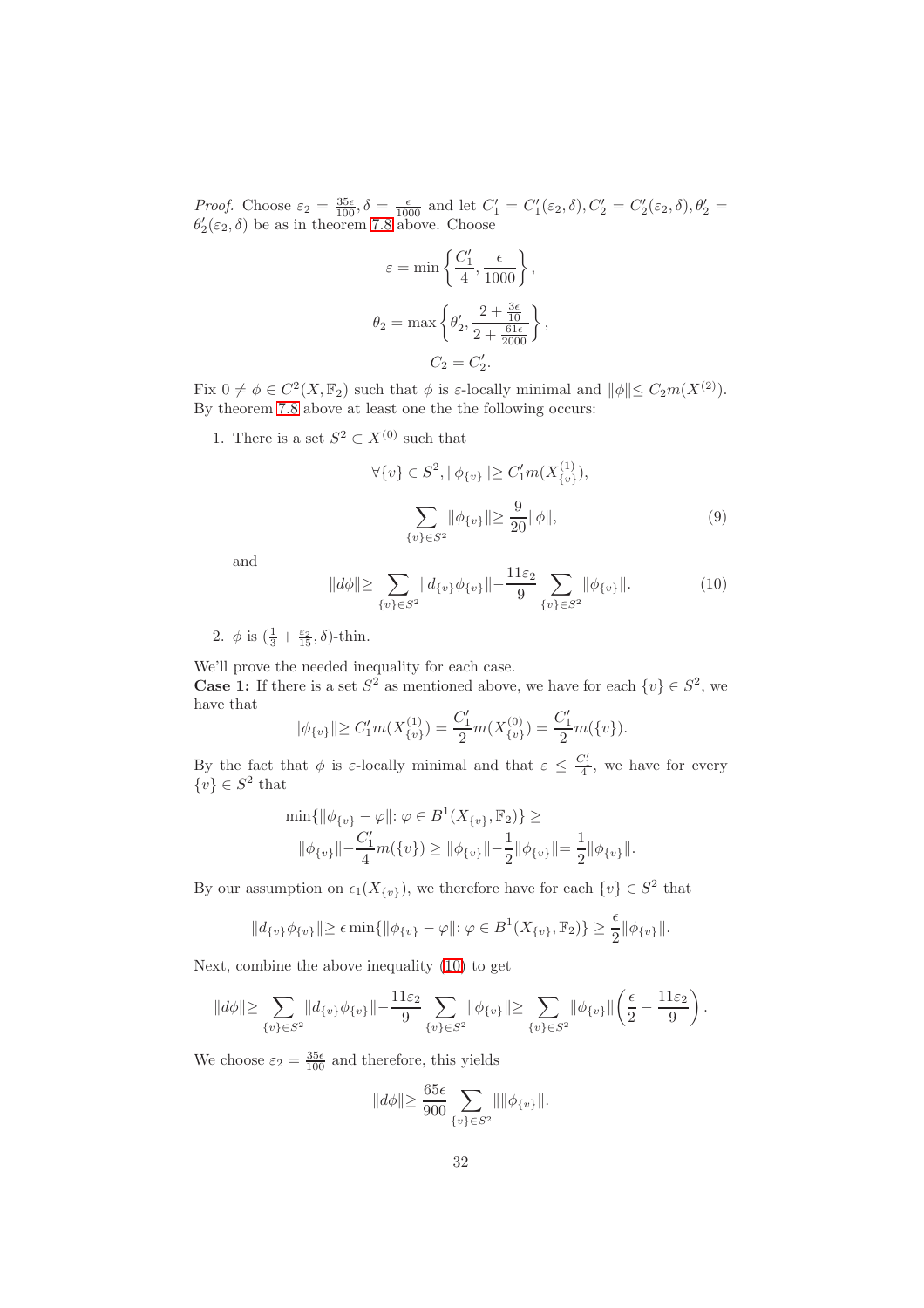By [\(9\)](#page-31-1), we get that

$$
||d\phi|| \ge \frac{65\epsilon}{900} \frac{9}{20} ||\phi|| = \frac{65\epsilon}{2000} ||\phi|| > \frac{3\epsilon}{10} ||\phi||,
$$

as needed.

**Case 2:** If  $\phi$  is  $(\frac{1}{3} + \frac{\varepsilon_2}{15}, \delta)$ -thin, then by lemma [7.2,](#page-19-0) we have that

$$
\|d\phi\| \ge \left( \left( \frac{\frac{1}{3} + \frac{\varepsilon_2}{15} + 1}{2} - \delta - \frac{\varepsilon}{2} \right) 3\lambda_2 - 2 \right) \|\phi\|.
$$

Which can be simplified to

$$
||d\phi|| \ge \left( \left( 2 + \frac{\varepsilon_2}{10} - 3\delta - \frac{3\varepsilon}{2} \right) \lambda_2 - 2 \right) ||\phi||.
$$

We chose  $\varepsilon_2 = \frac{35\epsilon}{100}$ ,  $\delta = \frac{\epsilon}{1000}$ ,  $\varepsilon \le \frac{\epsilon}{1000}$  and therefore this reads

$$
\|d\phi\| \ge \left( \left( 2 + \frac{35\epsilon}{1000} - \frac{3\epsilon}{1000} - \frac{3\epsilon}{2000} \right) \lambda_2 - 2 \right) \|\phi\|.
$$

After more simplifying we get

$$
||d\phi|| \ge \left( \left( 2 + \frac{61\epsilon}{2000} \right) \lambda_2 - 2 \right) ||\phi||.
$$

We chose  $\theta \geq \frac{2+\frac{3\epsilon}{10}}{2+\frac{61\epsilon}{2000}}$  and therefore we have that

$$
||d\phi|| \ge \left(2 + \frac{3\epsilon}{10} - 2\right) ||\phi|| = \frac{3\epsilon}{10} ||\phi||,
$$

as needed.

 $\Box$ 

Combining the corollary [7.3,](#page-21-1) theorem [7.5](#page-23-1) with theorem [2.10,](#page-7-1) yields the following (which proves theorem [1.4](#page-2-0) stated in the introduction):

**Theorem 7.10.** For every  $n > 1$ , there are constants  $\frac{n-1}{n} < \Lambda_1 < 1, \varepsilon >$  $0, C_1 > 0$  such that for every weighted simplicial complex X of dimension  $n > 1$ with  $\lambda$ -local spectral expansion, if  $\lambda \geq \Lambda_1$ , we have:

1. For every  $0 \neq \phi \in C^0(X, \mathbb{F}_2)$ 

 $(\phi \text{ is } \varepsilon\text{-locally minimal}) \Rightarrow ||d\phi|| > 0.$ 

2. For every  $0 \neq \phi \in C^1(X, \mathbb{F}_2)$ 

$$
\left(\phi \text{ is $\varepsilon$-locally minimal and } \|\phi\|\!\leq C_1 m(X^{(1)})\right)\Rightarrow \|d\phi\|\!\geq\frac{1}{4}\|\phi\|\!>\!0.
$$

Combing the above with theorem [7.9](#page-30-0) (and adding further assumptions regarding the coboundary expansion of the links of vertices) yields the following: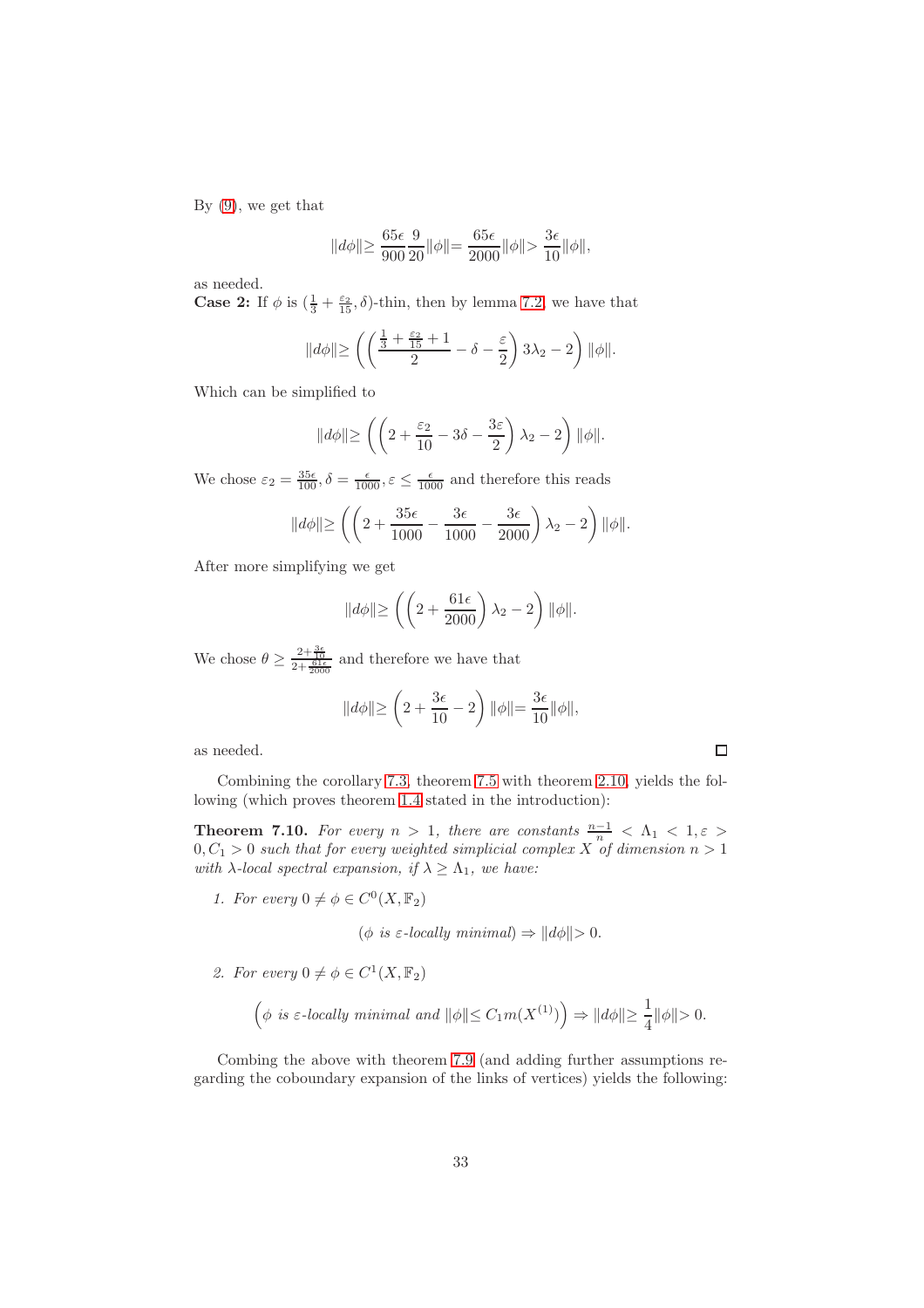**Theorem 7.11.** For every  $n > 2$ ,  $\epsilon > 0$ , there are constants  $\frac{n-1}{n} < \Lambda_2 <$  $1, \varepsilon > 0, C_1 > 0, C_2 > 0$  such that for every weighted simplicial complex X of dimension  $n > 2$  with  $\lambda$ -local spectral expansion, if  $\lambda \geq \Lambda_2$  and if

$$
\forall \{v\} \in X^{(0)}, \epsilon_1(X_{\{v\}}) \ge \epsilon,
$$

(where  $\epsilon_1(X_{\{v\}})$  is the 1-coboundry expansion of  $X_{\{v\}}$ ), we have that

1. For every  $0 \neq \phi \in C^0(X, \mathbb{F}_2)$ 

 $(\phi \text{ is } \varepsilon\text{-locally minimal}) \Rightarrow ||d\phi|| > 0.$ 

2. For every  $0 \neq \phi \in C^1(X, \mathbb{F}_2)$ 

$$
\left(\phi \text{ is } \varepsilon\text{-locally minimal and } \|\phi\|\leq C_1 m(X^{(1)})\right)\Rightarrow \|d\phi\|\geq \frac{1}{4}\|\phi\|>0.
$$

3. For every  $0 \neq \phi \in C^2(X, \mathbb{F}_2)$ 

$$
\left(\phi \text{ is } \varepsilon\text{-locally minimal and } \|\phi\| \le C_2 m(X^{(2)})\right) \Rightarrow \|d\phi\| \ge \frac{3\epsilon}{10}\|\phi\| > 0.
$$

<span id="page-33-0"></span>Combining the above theorem with lemma [6.4,](#page-17-0) gives the following theorem:

**Theorem 7.12.** For  $n > 2$ ,  $\epsilon > 0$  there are constants  $\frac{n-1}{n} < \Lambda_2 = \Lambda_2(n) < 1$ ,  $1 \leq M, c = c(\Lambda_2, M, \epsilon)$ , such that for any n-dimensional complex X, if:

- 1. X has  $\lambda$ -local spectral expansion and  $\lambda \geq \Lambda_2$ .
- 2.

$$
\forall \{v\} \in X^{(0)}, \epsilon_1(X_{\{v\}}) \ge \epsilon.
$$

3.

$$
\frac{\sup_{\sigma \in X^{(2)}} |\{\eta \in X^{(n)} : \sigma \subset \eta\}|}{\inf_{\sigma \in X^{(2)}} |\{\eta \in X^{(n)} : \sigma \subset \eta\}|} \le M.
$$

Then the 2-skeleton of  $X$  has c-topological overlapping.

# 8 Topological overlapping for 2-skeletons of affine buildings

The main difficulty of applying theorem [7.12](#page-33-0) in order to construct a sequence of 2-dimensional topological expanders is the second condition stated in the theorem, i.e., the condition bounding  $\epsilon_1$  for each link of each vertex. Fortunately, such bounds exist for affine buildings that arise from BN-pairs. The subject of buildings is far to wide to present in the context of this article and the interested reader is referred to [\[AB08\]](#page-39-5) and references therein. Here we shall assume knowledge of the basic facts of BN-pairs and affine buildings.

The main result we'll use is the bound on the coboundary expansion of spherical buildings that arise from BN-pairs. This result was already mentioned in [\[Gro10\]](#page-39-0)[page 457] and an explicit proof can be found in [\[LMM14\]](#page-39-6)[Section 3]: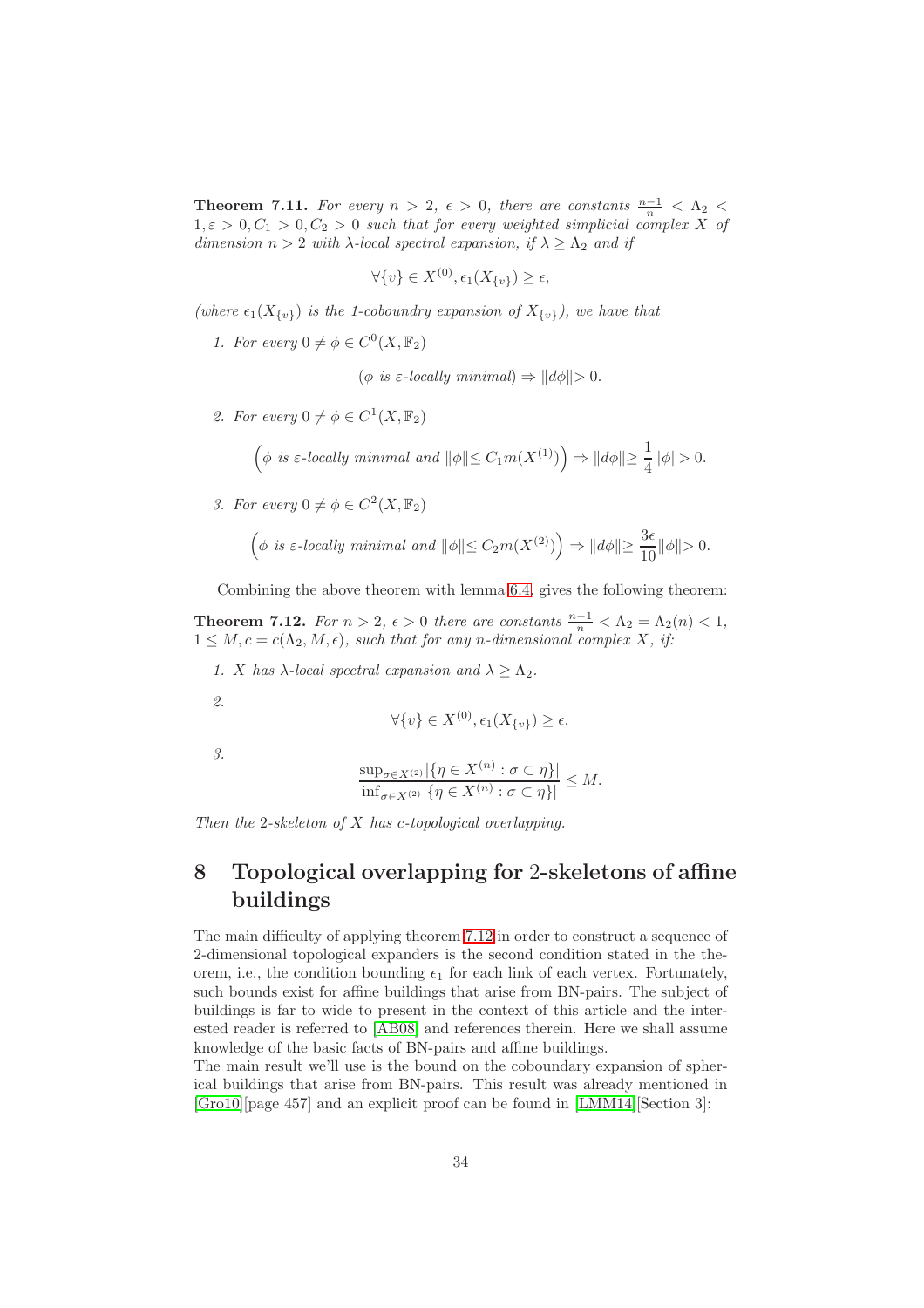**Theorem 8.1.** [\[LMM14\]](#page-39-6)[Corollary 3.6] Let G be a group with a BN-pair and a spherical (i.e., finite)  $(W, S)$  Coxeter group with  $|S|=n+1$ . Let Y be the (finite) n-dimensional spherical building that arises for the BN-pair. Then for every  $0 \leq k \leq n-1$ , we have that

$$
\epsilon_k(Y) \ge \left( \binom{n+1}{k+2}^2 |W| \right)^{-1}
$$

.

We note that the bound on  $\epsilon_1$  depends only on the type of the building and not on the thickness of the building. Next, let  $X$  be an affine *n*-dimensional building that arises from a group G with an affine BN-pair constructed over a non-archimedean local field F, i.e., F is a finite extension of either  $\mathbb{Q}_p$  or  $\mathbb{F}_q((t))$ . We recall that for every type of affine, we can choose  $p$  or  $q$  (related to  $F$ ) to be large as we want. This choice determines the thickness of the building, but does not effect the type of the building  $(W$  stays the same). Note that all the links of  $\tilde{X}$  (excluding  $\tilde{X}$  itself) are spherical and therefore for X we have the desired bound on  $\epsilon_1$  on the links of all vertices (as noted - this bound is not affected by the choice of the field  $F$ ).

Next, we recall that the spectral gaps of all 1-dimensional spherical buildings were computed explicitly in [\[FH64\]](#page-39-7) and for every type of spherical building with thickness t, the spectral gap is  $\geq 1 - O(t^{-\frac{1}{2}})$ . Therefore choosing  $F = \mathbb{Q}_p$  or  $\mathbb{F}_q((t))$  with p or q large enough ensures that the spectral gap of all 1 dimensional links of X are greater that  $\Lambda_2$  for theorem [7.12.](#page-33-0) Therefore, by taking quotients of  $\overline{X}$  that do not change the links of  $\overline{X}$  we can get a topological expander:

**Corollary 8.2.** Let  $\widetilde{X}$  be an n dimensional  $(n > 2)$  affine building that arises from group G with an affine BN-pair constructed over a non-archimedean local field  $F = \mathbb{Q}_p$  or  $\mathbb{F}_q((t))$  with p or q large. Let W be the Weyl group of the  $BN$ -pair. Let  $\Gamma$  be a discrete subgroup of G acting cocompactly on X such that

$$
\forall \{v\} \in \widetilde{X}^{(0)}, \forall g \in \Gamma, d(g.v, v) > 2,
$$

where d is the distance with respect to the metric of the 1-skeleton on  $\widetilde{X}$ . Then there is  $c = c(p \text{ or } q, W) > 0$  such that  $X = \widetilde{X}/\Gamma$  has c-topological overlapping.

Proof. We apply theorem [7.12.](#page-33-0) Note that the condition

$$
\forall \{v\} \in X^{(0)}, \forall g \in \Gamma, d(g.v, v) > 2,
$$

ensures that all 1, ...,  $n-1$ -dimensional links of  $\widetilde{X}$  are isomorphic to links of X. Therefore choosing p (or q) large enough ensures that  $X/\Gamma$  has  $\lambda$ -local spectral gap, where  $\lambda \geq \Lambda_2$ . Also, it ensures that for every vertex v of X we have that

$$
\epsilon_1(X_{\{v\}}) \ge \left( \binom{n+1}{3}^2 |W| \right)^{-1}.
$$

Last, the constant  $M$  in the theorem can be computed by the type of the building as a function of p or q (if X is of type  $A_n$ , then  $M = 1$ , but otherwise is it a function of p or q). function of  $p$  or  $q$ ).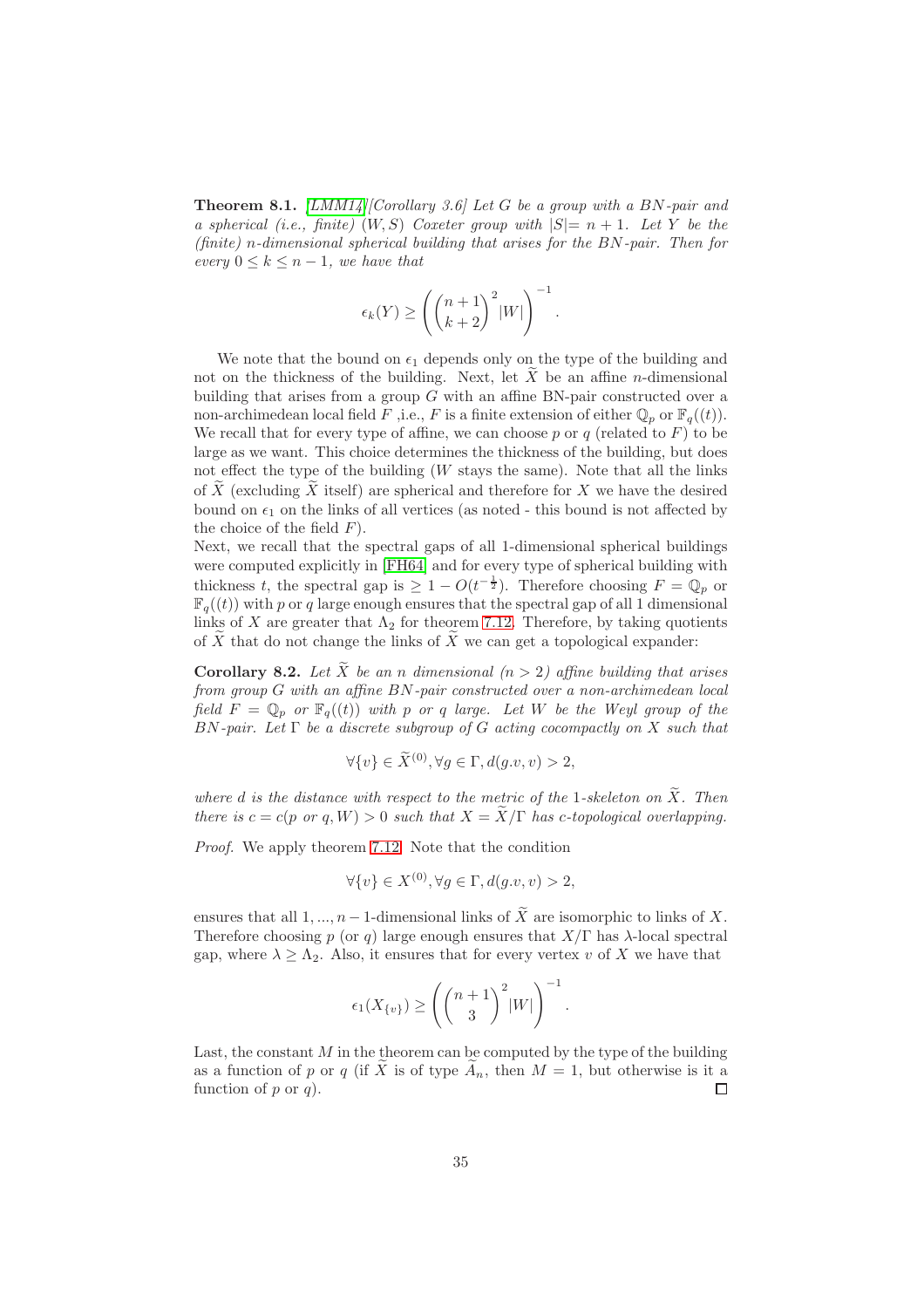# A Cheeger inequality for weighted graphs

The aim of this appendix is to review the basic definition of a weighted graph and to state and prove the Cheeger inequality (and some of its consequences for weighted graphs). This appendix doesn't contain any new results and we provide the proofs merely for the sake of completeness.

For a graph  $G = (V, E)$ , a weight function is a function  $m : V \cup E \to \mathbb{R}^+$  such that

$$
\forall v \in V, m(v) = \sum_{e \in E, v \in e} m(e).
$$

Denote the ordered edges of the graph as  $\Sigma(1)$ , i.e.,

$$
\Sigma(1) = \{(v, u) : v, u \in V, \{u, v\} \in E\}.
$$

Define

$$
C^0(G, \mathbb{R}) = \{ \phi : V \to \mathbb{R} \},
$$

 $C^1(G, \mathbb{R}) = \{ \phi : \Sigma(1) \to \mathbb{R} : \forall (u, v) \in \Sigma(1), \phi((u, v)) = -\phi((v, u)) \}.$ 

Define the differential  $d: C^0(G, \mathbb{R}) \to C^1(G, \mathbb{R})$  as

$$
d\phi((u,v)) = \phi(u) - \phi(v).
$$

Define inner products on  $C^0(G,\mathbb{R})$ ,  $C^1(G,\mathbb{R})$  as

$$
\forall \phi, \psi \in C^{0}(G, \mathbb{R}), \langle \phi, \psi \rangle = \sum_{v \in V} m(v)\phi(v)\psi(v),
$$
  

$$
\forall \phi, \psi \in C^{1}(G, \mathbb{R}), \langle \phi, \psi \rangle = \sum_{(u,v) \in \Sigma(1)} \frac{1}{2} m(\{u, v\}) \phi((u, v)) \psi((u, v)).
$$

Denote  $\|.\|$  to be the norm with respect to the inner products defined above (this should not be confused with our use of  $\|.\|$  in the body of this paper). Then  $C^0(G,\mathbb{R}), C^1(G,\mathbb{R})$  are Hilbert spaces and we can define  $d^*: C^1(G,\mathbb{R}) \to$  $C^0(G,\mathbb{R})$  as the adjoint operator to d. The graph Laplacian is defined as

$$
\Delta^+ : C^0(G, \mathbb{R}) \to C^0(G, \mathbb{R}), \Delta^+ = d^*d.
$$

Note that by its definition,  $\Delta^+$  is a positive operator.

**Proposition A.1.** Let  $G = (V, E)$  be a graph with a weight function m. Then:

1.  $d^*: C^1(G, \mathbb{R}) \to C^0(G, \mathbb{R})$  can be written explicitly as

$$
\forall \psi \in C^{1}(G, \mathbb{R}), \forall v \in V, d^{*}\phi(v) = \sum_{u \in V, (v, u) \in \sigma(1)} \frac{m(\{u, v\})}{m(v)} \phi((v, u)).
$$

2.  $\Delta^+$  can be written explicitly as

$$
\forall \phi \in C^{0}(G, \mathbb{R}), \forall v \in V, \Delta^{+}\phi(v) = \phi(v) - \frac{1}{m(v)} \sum_{u \in V, \{u, v\} \in E} m(\{u, v\})\phi(u).
$$

3. If G is connected, then  $\Delta^+\phi=0$  if and only if  $\phi$  is constant.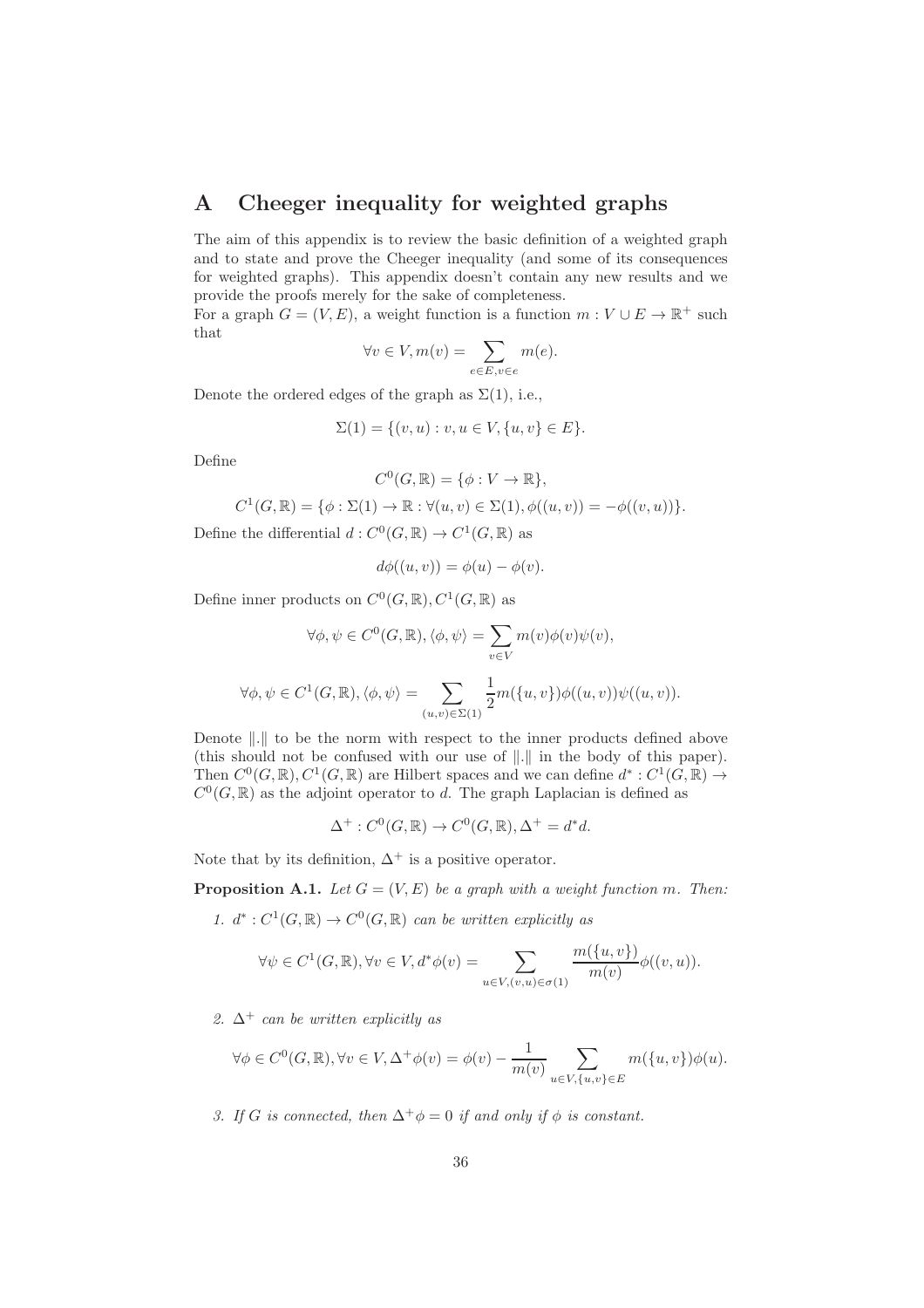*Proof.* 1. Let  $\phi \in C^0(G, \mathbb{R})$  and  $\psi \in C^1$ , then

$$
\langle d\phi, \psi \rangle = \sum_{(u,v) \in \Sigma(1)} \frac{1}{2} m(\{u, v\}) d\phi((u, v)) \psi((u, v))
$$
  
= 
$$
\sum_{(u,v) \in \Sigma(1)} \frac{1}{2} m(\{u, v\}) (\phi(u) - \phi(v)) \psi((u, v))
$$
  
= 
$$
\sum_{(u,v) \in \Sigma(1)} \frac{1}{2} m(\{u, v\}) (\phi(u) \psi((u, v)) + \phi(v) \psi((v, u)))
$$
  
= 
$$
\sum_{v \in V} m(v) \phi(v) \sum_{(v,u) \in \Sigma(1)} \frac{m(\{u, v\})}{m(v)} \psi((v, u))
$$
  
= 
$$
\langle \phi, d^* \psi \rangle.
$$

2. Let  $\phi \in C^0(G, \mathbb{R})$  and  $v \in V$ , then

$$
\Delta^+ \phi(v) = d^* d\phi(v)
$$
  
= 
$$
\sum_{u \in V, (v, u) \in \sigma(1)} \frac{m(\{u, v\})}{m(v)} d\phi((v, u))
$$
  
= 
$$
\sum_{u \in V, (v, u) \in \sigma(1)} \frac{m(\{u, v\})}{m(v)} (\phi(v) - \phi(u))
$$
  
= 
$$
\phi(v) - \sum_{u \in V, (v, u) \in \sigma(1)} \frac{m(\{u, v\})}{m(v)} \phi(u)
$$
  
= 
$$
\phi(v) - \frac{1}{m(v)} \sum_{u \in V, \{u, v\} \in E} m(\{u, v\}) \phi(u).
$$

3. Let  $1 \in C^0(G, \mathbb{R})$ , the constant function  $1(v) = 1, \forall v \in V$ . Then  $d1 \equiv 0$ and therefore  $\Delta^+ \mathbb{1} = 0$ . On the other hand, if  $\phi \in C^0(G, \mathbb{R})$  is a function such that  $\Delta^+\phi=0$ , we can apply the maximum principle: let  $v_0 \in V$  such that

$$
\forall v \in V, \phi(v_0) \ge \phi(v).
$$

Next,

$$
0 = \Delta^+ \phi(v_0) = \phi(v_0) - \frac{1}{m(v_0)} \sum_{u \in V, \{u, v_0\} \in E} m(\{u, v_0\}) \phi(u),
$$

implies that

$$
\phi(v_0) = \frac{1}{m(v_0)} \sum_{u \in V, \{u, v_0\} \in E} m(\{u, v_0\}) \phi(u).
$$

The right hand side of the equation is an average  $\phi(u)$ 's such that for every  $u, \phi(v_0) \ge \phi(u)$ . Therefore the equality implies that

$$
\forall u \in V, \{u, v_0\} \in E \Rightarrow \phi(u) = \phi(v_0).
$$

Iterating this argument (using the fact that G is connected) yields that  $\phi$ must be constant.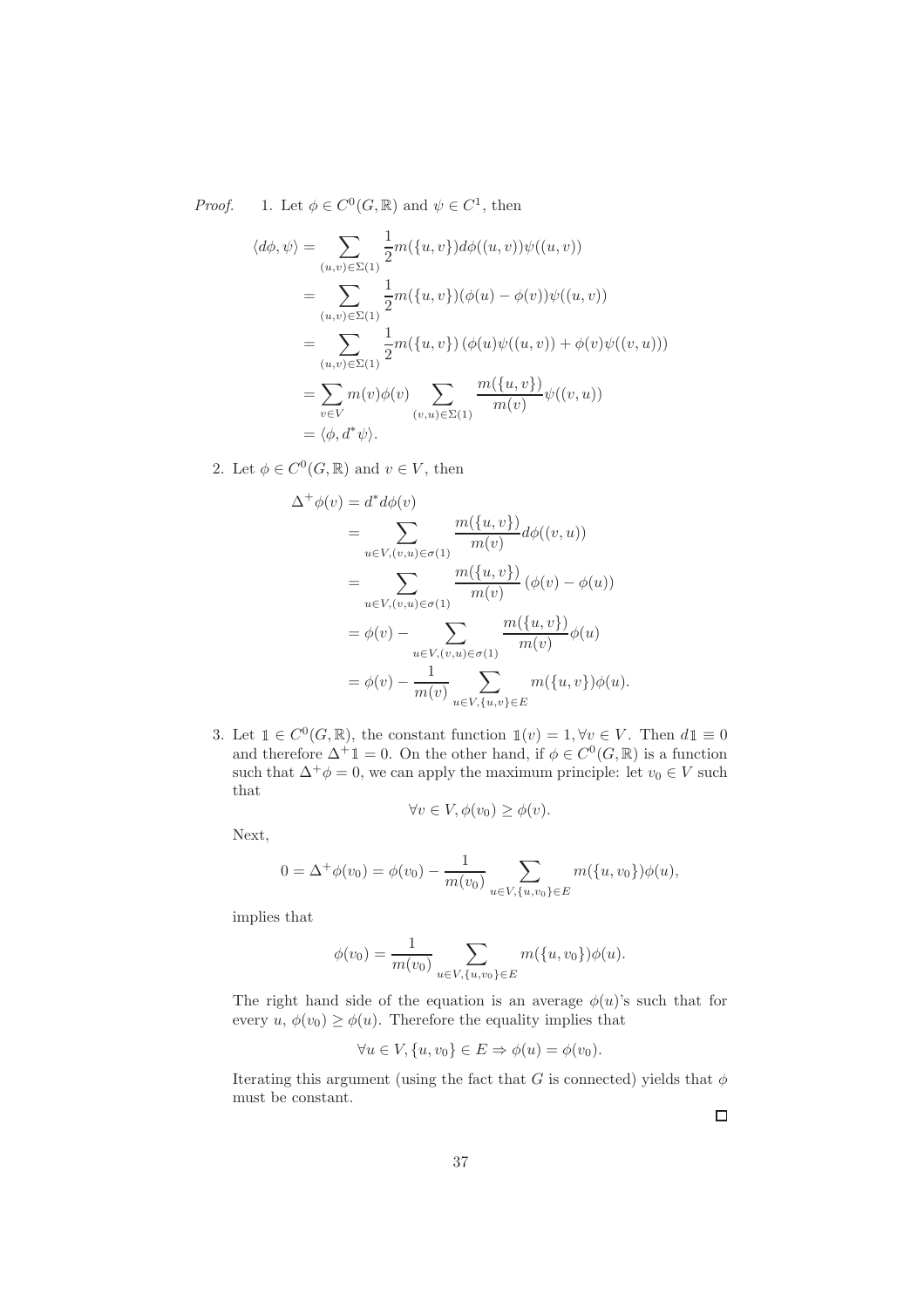As a result of the above proposition, if G is connected, then  $\Delta^+$  has the eigenvalue 0 with multiplicity 1 and all the other eigenvalues are strictly positive. Denote by  $\lambda(G)$  the smallest positive eigenvalue. Next, we can state the Cheeger inequality:

**Proposition A.2.** Let  $G = (V, E)$  be a connected graph. We introduce the following notations: For  $\emptyset \neq U \subseteq V$  denote

$$
m(U) = \sum_{v \in U} m(v).
$$

For  $\emptyset \neq U_1, U_2 \subseteq V$  denote

$$
m(U_1, U_2) = \sum_{u_1 \in U_1, u_2 \in U_2, \{u_1, u_2\} \in E} m(\{u_1, u_2\}).
$$

Then:

1. (Cheeger inequality) For every  $\emptyset \neq U \subsetneq V$ , we have that

$$
m(U, V \setminus U) \ge \lambda(G) \frac{m(U)m(V \setminus U)}{m(V)}.
$$

2. For every  $\emptyset \neq U \subsetneq V$ , we have that

$$
\frac{m(U)}{2}\left(1-\lambda(G)\frac{m(V\setminus U)}{m(V)}\right)\geq m(U,U).
$$

*Proof.* 1. Let  $\emptyset \neq U \subsetneq V$ . Define  $\phi \in C^0(G, \mathbb{R})$  as

$$
\phi(u) = \begin{cases} \frac{1}{m(U)} & u \in U \\ \frac{-1}{m(V \setminus U)} & u \in V \setminus U \end{cases}.
$$

Recall that <sup>1</sup> is the constant function 1 and note that

$$
\langle \phi, \mathbb{1} \rangle
$$
  
= 
$$
\sum_{u \in V} m(u)\phi(u)1
$$
  
= 
$$
\sum_{u \in U} m(u)\frac{1}{w(U)} + \sum_{u \in V \setminus U} m(u)\frac{-1}{m(V \setminus U)}
$$
  
= 1 - 1  
= 0.

Therefore  $\phi \perp \mathbb{1}$ . Recall that  $\Delta^+$  is a positive operator (in particular, it has orthogonal eigenfunction), therefore

$$
\langle \Delta^+ \phi, \phi \rangle \ge \lambda(G) \|\phi\|^2.
$$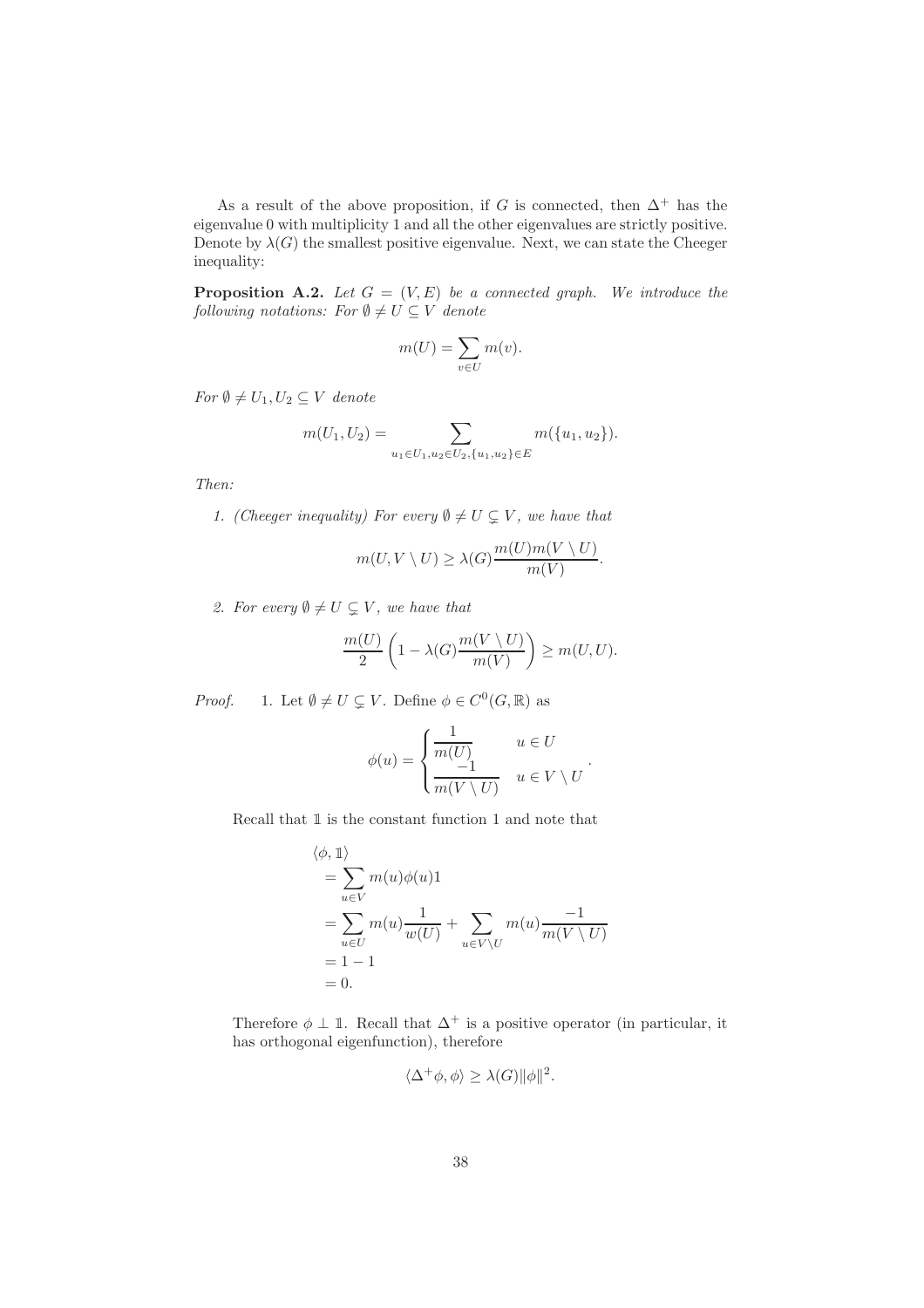Next, note the following

$$
\langle \Delta^+ \phi, \phi \rangle = \langle d\phi, d\phi \rangle
$$
  
= 
$$
\sum_{(u,v) \in \Sigma(1), u \in U, v \in V \setminus U} \frac{1}{2} m(\lbrace u, v \rbrace) \left( \frac{1}{m(U)} + \frac{1}{m(V \setminus U)} \right)^2
$$
  
= 
$$
m(U, V \setminus U) \left( \frac{1}{m(U)} + \frac{1}{m(V \setminus U)} \right)^2.
$$

Also,

$$
\|\phi\|^2 = \sum_{u \in U} m(u) \frac{1}{m(U)^2} + \sum_{u \in V \setminus U} m(u) \frac{1}{m(V \setminus U)^2} = \frac{1}{m(U)} + \frac{1}{m(V \setminus U)}.
$$

Therefore, the inequality

$$
\langle \Delta^+ \phi, \phi \rangle \geq \lambda(G) \|\phi\|^2,
$$

yields

$$
m(U, V \setminus U) \left( \frac{1}{m(U)} + \frac{1}{m(V \setminus U)} \right)^2 \ge \left( \lambda(G) \frac{1}{m(U)} + \frac{1}{m(V \setminus U)} \right),
$$

which in turn yields

$$
m(U, V \setminus U) \ge \lambda(G) \frac{1}{\frac{1}{m(U)} + \frac{1}{m(V \setminus U)}} = \lambda(G) \frac{m(U)m(V \setminus U)}{m(U) + m(V \setminus U)} = \lambda(G) \frac{m(U)m(V \setminus U)}{m(V)},
$$

and we are done.

2. Let  $\emptyset \neq U \subsetneq V$ . Note that for every  $u \in U$  we have that

$$
m(u) = \sum_{v \in V, \{u, v\} \in E} m(\{u, v\}) = \sum_{v \in U, \{u, v\} \in E} m(\{u, v\}) + \sum_{v \in V \setminus U, \{u, v\} \in E} m(\{u, v\}).
$$
  
Summing on all  $u \in U$  we get that

Summing on all  $u \in U$  we get that

$$
m(U) = \sum_{u \in U} \sum_{v \in U, \{u, v\} \in E} m(\{u, v\}) + \sum_{u \in U} \sum_{v \in V \setminus U, \{u, v\} \in E} m(\{u, v\})
$$
  
= 2m(U, U) + m(U, V \setminus U).

Using the Cheeger inequality proven above, we get that

$$
m(U) \ge 2m(U, U) + \lambda(G) \frac{m(U)m(V \setminus U)}{m(V)}.
$$

This yields that

$$
\frac{m(U)}{2}\left(1-\lambda(G)\frac{m(V\setminus U)}{m(V)}\right)\geq m(U,U).
$$